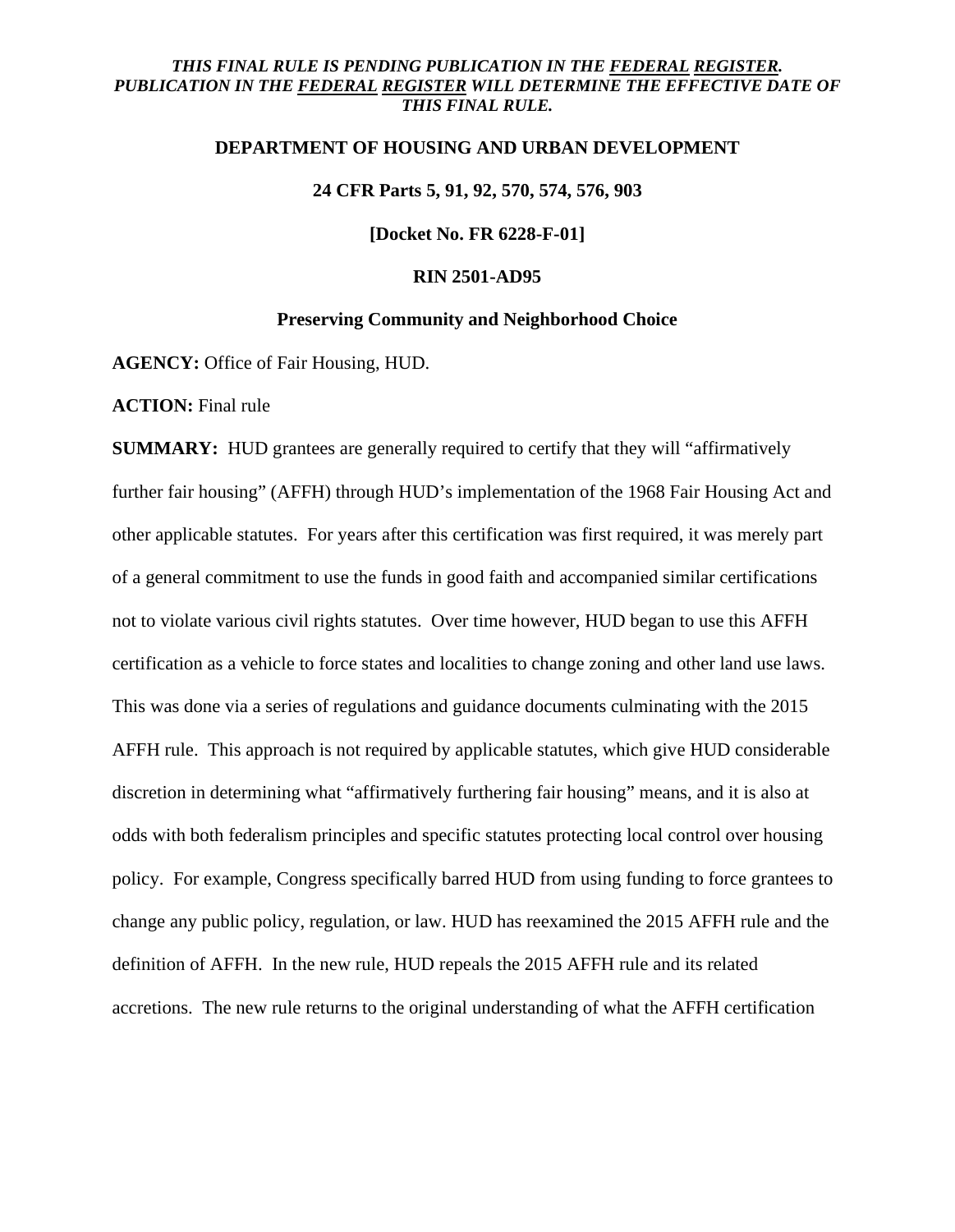was for the first eleven years of its existence: AFFH certifications will be deemed sufficient provided grantees took affirmative steps to further fair housing policy during the relevant period.

# **DATES:** Effective date: [**Insert date 30 days from the date of publication in the Federal**

# **Register**].

**FOR FURTHER INFORMATION CONTACT:** Andrew Hughes, Chief of Staff, or Andrew

McCall, Deputy Chief of Staff, U.S. Department of Housing and Urban Development, 451 7<sup>th</sup>

Street, S.W., Washington, D.C. 20410, telephone number 202-402-5955 (this is not a toll-free

number). Persons with hearing or speech challenges may access this number through TTY by

calling the toll-free Federal Relay Service at 800-877-8339.

## **I. BACKGROUND**

The 1968 Fair Housing Act requires that agencies administering housing-related

programs do so "in a manner affirmatively to further the purposes" of the Act.<sup>1</sup> Similarly, HUD

grantees are generally required to certify that they will "affirmatively further fair housing."<sup>2</sup>

 $142$  USC 3608(e)(5).

<sup>&</sup>lt;sup>2</sup> Section 104(b)(2) of the Housing and Community Development Act (HCD Act) (42 USC 5304(b)(2)) requires that, to receive a grant, the state or local government must certify that it will affirmatively further fair housing. Section 106(d)(7)(B) of the HCD Act (42 USC 5306(d)(7)(B)) requires a local government that receives a grant from a state to certify that it will affirmatively further fair housing. The Cranston Gonzalez National Affordable Housing Act (NAHA) (42 USC § 12704 et seq.) provides in section 105 (42 USC 12705) that states and local governments that receive certain grants from HUD must develop a comprehensive housing affordability strategy to identify their overall needs for affordable and supportive housing for the ensuing 5 years, including housing for homeless persons, and outline their strategy to address those needs. As part of this comprehensive planning process, section 105(b)(15) of NAHA (42 USC § 12705(b)(15)) requires that these program participants certify that they will affirmatively further fair housing. The Quality Housing and Work Responsibility Act of 1998 (QHWRA), enacted into law on October 21, 1998, substantially modified the United States Housing Act of 1937 (42 USC § 1437 et seq.) (1937 Act), and the 1937 Act was more recently amended by the Housing and Economic Recovery Act of 2008, Public Law 110–289 (HERA). QHWRA introduced formal planning processes for PHAs—a 5-Year Plan and an Annual Plan. The required contents of the Annual Plan included a certification by the PHA that the PHA will, among other things, affirmatively further fair housing.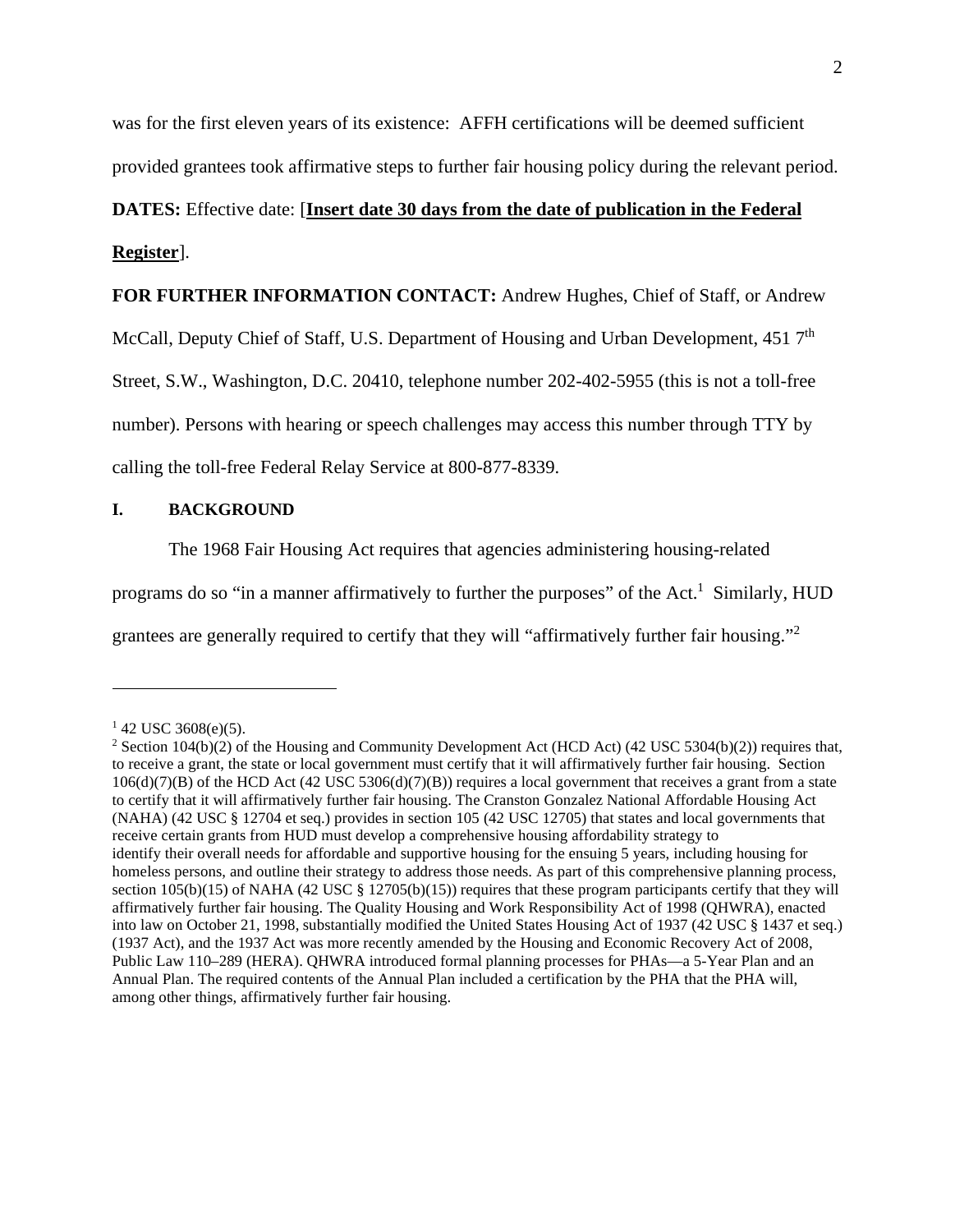This phrase is not defined in statute. Until 1994, HUD did not define it by regulation. It was simply among a series of certifications designed to ensure that the funds were generally used as intended and consistent with civil rights law. Since then, the obligations surrounding the certification have expanded significantly.

#### **II. THE EVOLUTION OF THE AFFH OBLIGATION**

In 1994, President Clinton signed an Executive Order directing HUD to issue AFFH regulations. Among other things, the regulations were to "describe a method to identify impediments in programs or activities that restrict fair housing choice."<sup>3</sup> The same year, HUD promulgated a rule dictating that a grantee would fulfill its AFFH obligation by conducting an analysis of "impediments to fair housing choice within its jurisdiction" and "taking appropriate actions to overcome the effects of any impediments."<sup>4</sup> Recipients were to gather data and keep written records of their analyses. They were encouraged to communicate with the public about the process, but were not required to submit materials to HUD beyond a summary of the Analysis of Impediments (AI).<sup>5</sup> In 1996, HUD issued a 170-page guidance document to explain further the meaning of the four-word phrase "affirmatively further fair housing."<sup>6</sup>

<sup>3</sup> Executive Order No. 12892, 59 FR 2939 (Jan. 20, 1994).

<sup>4</sup> *See* 2014 regulations for CDBG entitlement communities at 24 CFR § 570.601. Regulations for the consolidated plan process are the 2014 versions of 24 CFR § 91.225 (local governments), § 91.325 (state governments), and § 91.425 (consortia applicants).

<sup>5</sup> Perl, *The Fair Housing Act: HUD Oversight, Programs, and Activities*, Congressional Research Service (Jun. 15, 2018).

<sup>6</sup> HUD Fair Housing Planning Guide Volume I, 1996, available at

[https://www.hud.gov/sites/dfiles/FHEO/documents/Fair%20Housing%20Planning%20Guide\\_508.pdf.](https://www.hud.gov/sites/dfiles/FHEO/documents/Fair%20Housing%20Planning%20Guide_508.pdf)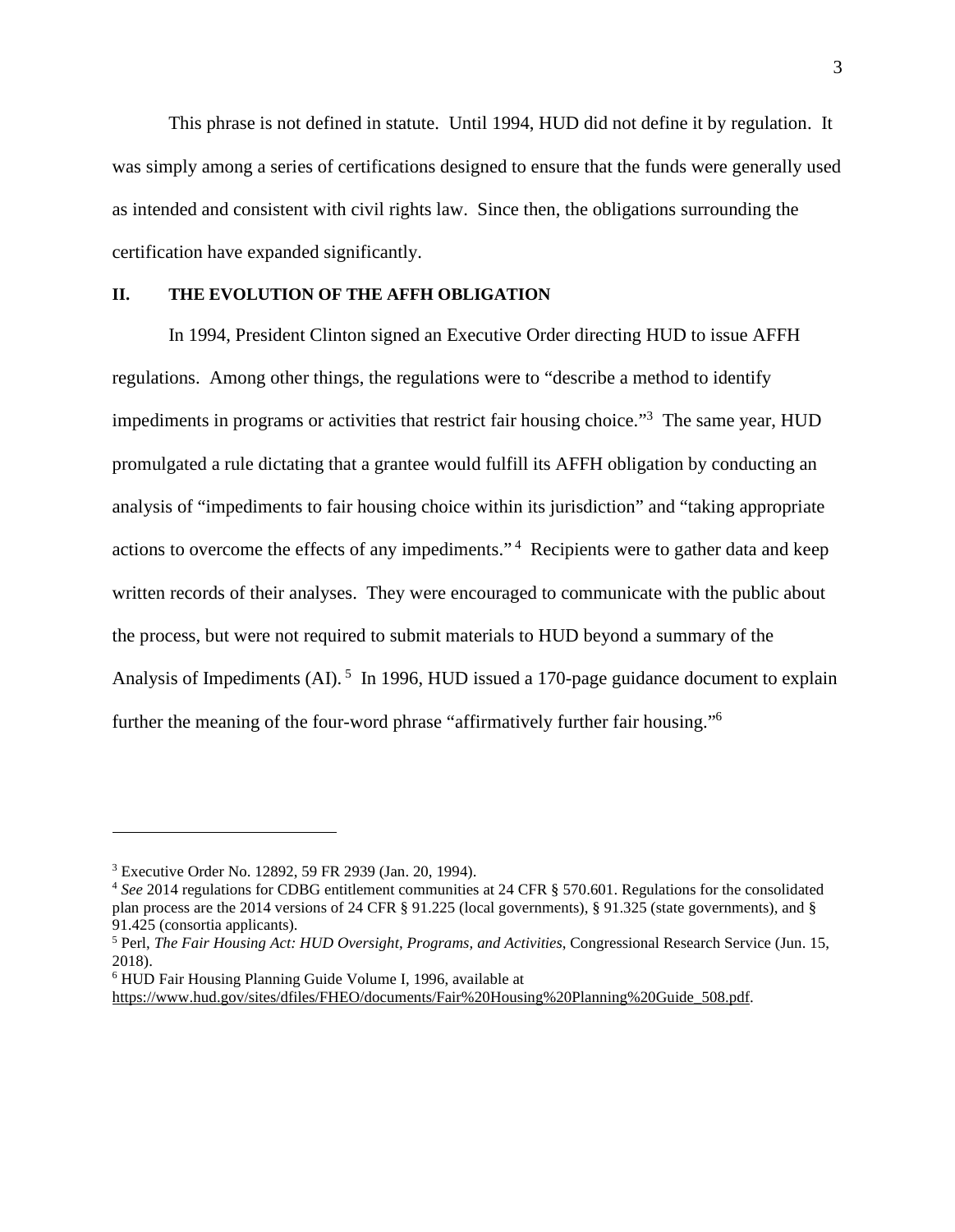Once in place, the AI process became a vehicle for interest groups and HUD to impose even greater and more controversial obligations on state and local grantees. In 2006, a housing organization sued Westchester County under the Federal False Claims Act on the theory that the AFFH certification the County made to obtain funding was false.<sup>7</sup> Meritorious False Claims Act cases are typically taken on by the government with the original litigant sharing in any award. In fact of the 4,294 cases filed by the end of 2003, DOJ declined to intervene in 2,653 cases (62%); the United States intervened (or the cases were otherwise pursued) in 750 cases, and the remainder (891 cases) are still under investigation.<sup>8</sup> After the change in administrations in 2009, however, HUD decided to intervene. HUD negotiated a settlement forcing the County to change its zoning laws and to pass legislation requiring landlords to accept Section 8 tenants, both highly controversial propositions never authorized by law.<sup>9</sup>

Following that expansion of requirements imposed under the guise of the AFFH certification, HUD promulgated an even more aggressive AFFH rule finalized in 2015. The 2015 rule, for the first time, provided a detailed definition of AFFH and provided a new process called an Assessment of Fair Housing (AFH), effectively replacing AI. The regulation specifically required a detailed analysis of the grantee jurisdiction's "zoning and land use" laws.<sup>10</sup> Those were not the only local matters targeted. The regulation noted that fair housing issues "may arise

<sup>7</sup> *United States ex rel. Anti-Discrimination Ctr. of Metro N.Y., Inc. v. Westchester Cty.*, 712 F.3d 761, 766 (2013). <sup>8</sup> *[Thomas](file:///C:\Users\H52302\AppData\Local\Microsoft\Windows\INetCache\Content.Outlook\N8LFXR13\Thomas) L. Carson, et. al., Whistle-Blowing for Profit: An Ethical Analysis of the Federal False Claims Act,* 

Journal of Business Ethics (2008) 77: 361-376.

<sup>9</sup> *United States ex rel. Anti-Discrimination Ctr. of Metro N.Y. v. Westchester County*, 712 F.3d 761, 766 (2013). 10 80 FR 42290 (Jul. 16, 2015).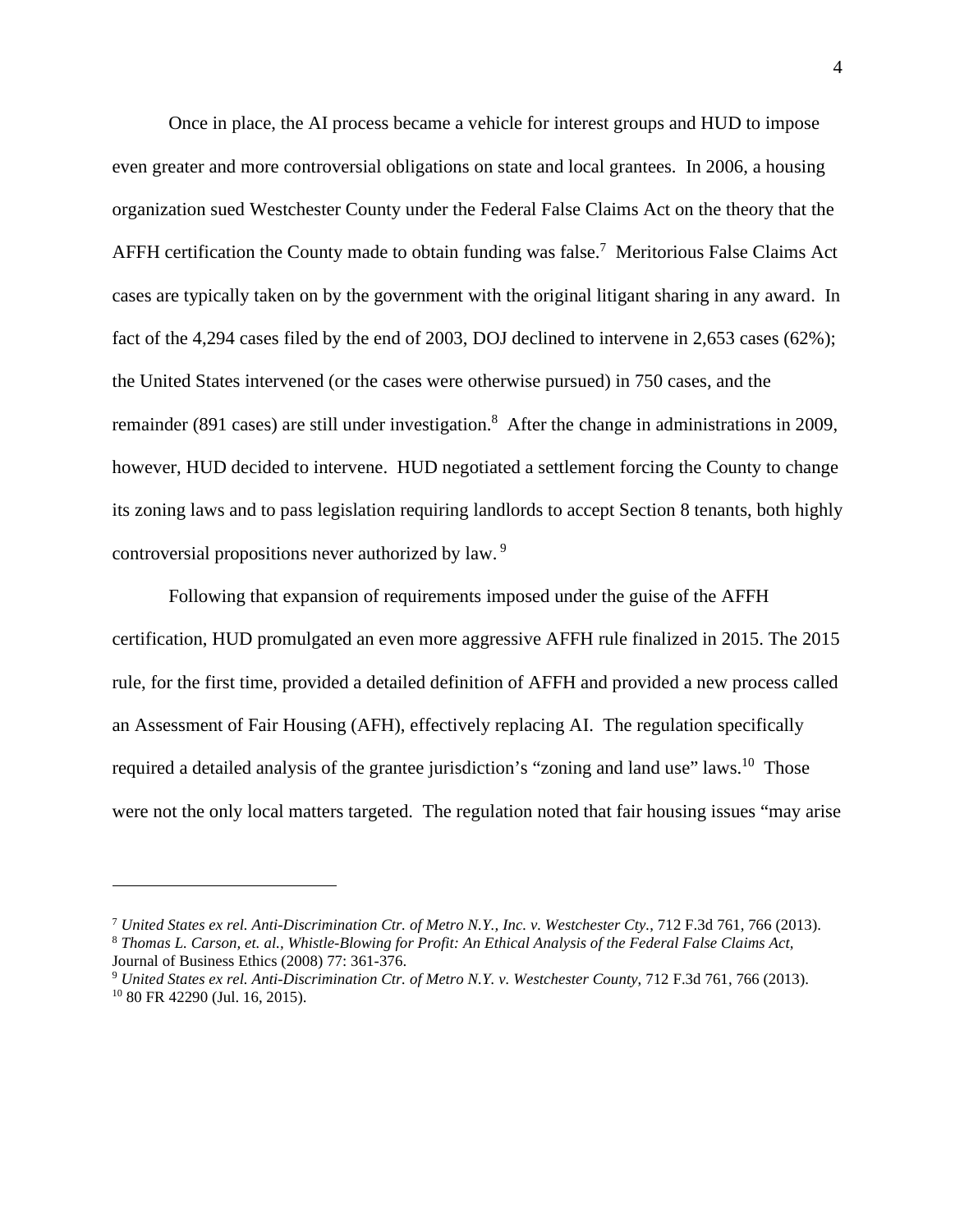from such factors as . . . public services that may be offered in connection with housing (e.g., water, sanitation), and a host of other issues.<sup>11</sup> Its accompanying assessment tool forced Public Housing Authority grantees to analyze and consider data and policies beyond their jurisdictional control and typical subject-matter expertise.<sup>12</sup> For example, the rule required identifying disparities in "access to public transportation, quality schools and jobs . . . [and] environmental health hazards" and "programs, policies, or funding mechanisms that affect disparities" to such access. In some cases, grantees were required to gather data going back to the  $1990s$ <sup>13</sup>

The process for grantees was also overly burdensome and costly. The number of questions, the open-ended nature of many questions, and the lack of prioritization between questions made the planning process both inflexible and difficult to complete. Unsurprisingly, the rule required significant resources from grantees and its complexity and demands resulted in a high failure rate for jurisdictions to gain approval for their AFH in the first year of AFH submission. Grantees complained that it was extremely resource-intensive and complicated, placing a strain on limited budgets.<sup>14</sup> Pursuant to the 2015 AFFH rule, HUD requested 64 full time staff at a cost of approximately \$9 million merely to implement the new AFH process, with

<sup>11</sup> 80 FR 42286 (Jul. 16, 2015).

<sup>12</sup> 85 FR 2041 (Jan. 14, 2020).

<sup>&</sup>lt;sup>13</sup> *Id.*, noting that while the assessment tool for PHAs was not finally implemented, this was the case under a published draft.

 $\frac{1}{14}$  *Id.*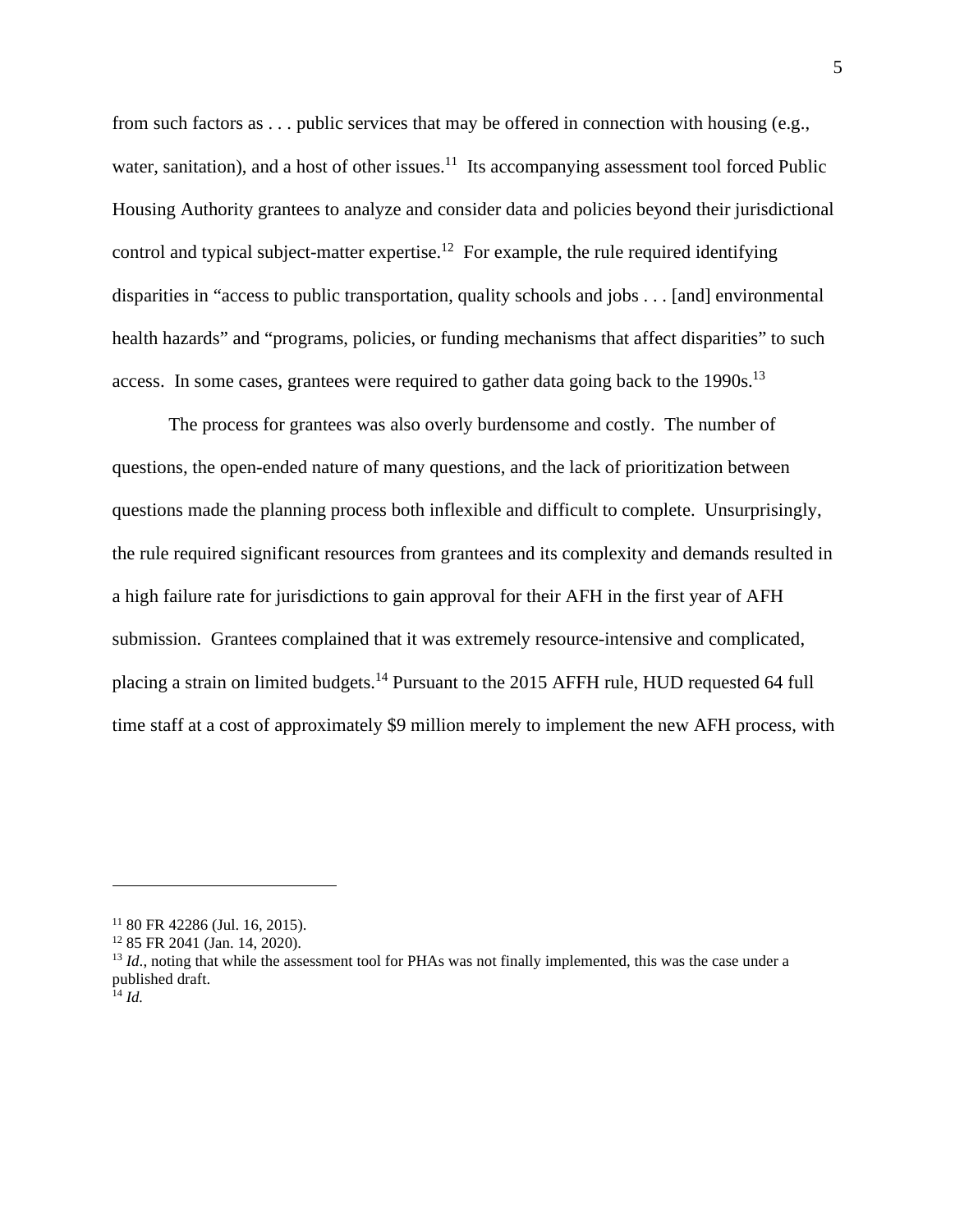a total cost estimate to HUD and HUD grantees ranging anywhere from \$15 million to \$51.4 million annually.<sup>15</sup>

The vast reach of the 2015 rule was well understood within the housing community. At a livestreamed conference, just weeks before it was unveiled, speakers discussed how AFFH would radically remake American suburbs and localities, even though the rule "sounds very obscure."<sup>16</sup> One participant remarked: "Perhaps it's important to keep it sounding obscure, in order to get it through. Sometimes obscurity is the best political strategy." $17$ 

Critics, including many in Congress, criticized the 2015 AFFH rule as an assault on local decision making. Senators Lee, Rubio and Enzi offered an amendment to block the rule that was supported by 37 Senators: "Every American should be free to choose where to live, and every community should be free to zone its neighborhoods and compete for new residents according to its distinct values." We "don't need a National Zoning Board. Washington should let Americans 'govern local."<sup>18</sup> Similar bills passed in the House.<sup>19</sup>

Under President Trump, HUD began to change course. In 2018, HUD withdrew the AFH assessment tool after a review of early submissions found it unduly burdensome and unworkable.<sup>20</sup> In January 2020, HUD proposed a revised AFFH rule.<sup>21</sup> That proposed rule took

<sup>&</sup>lt;sup>15</sup>Affirmatively Furthering Fair Housing Final Rule: Regulatory Impact Analysis, July 16, 2015 available at [https://www.huduser.gov/portal/sites/default/files/pdf/AFFH\\_Regulatory\\_Impact\\_Analysis\\_FinalRule.pdf.](https://www.huduser.gov/portal/sites/default/files/pdf/AFFH_Regulatory_Impact_Analysis_FinalRule.pdf) <sup>16</sup> Kurtz, *AFFH: Admission of Stealth Caught on Video*, National Review, (Jun 15, 2015).

 $17$  *Id.* 

<sup>&</sup>lt;sup>18</sup> Press Release, The Hon. Mike Lee, Lee Introduces Bill to Stop HUD Zoning Rule (Jul. 30, 2015).

<sup>&</sup>lt;sup>19</sup> Local Zoning Decisions Protection Act of 2017, H.R. 482, 115th Cong. (2017).

<sup>&</sup>lt;sup>20</sup> Affirmatively Furthering Fair Housing: Withdrawal of the Assessment Tool for Local Governments, 83 FR 23923 (May 23, 2018).

<sup>21</sup> 85 FR 2041 (Jan. 14, 2020).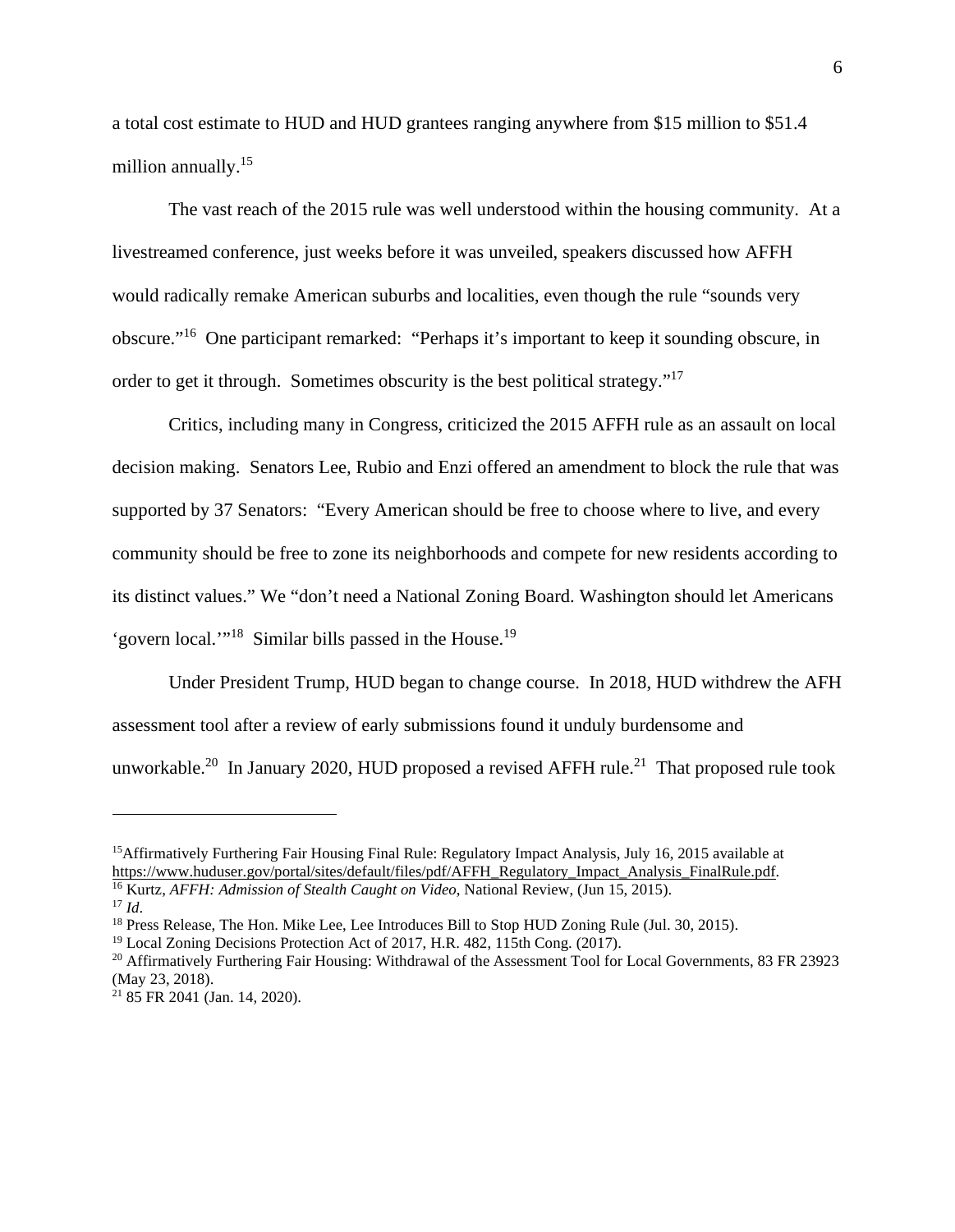steps to reduce federal control of local housing decisions and lessen the burden of data requirements imposed on local governments.<sup>22</sup> However, when the President reviewed the proposed rule, he expressed concern that the HUD approach did not go far enough on either prong. For example, grantee jurisdictions were still presented with a HUD list of "inherent barriers" to overcome, twelve of which directly interfered with local land development decisions.<sup>23</sup> Grantees were also required to submit a plan detailing how they would overcome at least three obstacles or achieve three fair housing goals which resulted in an estimated annual paperwork burden of \$13 million.<sup>24</sup>

The President therefore asked HUD to reconsider the rule to see whether HUD could do more, consistent with the AFFH obligation and other legal requirements, to empower local communities and to reduce the regulatory burden of providing unnecessary data to HUD. After review, and based on prior internal discussions, HUD produced the current rule.

#### **III. HUD'S NEW APPROACH**

 "HUD possesses broad discretionary powers to develop, award, and administer its grants and to decide the degree to which they can be shaped to help achieve Title VIII's goals."<sup>25</sup> AFFH is a vague, undefined term that could be open to several different plausible meanings. HUD's interpretation will be entitled to deference as long as it is reasonable.<sup>26</sup>

<sup>22</sup> *Id.* at 2042.

<sup>23</sup> 85 FR 2041 (Jan. 14, 2020).

<sup>24</sup> *Id.* at 2052, 2056.

<sup>25</sup> *NAACP v. Sec. of HUD*, 817 F.2d 149, 157 (1st Cir. 1987).

<sup>&</sup>lt;sup>26</sup> Chevron U.S.A. Inc. v. Natural Resources Defense Council, 467 U.S. 837 (1984).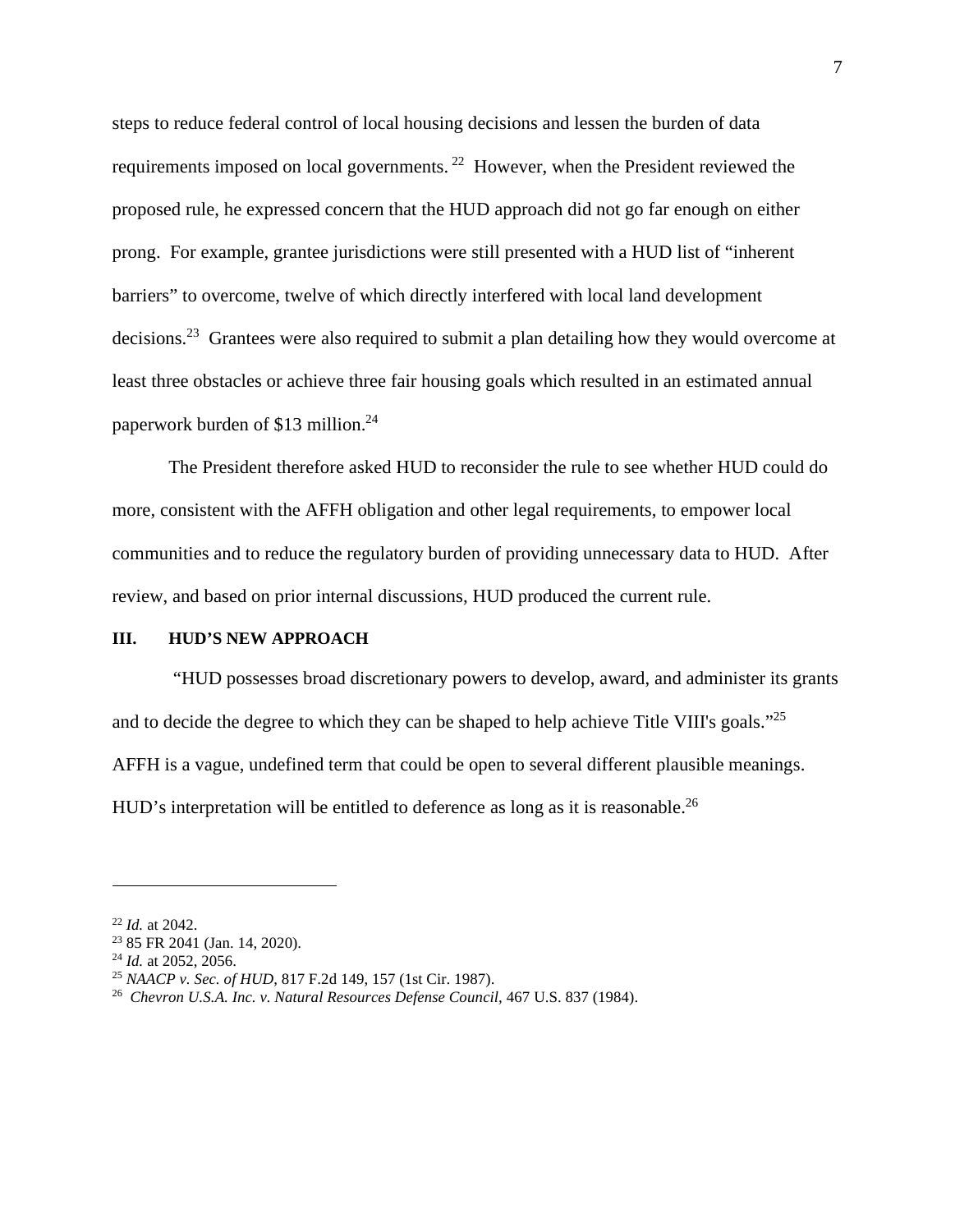# *The Definition of "Fair Housing"*

It is imperative to note that the long-standing debate seeking to define "Fair Housing" has spanned the political spectrum. Senator Mondale, the chief sponsor of the Fair Housing Act (FHA), unambiguously acknowledged the limited scope of the concept of fair housing. He "made absolutely clear that Title VIII's policy to 'provide . . . for fair housing' means 'the elimination of discrimination in the sale or rental of housing. That is all it could possibly mean.'"<sup>27</sup> Senator Mondale thus defined fair housing as simply housing that is free of discrimination. In this definition, housing is "fair" if anyone who can afford it faces no discrimination-based barriers to purchasing it. As the court in *NAACP* observed, "the law's supporters saw the ending of discrimination as a means toward truly opening the nation's housing stock to persons of every race and creed."<sup>28</sup> They believed that "[d]iscrimination in the sale and rental of housing has been the root cause of the widespread patterns of de facto segregation." Thus, by ensuring that housing is free of discrimination, the FHA would establish "a policy of dispersal through open housing" to "the point where the supply of genuinely open housing increases."<sup>29</sup>

In 1971, President Richard Nixon stated, "[t]he very fact that so much progress is being made, however, has sharpened the focus on what has come to be called 'fair housing'--a term

<sup>27</sup> *NAACP* at 154.

<sup>28</sup> *Id.* at 55.

<sup>29</sup> *Id.*at 154-55.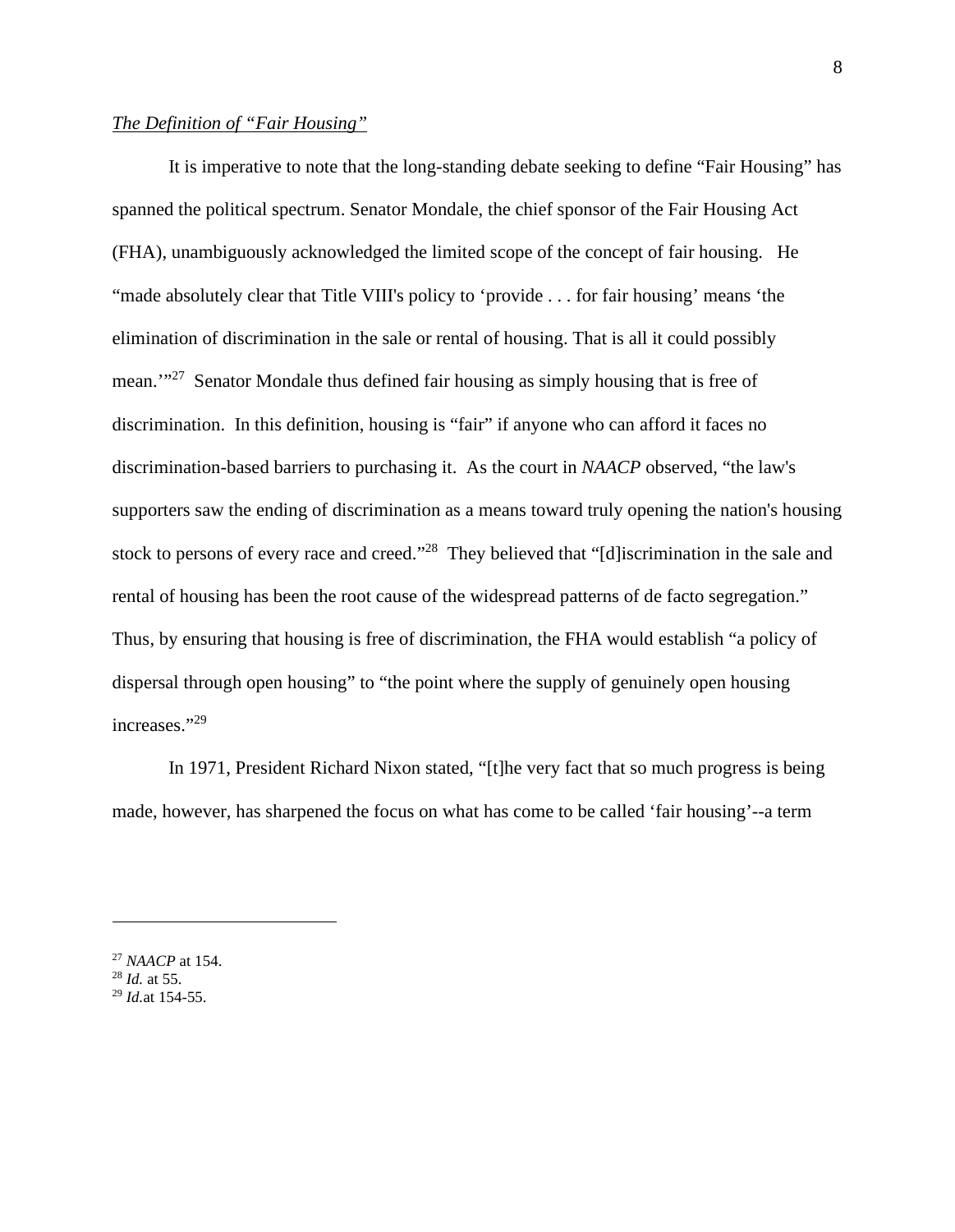employed, but not defined, in the Civil Rights Act of 1968, and to which many persons and groups have ascribed their own often widely varied meanings."<sup>30</sup>

In 1983, President Ronald Reagan stated, "[f]airness is the foundation of our way of life and reflects the best of our traditional American values. Invidious, discriminatory housing practices undermine the strength and vitality of America and her people."<sup>31</sup>

The FHA prohibited discrimination based on race, color, religion, national origin or sex, but Congress since expanded it to prohibit discrimination on the basis of handicap and familial status.<sup>32</sup> Congress also broadened national housing policy grants administered by HUD, requiring AFFH certifications, to include goals such as a "decent, safe, and sanitary housing for every American" and increasing the supply of "affordable housing."<sup>33</sup> Accordingly, HUD defines "fair housing" to encompass non-discrimination as well as these goals.

#### *The Definition of "Affirmatively Further"*

By statute, grantees must "affirmatively further" fair housing. In interpreting this phrase, HUD is guided by the "Ordinary-Meaning Canon" of statutory interpretation which states that "words are to be understood in their ordinary, everyday meanings - unless the context indicates

<sup>&</sup>lt;sup>30</sup> See President Richard Nixon, Statement About Federal Policies Relative to Equal Housing Opportunity, June 11, 1971 available at https://www.presidency.ucsb.edu/documents/statement-about-federal-policies-relative-equalhousing-opportunity.

<sup>31</sup> *See* President Ronald Reagan, Proclamation 5329—Fair Housing Month, April 25, 1985 available at https://www.presidency.ucsb.edu/documents/proclamation-5329-fair-housing-month-1985. <sup>32</sup> 42 USC 3604.

<sup>33</sup> Cranston-Gonzalez National Affordable Housing Act of 1990, P.L. 101-625 102, 105.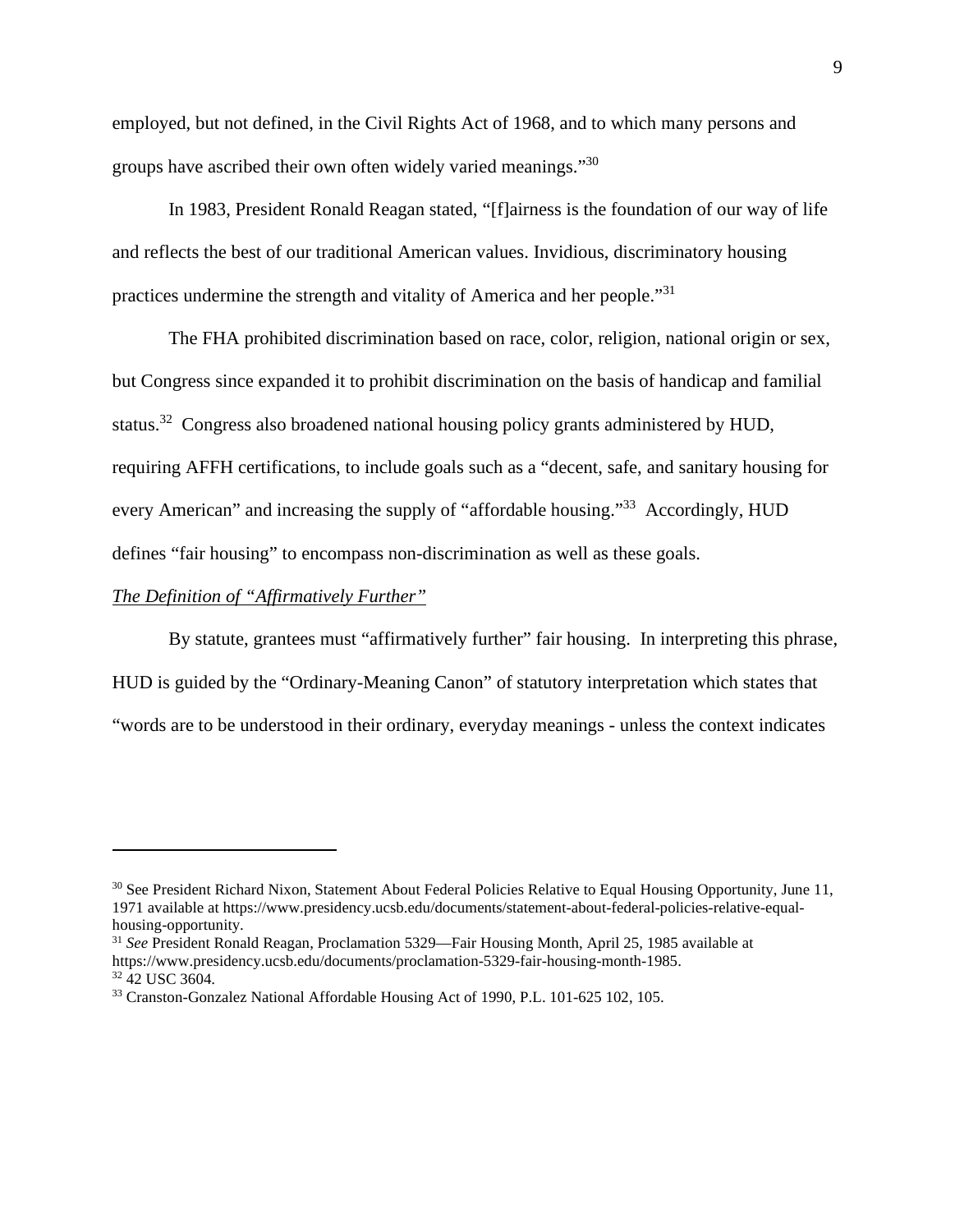that they bear a technical sense."<sup>34</sup> Given that the context for the phrase "affirmatively further" in the Fair Housing Act does not bear a technical sense, the words are assigned their generallyunderstood meanings.<sup>35</sup> In this context, "further" is used as a verb. According to the Merriam-Webster Dictionary, to "further" is "to help forward."<sup>36</sup> In seeking to further an objective, one acts to help it forward. Accordingly, HUD defines "further" to mean "promote."

Similarly, Ballentine's Law Dictionary defines "affirm" verbatim as the following: "[...] to confirm or ratify a statement, belief, opinion, decision or judgement..."<sup>37</sup> The term "affirmative" is defined verbatim as the following: "an answer 'yes'; something beyond passive tolerance or acceptance."<sup>38</sup> In the context of the statute, the threshold to act "affirmatively" is met in undertaking an action that confirms adherence to the statute's requirements to "further" fair housing. In the housing context, the *quantum* of action required promoting fair housing to meet the requirement of "affirmatively" furthering fair housing is not specified in the statute. HUD interprets the phrase to be flexible and unspecified, but to mean generally that the grantee must take an active role rather than be passive.

Accordingly, in this rule, HUD determines that a grantees' AFFH certification will be deemed acceptable if the grantee has taken some active step to promote fair housing. HUD recognizes that

<sup>34</sup> *See* Antonin Scalia & Brian A. Garner, *Reading Law: The Interpretation of Legal Texts* section 6 ("Ordinary-Meaning Canon") (2012) ("Reading Law");*see also, e.g.*, *United States v. Marrufo*, 661 F.3d 1204, 1207 (10th Cir. 2011) ("When a term is not defined in the Guidelines, we give it its plain meaning").

<sup>35</sup> *Id.*at section 7.

<sup>36</sup> "Further." *Merriam-Webster.com Dictionary,* Merriam-Webster, https://www.merriamwebster.com/dictionary/further. Accessed 22 Jul. 2020.

<sup>37</sup> "Affirm." *Ballentine's Law Dictionary*, (3rd ed. 1969).

<sup>38</sup> "Affirmative." *Ballentine's Law Dictionary*, (3rd ed. 1969).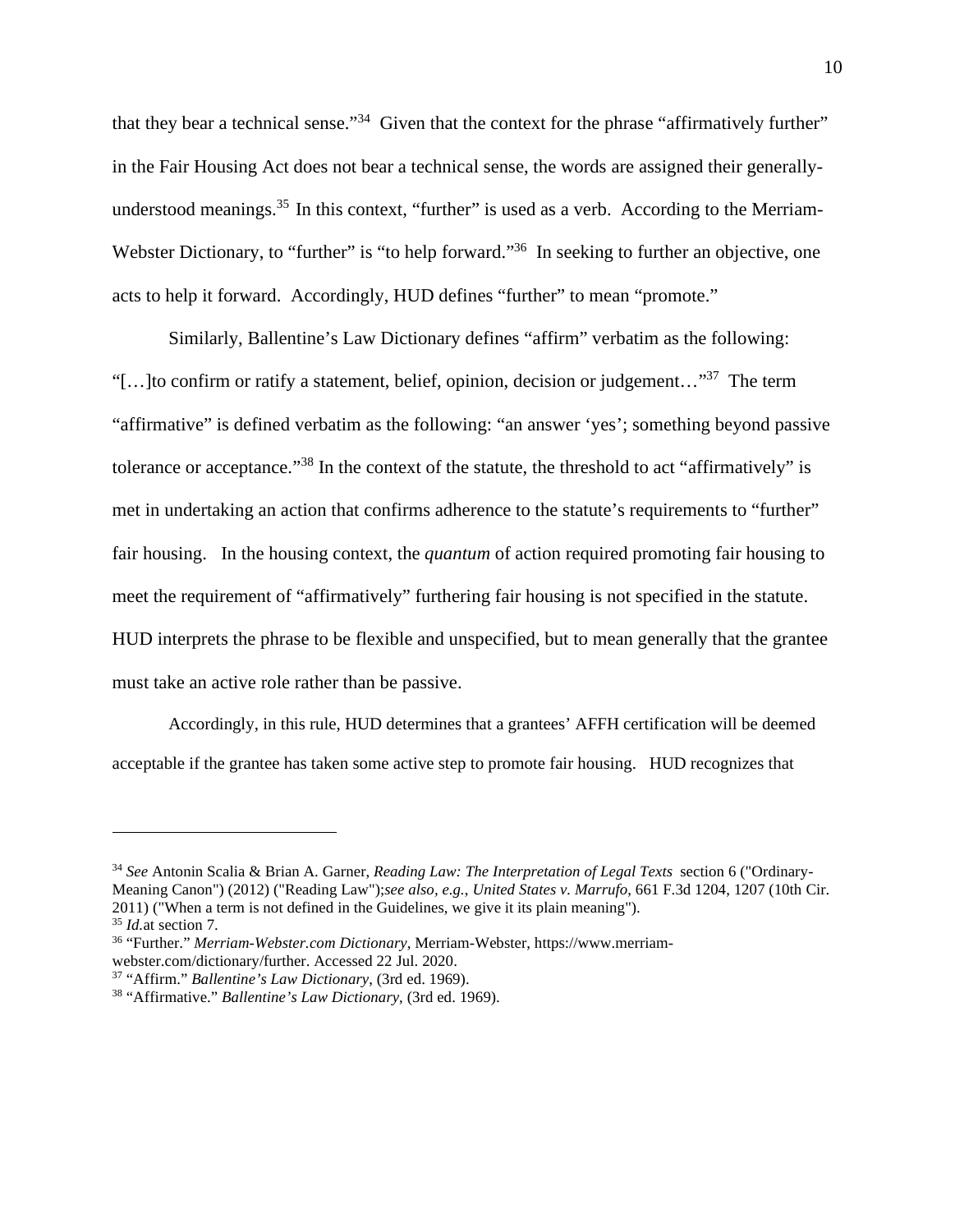jurisdictions may find many ways to advance fair housing that HUD officials cannot predict. This diversity of methods is a good thing that ought to be encouraged. This approach to the definition of "affirmatively furthering fair housing" preserves flexibility for jurisdictions to take action based on the needs, interests, and means of the local community, and respects the proper role and expertise of state and local authorities.

# *Court Interpretations of AFFH*

There is case law that arguably takes a broader view of the obligations surrounding the AFFH requirement. However, the principal precedents were decided pre-1994, in the absence of an administrative interpretation from HUD.<sup>39</sup> The statutory phrase AFFH is concededly ambiguous.<sup>40</sup> Accordingly, under *Chevron vs. NRDC,* HUD retains discretion to formulate a different definition of this ambiguous phrase:<sup>41</sup>

The seminal case on the meaning of AFFH is the 1987 First Circuit decision in *NAACP v.*  Secretary of HUD.<sup>42</sup> It held that "affirmatively furthering" imposes an obligation "to do more than simply refrain from discriminating (and from purposely aiding discrimination by others)."<sup>43</sup> The question is how much more.

<sup>39</sup> *Infra*, notes 44-46.

<sup>40</sup>*See, NAACP v. Harris,* 567 F. Supp. 637, 644 (D. Mass. 1983) (Citing the AFFH and related obligations and observing, "it is extremely difficult to quantify HUD legal obligations under these statutes.")

<sup>41</sup> *Chevron*, 467 U.S. ([T]he court does not simply impose its own construction on the statute, as would be necessary in the absence of an administrative interpretation. Rather, if the statute is silent or ambiguous with respect to the specific issue, the question for the court is whether the agency's answer is based on a permissible construction of the statute.).

<sup>&</sup>lt;sup>42</sup> NAACP, Boston Chapter v. Secretary of Housing and Urban Development, 817 F. 2d 149 (1<sup>st</sup> Cir. 1987). <sup>43</sup> *Id.*, 817 F.2d at 154, citing *Shannon v. Department of Housing and Urban Development*, 436 F.2d 809 (3d Cir. 1970); *Otero v. New York City Housing Authority*, 484 F.2d 1122, 1134 (2d Cir. 1973); *Alschuler v. Department of Housing and Urban Development*, 686 F.2d 1236, 1246-47 (6th Cir. 1974); *See also, Nat'l Fair Hous. Alliance v. Carson*, 330 F.Supp. 3d 14, 24-25 (D.C. Dist. 2018).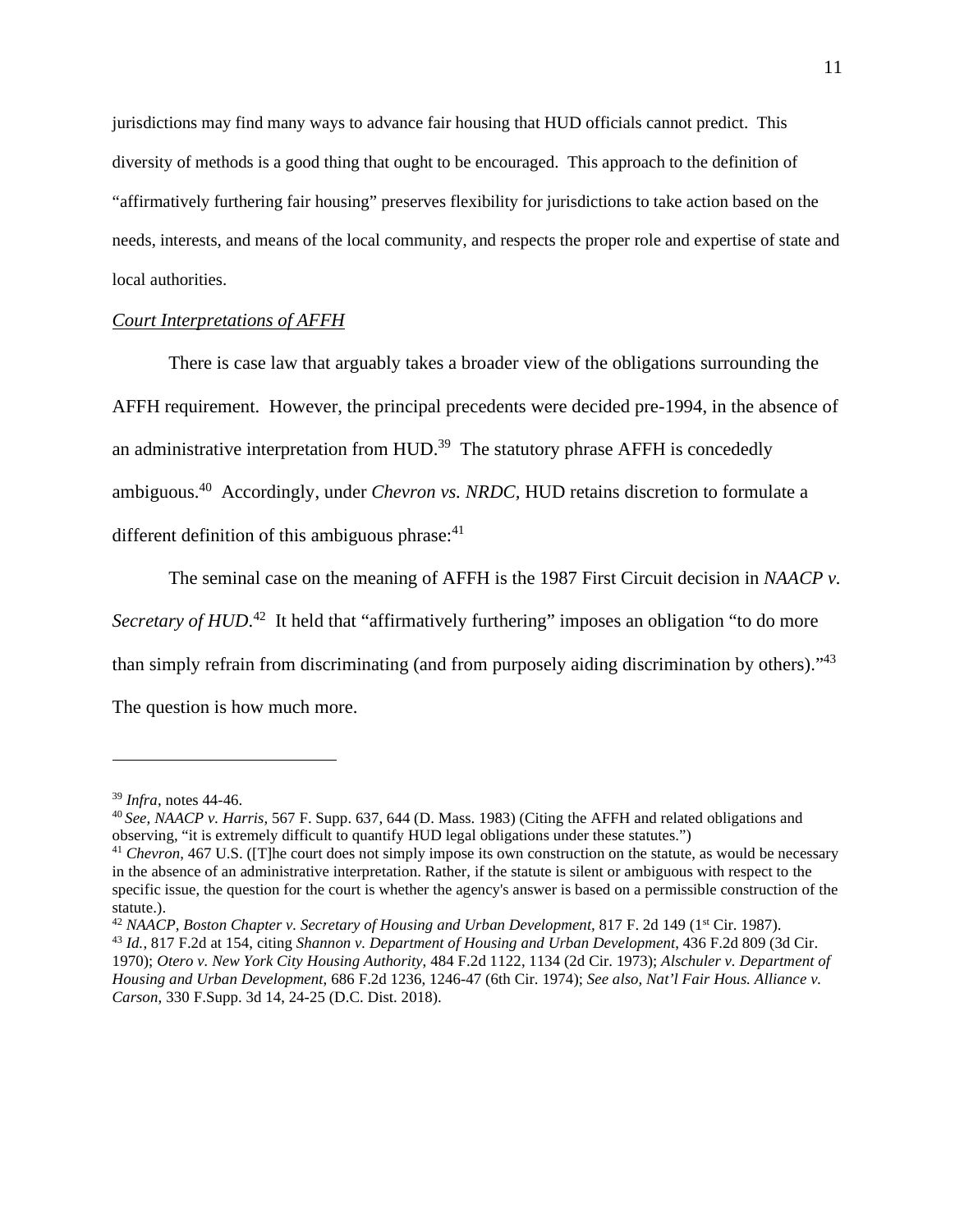HUD's rule is consistent with the judicial consensus that AFFH requires more than simply not discriminating. Grantees may not be passive. They must actually promote fair housing for example by fighting overt discrimination. Thus in *NAACP*, HUD failed in its own AFFH obligation because, among other things, it failed to demand actual fair housing enforcement from the City of Boston.<sup>44</sup>

The courts making the broadest claims of the AFFH requirement rely on selective quotations from the legislative history. Those decisions rely on legislative history about the FHA aiming to achieve "truly integrated and balanced living patterns" and ending patterns of segregation.<sup>45</sup> The problem is that the same legislative history makes clear that these were longterm goals to be achieved through the narrow means of eliminating overt housing discrimination (*e.g.*, restrictive covenants).<sup>46</sup> As the court in *NAACP* observed, "the law's supporters saw the ending of discrimination as a means toward truly opening the nation's housing stock to persons of every race and creed."<sup>47</sup> They believed that "[d]iscrimination in the sale and rental of housing has been the root cause of the widespread patterns of de facto segregation."<sup>48</sup> The FHA was seen by its authors as only a "first step" in achieving a grander vision.<sup>49</sup> by ensuring that housing is free of discrimination, the FHA would establish "a policy of dispersal through open housing" to

<sup>44</sup>*See NAACP v. Harris*, 567 F. Supp. 637, 644 (D. Mass. 1983).

<sup>45</sup>*See, e.g., Otero v. New York City Housing Authority*, 484 F.2d 1122, 1134 (2d Cir. 1973); *Shannon v. U.S. Dep't of Hous. & Urban Dev.*, 436 F.2d 809, 821 (3d Cir. 1970).

<sup>46</sup> *See e.g.*, Cong. Rec. Feb. 7, 1968 p. 2535 (discussing restrictive covenants).

<sup>47</sup> *See NAACP v. Sec. of HUD* at 155.

<sup>48</sup> *Id.* 

*<sup>49</sup> NAACP*, 817 F.2d at 155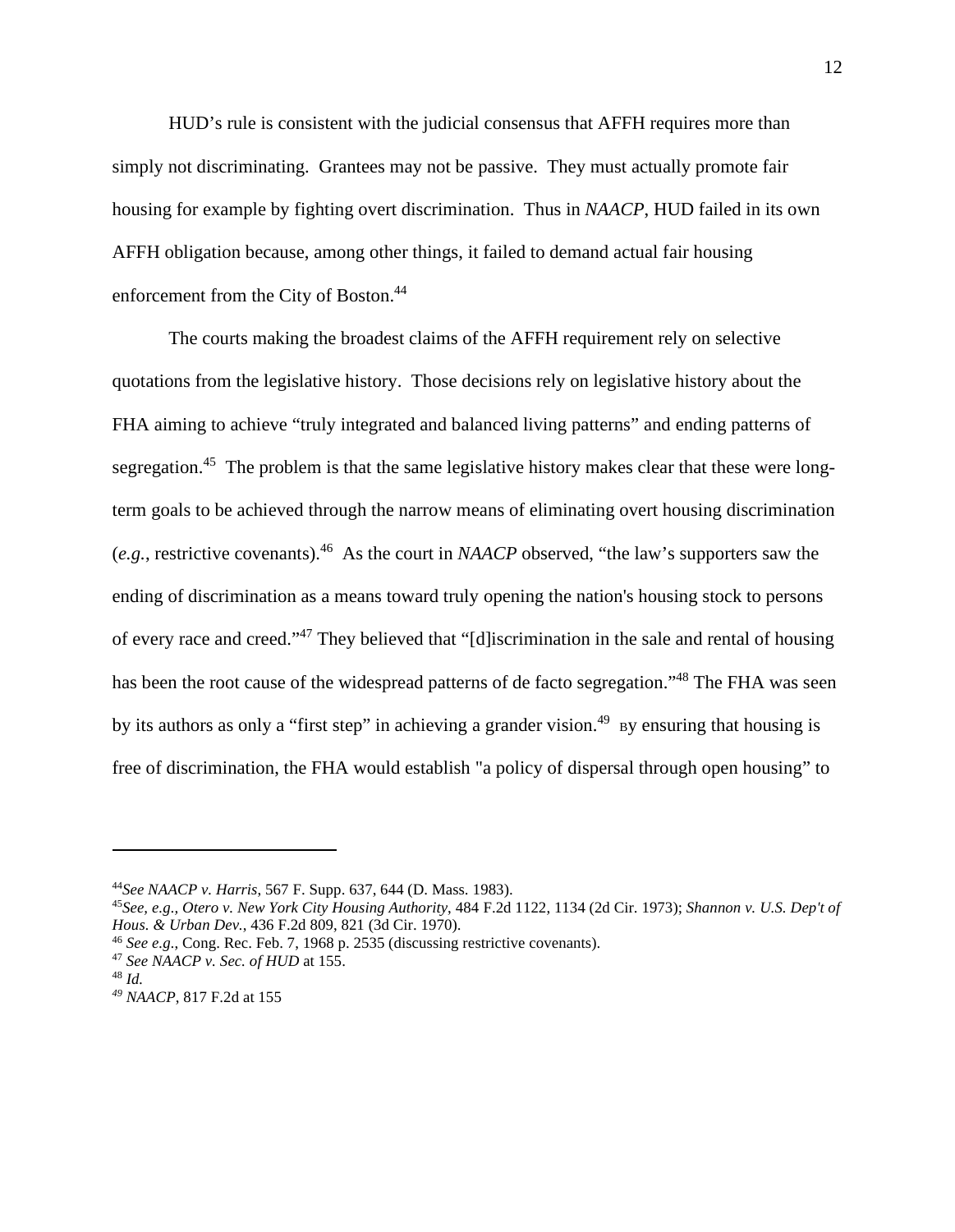"the point where the supply of genuinely open housing increases."<sup>50</sup> In short, enforcing nondiscrimination would produce open housing which in turn would reduce segregated living patterns by ensuring that families regardless of race could live where "where [they] wish . . . and where [they] can afford."<sup>51</sup> Any broader construction of the AFFH obligation is difficult to square with the sponsor Senator Mondale's unambiguous pronouncement that the FHA's policy to "provide . . . for fair housing" means "the elimination of discrimination in the sale or rental of housing. That is all it could possibly mean."<sup>52</sup>

HUD does not subscribe to broader interpretations of AFFH to the extent precedent for them may exist. The case law is clear that "HUD maintains discretion in determining how the agency will fulfill its AFFH obligation."<sup>53</sup> Thus *NAACP* and its sister cases were all interpreting an ambiguous phrase that the agency would otherwise have some discretion to define. Indeed, those cases were decided years before HUD had formulated a definition by rule.

#### **IV. JUSTIFICATION FOR THE NEW APPROACH**

Upon review, HUD concludes that there are sound policy reasons for abandoning its prior approach and taking a narrower view of the extent of the obligations surrounding the AFFH certification. These reasons are rooted in the principles of federalism.

#### *Federalism & Preserving Local Control*

<sup>50</sup> *Id.* at 154-55*.*

<sup>51</sup> *Id.*at 155*.*

<sup>52</sup> *Supra id.* at 154.

<sup>53</sup> *Carson,* 330 F. Supp. 3d at 25.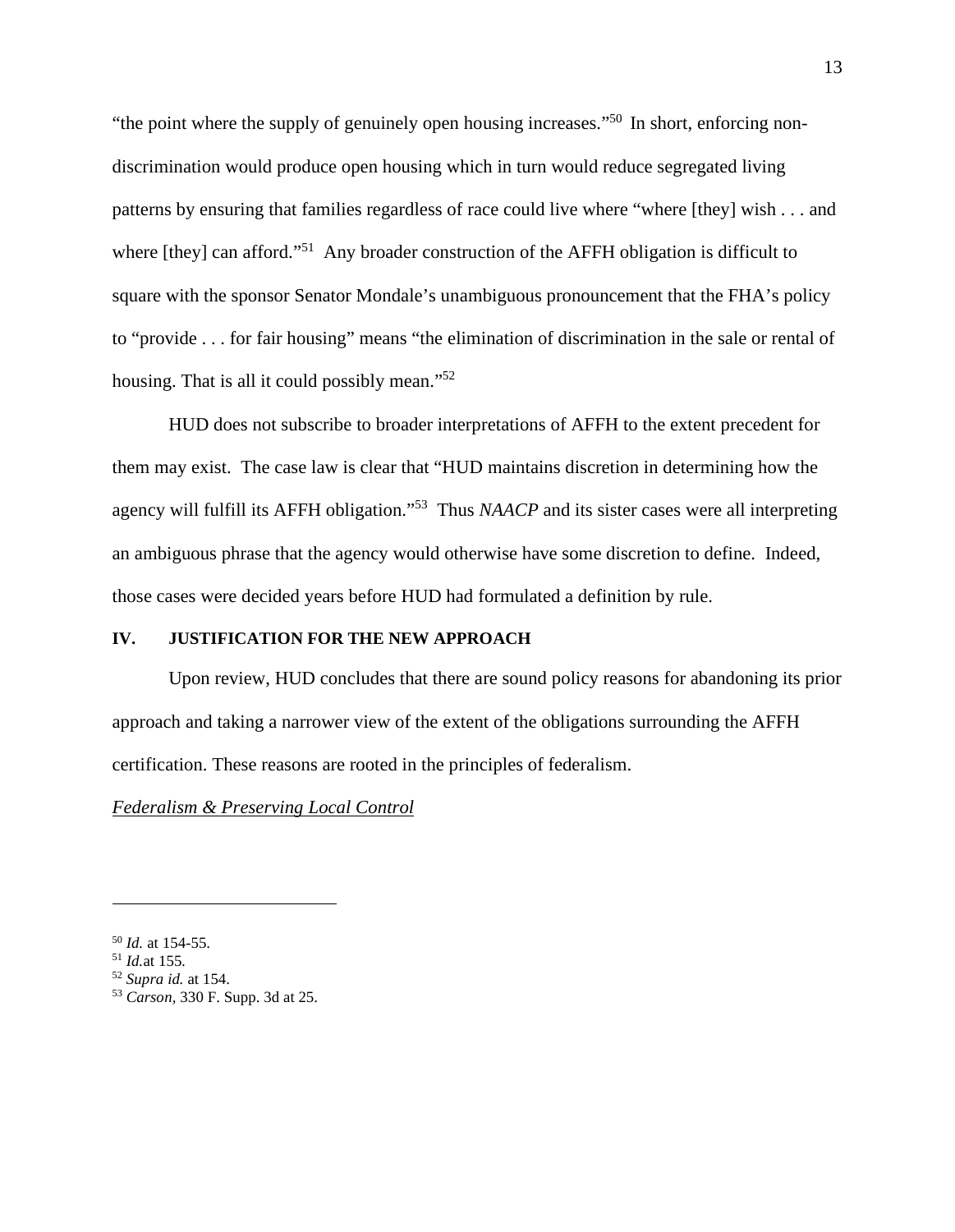HUD's revised interpretation better comports both with Congress's explicit intent to protect local decision making. Federal law explicitly prohibits HUD from using grants to interfere in local decision making. 42 USC 12711, under the heading "Protection of State and local authority" provides:

> The Secretary shall not establish any criteria for allocating or denying funds made available under programs administered by the Secretary based on the adoption, continuation, or discontinuation by a jurisdiction of any public policy, regulation, or law that is (1) adopted, continued, or discontinued in accordance with the jurisdiction's duly established authority, and (2) not in violation of any Federal law.<sup>54</sup>

Other statutes also cut against interpreting the AFFH certification to require an AI or similar assessment of housing barriers. To obtain Community Development Program (CPD) funding, States and localities are required to submit a housing strategy. That strategy must include an assessment of whether regulatory barriers, including "building codes, fees, growth limits, taxes, and zoning, increase housing costs as well as strategies to overcome any negative effects of these policies."<sup>55</sup> Yet the law also independently requires an AFFH certification, which would be redundant if the certification inherently required a housing barriers analysis.<sup>56</sup>

It is notable that even as Congress required jurisdictions to analyze housing barriers, it still acted unambiguously to protect local control. The law explicitly prohibits HUD from

<sup>54</sup> In the *Westchester* litigation, the Second Circuit held this provision did not bar HUD tying funding to the County changing its zoning laws. To reach this conclusion, the court adopted the strained reading that forcing the County to "overcome" its zoning laws was not the same as requiring the County to repeal them. The distinction between overcoming and repealing is very fine and at war with the both the spirit and the letter of the law. HUD declines to read this explicit statute narrowly so that the non-specific AFFH obligation can be read broadly. *See, County of Westchester v. U.S. Department of Housing and Urban Development, et al.*, 802 F.3d 413 (2d Cir. 2015). <sup>55</sup> 42 USC 12705(b)(4).

<sup>56</sup> 42 USC 12705(b)(15).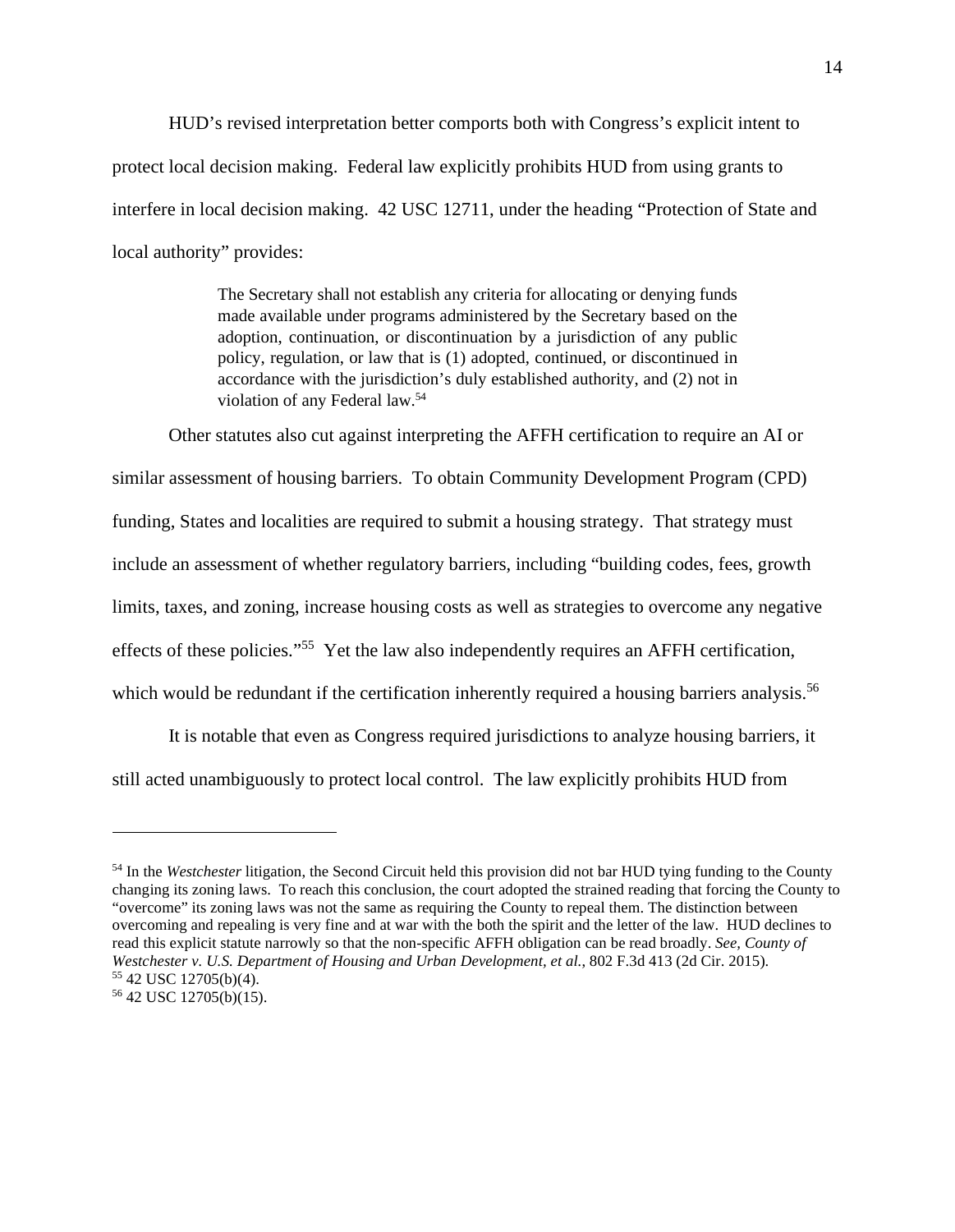denying CPD funds based on a jurisdiction's failure to alter any of the regulatory barriers it identified in its housing strategy.<sup>57</sup>

HUD's amended AFFH rule gives local communities maximum flexibility in designing and implementing sound policies responsive to unique local needs, and eliminates overly burdensome, intrusive and inconsistent reporting and monitoring requirements. The amended rule is consistent with relevant legislative enactments. In other instances, Congress has shown that it is perfectly capable of imposing strict reporting and monitoring requirements on grantees when it deems such requirements appropriate.<sup>58</sup> Yet Congress has not imposed such detailed monitoring and reporting requirements in connection with grantees' AFFH obligations. Therefore, the agency exercises its discretion and declines to impose detailed monitoring or reporting requirements by regulation.<sup>59</sup>

Furthermore, the Supreme Court has specifically held that the Fair Housing Act "is not an instrument to force housing authorities to reorder their priorities."<sup>60</sup> Indeed, the Fair Housing Act "does not decree a particular vision of urban development."<sup>61</sup> In short, the prescriptive nature of the prior rule was in tension with Congress's intent and the current legal landscape, which

<sup>57</sup> 42 USC 12705(c)(1).

<sup>58</sup> *See, e.g.,* 42 USC 7661(a)-(c), 7661(b)-(c) (requiring that an applicant (1) submit a permit application and a compliance plan describing how it will comply with all EPA requirements, (2) certify its compliance annually, and (3) submit to inspection, entry, monitoring and reporting requirements).

<sup>59</sup> *See Nat'l Fair Hous. Alliance* at 25.

<sup>60</sup> *See Tex. Dep't of Hous. & Cmty. Affairs v. Inclusive Cmtys. Project, Inc.*, 576 U.S. 519, 537.

<sup>61</sup> *Id*. at 537; see also *id*. ("Zoning officials, moreover, must often make decisions based on a mix of factors, both objective [such as cost and traffic patterns] and, at least to some extent, subjective [such as preserving historic architecture]. These factors contribute to a community's quality of life and are legitimate concerns for housing authorities.")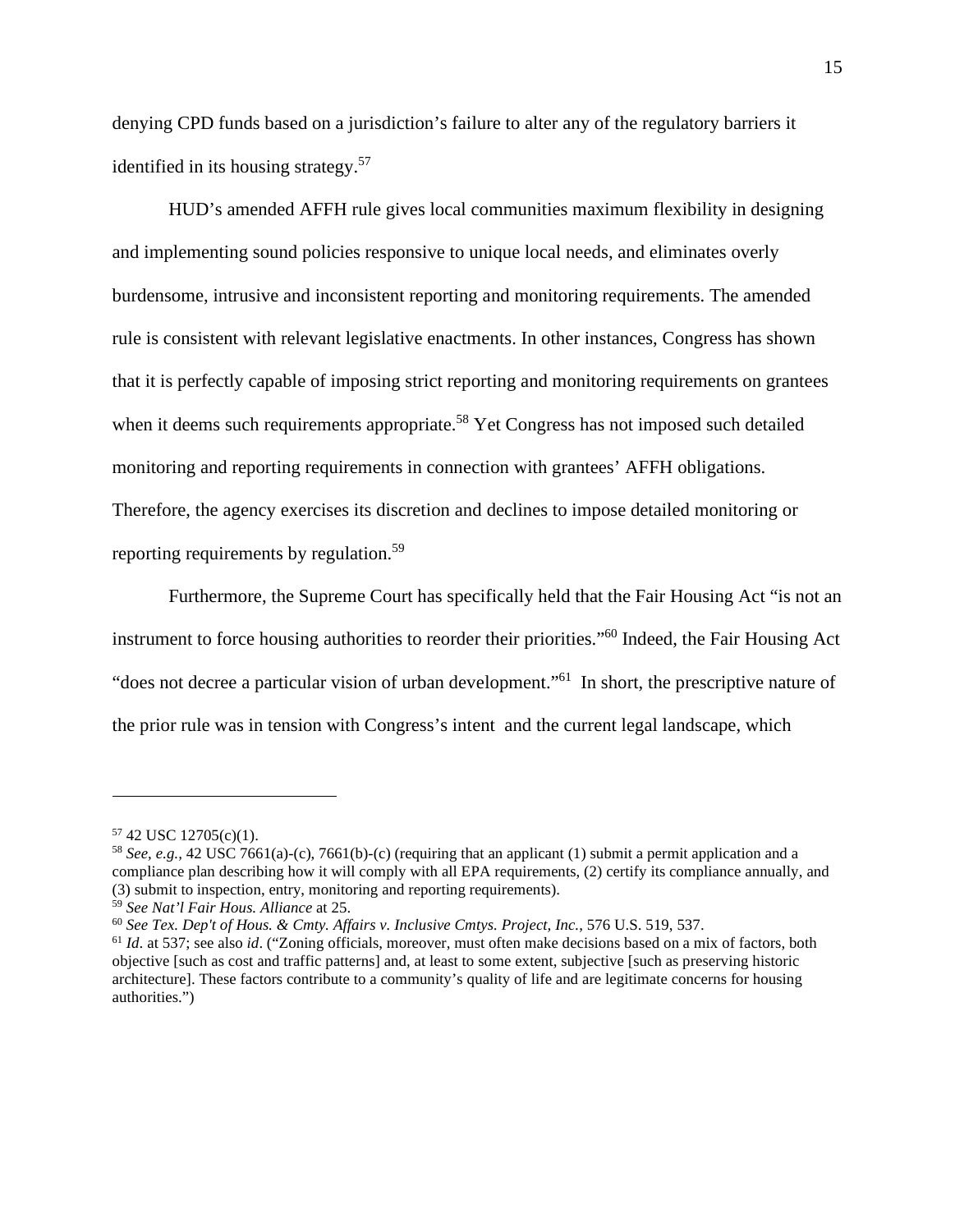places trust in local jurisdictions to make the best decisions for themselves, within the broad confines of the Fair Housing Act's limitations, including its requirement that HUD grantees  $A$ FFH $.62$ 

The AFFH Rule, as amended, is the most faithful to the text and purpose of the Fair Housing Act. It must be local governments, not HUD, that exercise control of administering local housing policies, including zoning and development policies that are unique to a particular community.

This does not mean HUD will retreat from its fair housing mission. Grantees' failure to take active steps to address discrimination in the rental and sale of housing would be a violation of the AFFH requirement at the most basic level. Moreover, as discussed above, entirely separate from the AFFH certification, Congress required certain CPD grantees, at a minimum, to evaluate potential barriers to affordable housing such as zoning and local land use laws.<sup>63</sup> CPD grantees cover as many as 1200 states, counties, and cities, so HUD retains authority to pursue analysis of housing barriers through these grant instruments.<sup>64</sup> In all cases, grantees must retain records sufficient to prove that they are properly discharging their obligations.

# *Federalism Considerations*

 $62$  Press Release, The Hon. Mike Lee, Lee Introduces Bill to Stop HUD Zoning Rule (Jul. 30, 2015).

 $63$  42 USC 12705(b)(4); CPD programs include (1) the Community Development Block Grant program ("CDBG"); (2) the Emergency Shelter Grant program ("ESG"); and (3) the HOME Investment Partnership program ("HOME"). <sup>64</sup> Community Development Fund: 2020 Summary of Resources. Department of Housing and Urban Development, available at, https://www.hud.gov/sites/dfiles/CFO/documents/2020CJ-CDFund.pdf.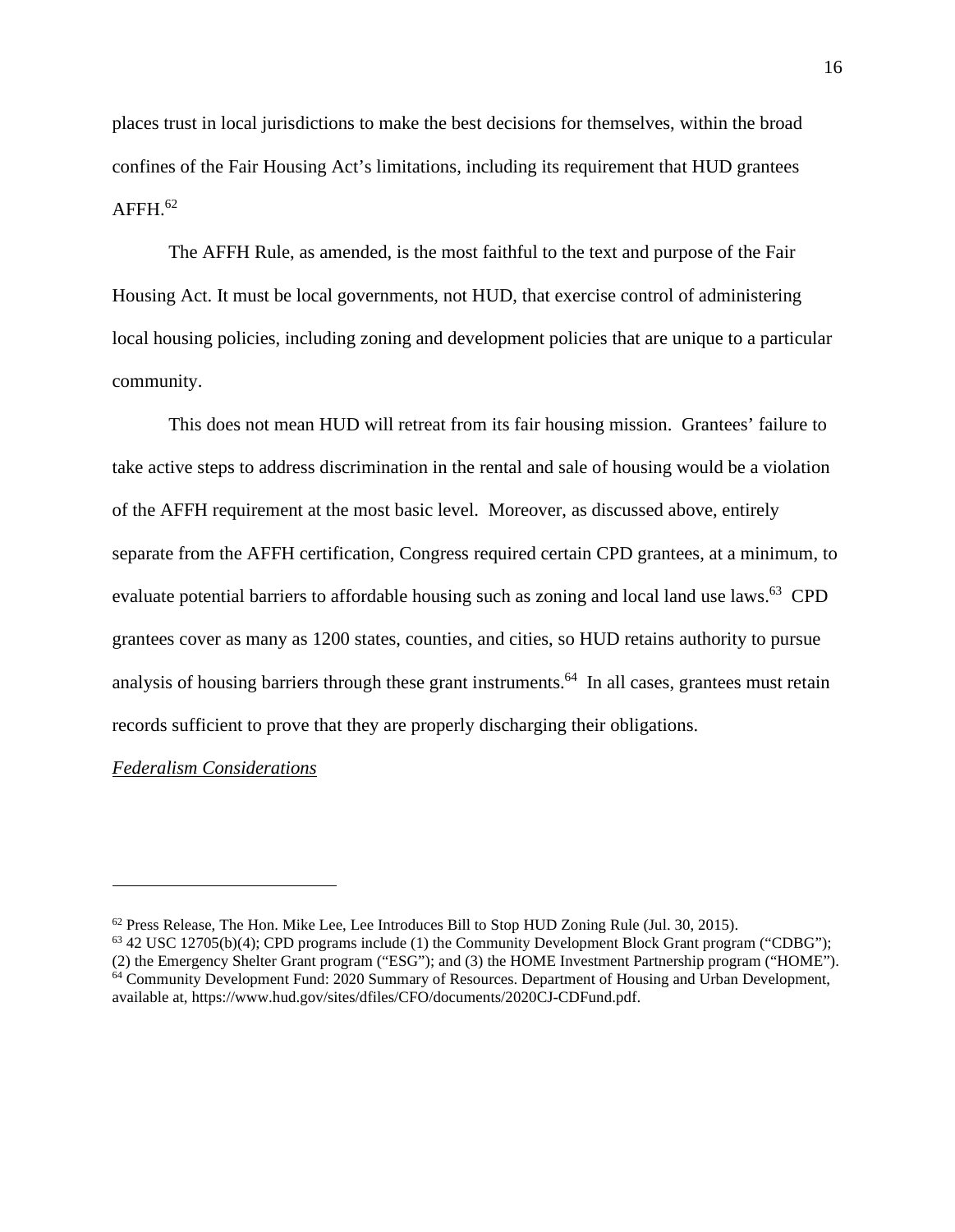HUD's approach in the new rule is also supported by HUD's determination that federal agencies addressing matters that are traditionally within the authority of the States (such as housing) should take a narrow view of the scope of their power. A growing body of scholarship and judicial precedent is raising the alarm that the ballooning administrative state shifts important policy choices from Congress to comparatively unaccountable administrative agencies.<sup>65</sup>

Recently, discussion of this broad principle has centered on an important concept in Administrative Law known as "the major issues doctrine." Under this doctrine, judges "presume that Congress does not delegate its authority to settle or amend major social and economic policy decisions."<sup>66</sup> The reason is that a "major policy change should be made by the most democratically accountable process."<sup> $67$ </sup> If an "agency wants to exercise expansive regulatory authority over some major social or regulatory activity . . . an ambiguous grant of statutory authority is not enough."<sup>68</sup> As the Supreme Court has put it, when it comes to delegating authority to federal agencies, Congress "does not one might say, hide elephants in mouseholes."<sup>69</sup> Thus, the Court has held that a regulatory interpretation by an agency is "unreasonable" if it results in "an enormous and transformative expansion in . . . regulatory

<sup>65</sup> *See*, Mike Jayne, *As Far as Reasonably Practicable: Reimagining the Role of Congress in Agency Rulemaking*, Fed. Soc. Rev. Vol. 21 (2020); Adam Gustafson, The Major Questions Doctrine Outside Chevron's Domain, CSAS Working Paper (Jul. 2019); Joseph Postell, Taking on the Administrative State, Heritage.org. (Oct. 9, 2017). <sup>66</sup> Eskridge, William N. *Interpreting Law: a Primer on How to Read Statutes and the Constitution*. Foundation Press, 2016.

<sup>67</sup> *Id.*

<sup>68</sup> *USTA v. FCC, et al.*, No. 15-1063 (D.C. Cir. 2017) (Kavanaugh, B., dissenting). Retrieved at: [https://apps.fcc.gov/edocs\\_public/attachmatch/DOC-344654A1.pdf](https://apps.fcc.gov/edocs_public/attachmatch/DOC-344654A1.pdf) 

<sup>69</sup> *Whitman v. Am. Trucking Ass'ns*, 531 U.S. 457, 468 (2001).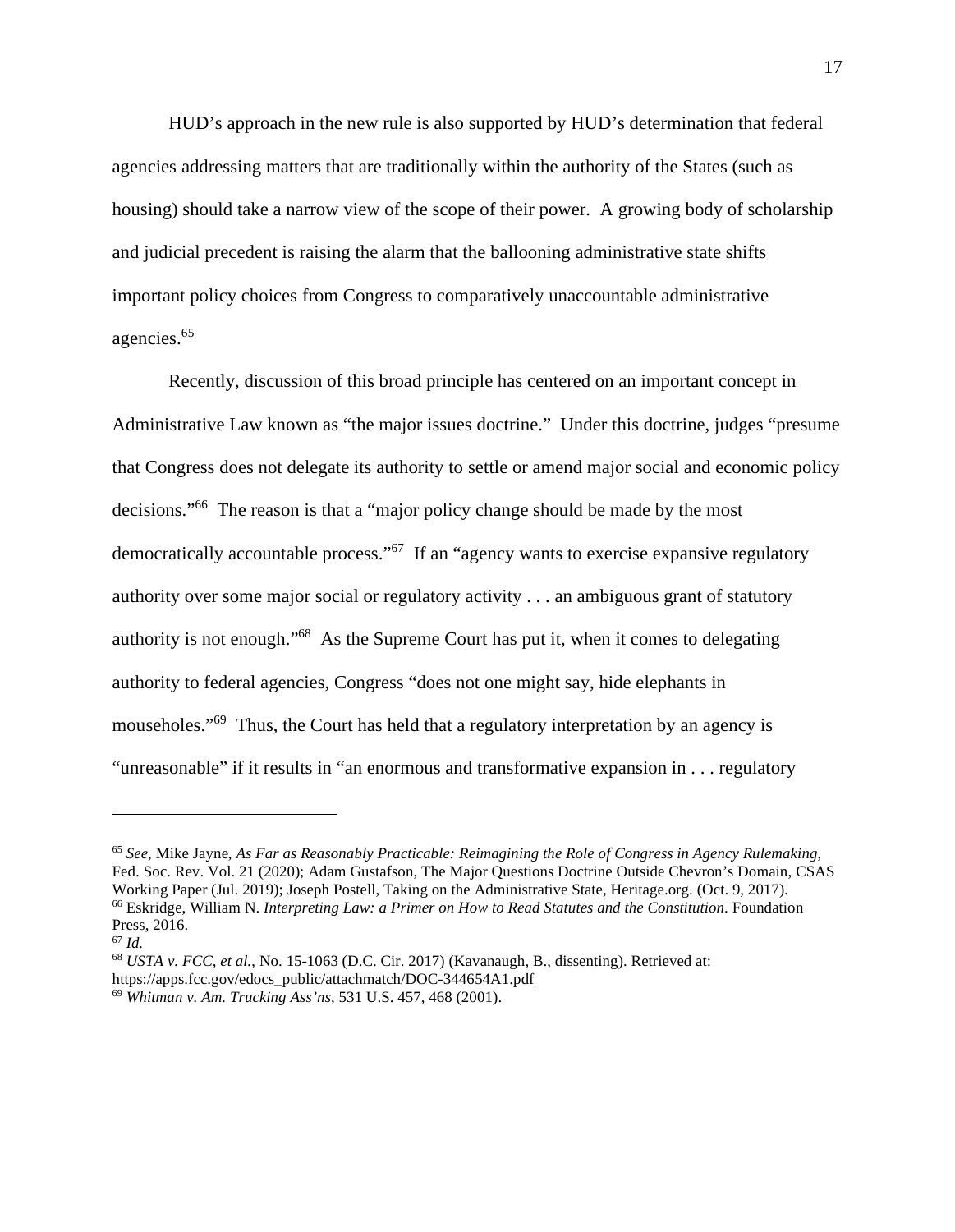authority without clear congressional authorization."<sup>70</sup> Indeed, "[w]hen an agency claims to discover in a long-extant statute an unheralded power to regulate a significant portion of the American economy," the Supreme Court will "typically greet its announcement with a measure of skepticism."<sup>71</sup> Rather, the Court expects that Congress will "speak clearly if it wishes to assign an agency decisions of vast economic and political significance.<sup>772</sup>

In addition, it is states and local jurisdictions that have traditionally regulated zoning and development policy, not the federal government, and courts have readily acknowledged that "States retain substantial sovereign powers under our constitutional scheme, powers with which Congress does not readily interfere."<sup>73</sup> Indeed, the District of Columbia Circuit has held that federal law "may not be interpreted to reach into areas of State sovereignty unless the language of the federal law compels the intrusion."<sup>74</sup> Thus, "if Congress intends to alter the usual constitutional balance between the States and the Federal Government, it must make its intention to do so unmistakably clear in the language of the statute."<sup>75</sup>

The phrase "affirmatively further fair housing" is vague and unclear. The ordinary meaning of the phrase does not invite a fundamental expansion of HUD regulations to include cumbersome policy, monitoring or reporting requirements that will significantly affect the

<sup>70</sup> *Utility Air Regulatory Group v. Environmental Protection Agency*, 573 U.S. 302, 324 (2014) (citations and internal quotations omitted).

<sup>71</sup> *Id.* (citations and internal quotations omitted).

<sup>72</sup> *Id.* (citations and internal quotations omitted).

<sup>73</sup> *ABA v. FTC*, 430 F.3d 457, 471-472 (D.C.C. 2005).

<sup>74</sup> *Id.* at 471.

<sup>75</sup> *Id.* at 471-472.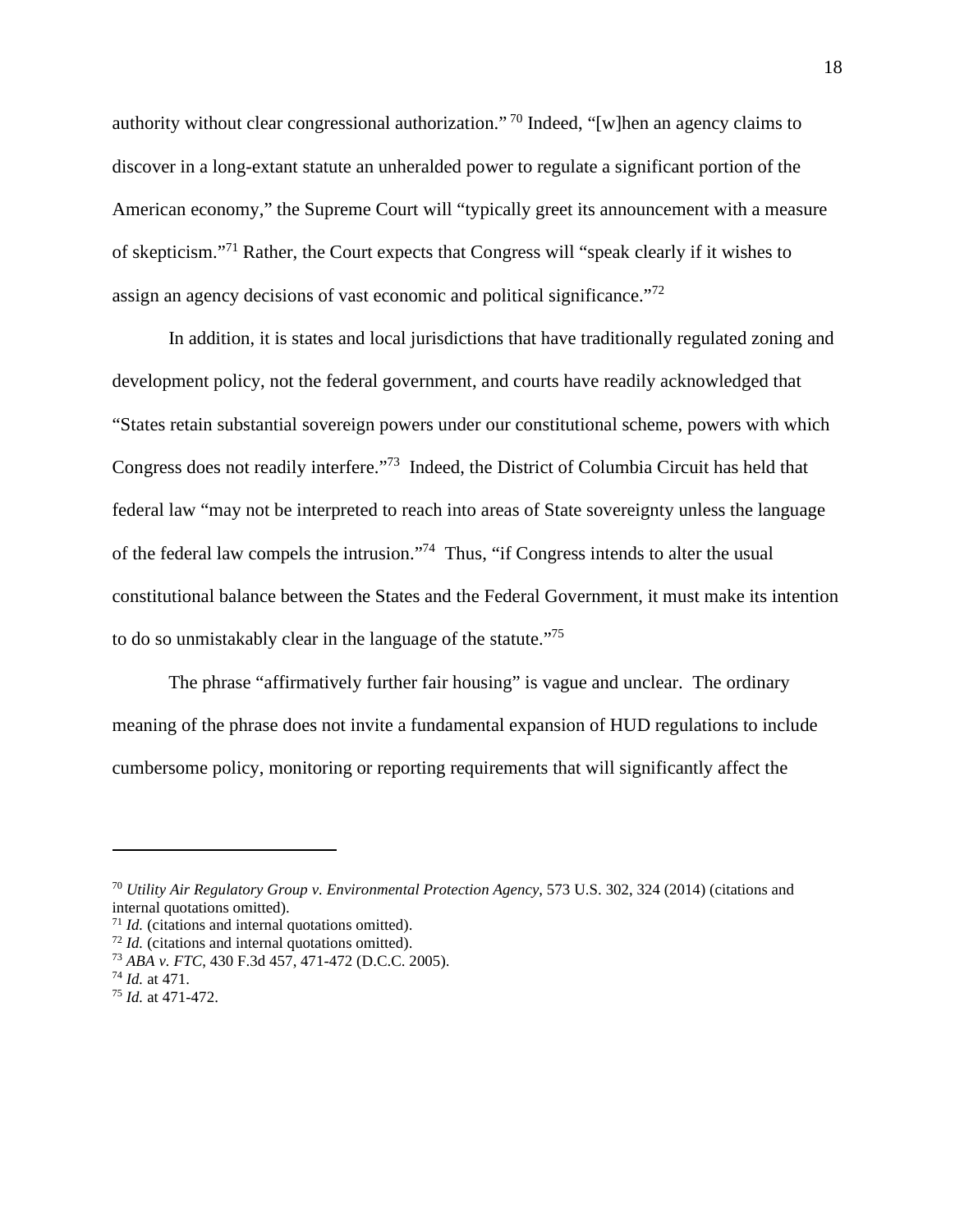economy by impacting local zoning and development policies across the nation. Hanging a massively intrusive regulatory structure on such a cryptic, four-word phrase is inconsistent with the bedrock principles of separation of powers.

#### **V. THIS FINAL RULE**

The rule repeals the 2015 AFH and 1994 AI requirements where they appear in regulation. Thus, it returns to the original understanding of what the statutory AFFH certification was prior to the 1994 regulation: A general commitment that grantees will use the funds to take active steps to promote fair housing. Thus, grantee AFFH certifications will be deemed sufficient provided they took any action during the relevant period rationally related to promoting fair housing, such as helping eliminate housing discrimination.

### **VI. NOTICE-AND-COMMENT DOES NOT APPLY**

The Administrative Procedure Act exempts from notice-and-comment rulemaking any "matter relating to [agency](https://www.law.cornell.edu/definitions/uscode.php?width=840&height=800&iframe=true&def_id=5-USC-1419699195-1277204883&term_occur=999&term_src=title:5:part:I:chapter:5:subchapter:II:section:553) management or personnel or to public property, loans, grants, benefits, or contracts."<sup>76</sup> Because this rule applies only to the AFFH obligation of grantees, it is exempt under the APA.

However, in 1969, the Administrative Conference of the United States (ACUS) urged Congress to amend the APA to remove this exemption. Congress declined. Still, several agencies, including HUD, issued statements of policy that had the effect of voluntarily adopting ACUS's recommendation.<sup>77</sup> HUD's policy still remains in force, and while this policy can no

 $76$  5 USC 553(a)(2).

<sup>77</sup> 24 CFR 10.1.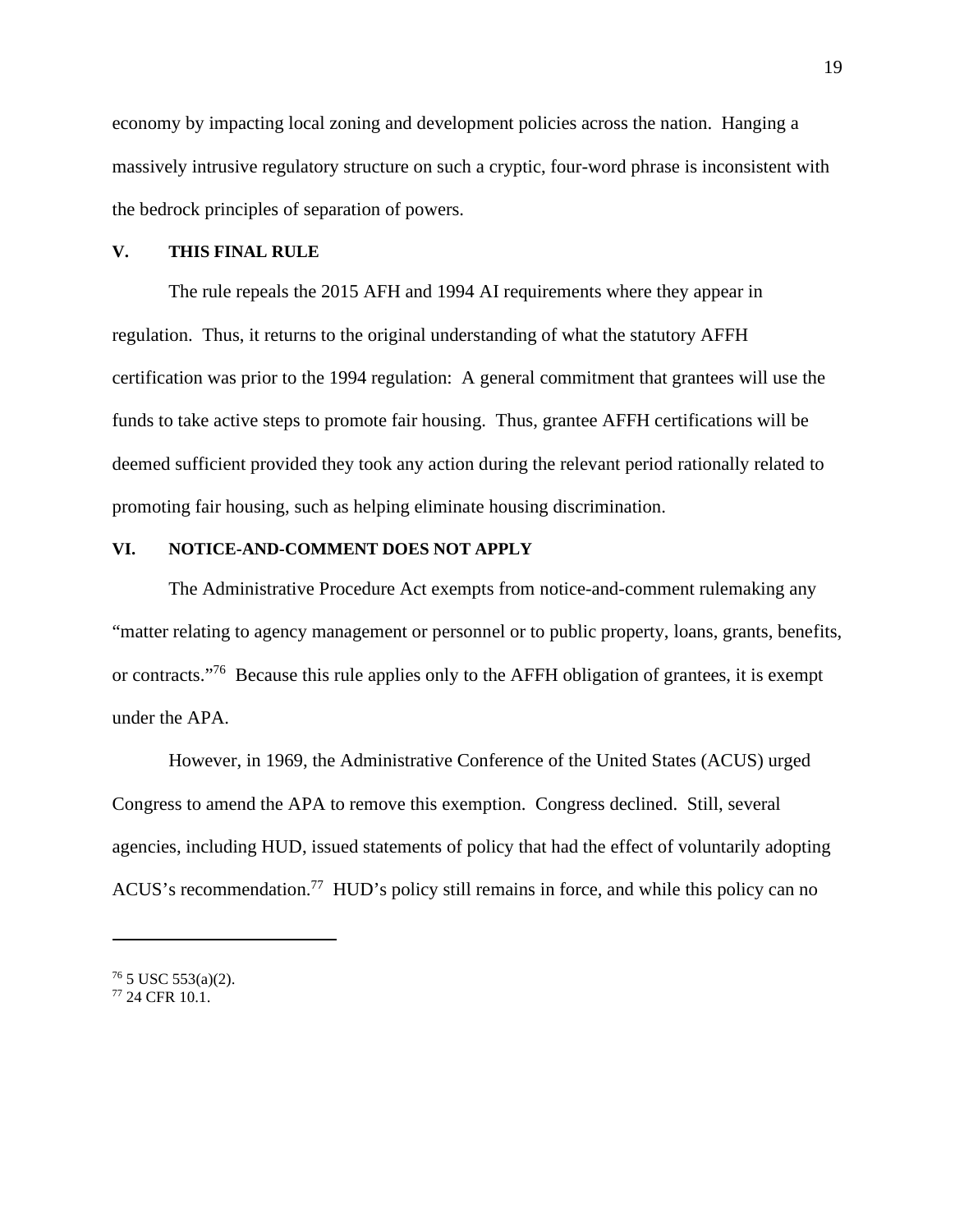longer be repealed, the Secretary retains the authority to waive the requirements of 24 CFR 10.1 in individual cases.<sup>78</sup>

The AFFH rule is particularly well-suited to a waiver from public notice and comment because it has already been the subject of extensive public debate. Over the past several years, HUD has received extensive public feedback about AFFH. Both through the notice-andcomment period in connection with the July 2015 AFFH Rule and the notice-and-comment period that concluded earlier this year, HUD has received tens of thousands of comments covering a wide range of stakeholders, including public housing agencies, other housing providers, organizations representative of housing providers, governmental jurisdictions and agencies, civil rights organizations, tenant and other housing advocacy organizations, and concerned citizens. There has also been a thorough public debate on these issues in print and

 $78\,42$  USC 3535(q); 24 CFR 5.110. In 1996, HUD proposed a rule to eliminate part 10 from its regulations entirely. (61 FR 42722). In response, Congress passed an amendment to an appropriations bill, continued in subsequent years, requiring HUD to "maintain all current requirements under part 10." [P.L. 104-204, Sec. 215] (See Statement of Amendment Sponsor: "this is a prohibition on a HUD rulemaking effort to eliminate HUD public notice and comment"). To maintain is to keep in place. Just as prior to this amendment the waiver provision existed, so too afterward. Thus, although the broader framework may not be altered, the previously permitted waiver remains applicable. Thus, P.L. 104-204 does not abrogate the Secretary's independent statutory authority under 42 USC 3535(q) to waive regulations in specific circumstances.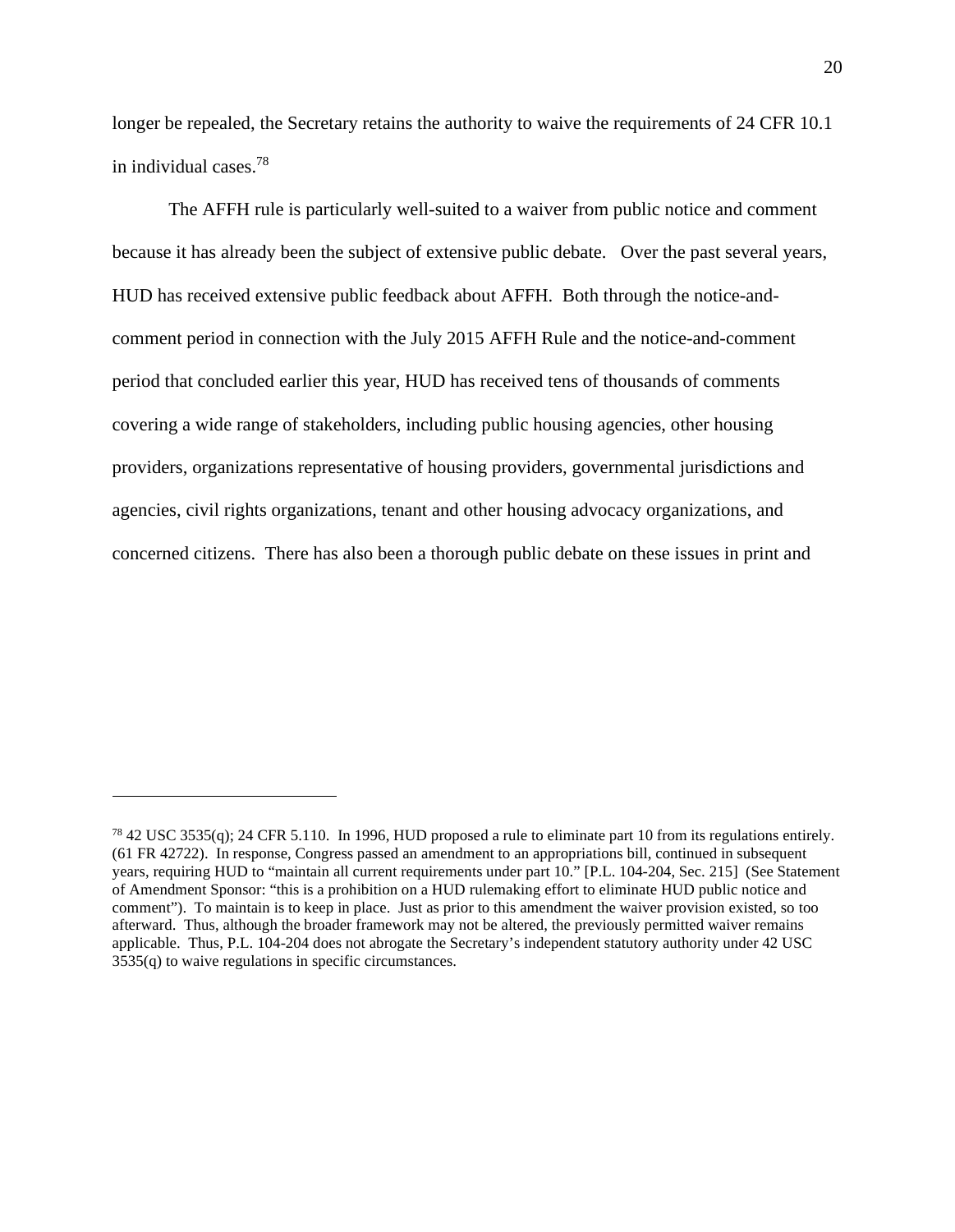online. In light of this public engagement, further notice and comment concerning AFFH is unnecessary and would simply be a legal formality without adding substance to the debate.

Accordingly, HUD has waived its policy that would otherwise voluntarily subject the new AFFH rule to notice-and-comment. As required by law, the waiver will be printed in the Federal Register.

#### **VII. FINDINGS AND CERTIFICATIONS**

#### **Executive Orders 12866 and 13563, Regulatory Planning and Review**

Pursuant to Executive Order 12866 (Regulatory Planning and Review), a determination must be made whether a regulatory action is significant and therefore, subject to review by the Office of Management and Budget (OMB) in accordance with the requirements of the Executive Order. In light of the waiver executed by Secretary Carson and the status of this regulation as exempt from notice and comment under 5 U.S.C. 553(a)(2), review of this regulation has been waived under Executive Order 12866 section 6(a)(3)(A).

Executive Order 13563 (Improving Regulations and Regulatory Review) directs executive agencies to analyze regulations that are "outmoded, ineffective, insufficient, or excessively burdensome, and to modify, streamline, expand, or repeal them in accordance with what has been learned." Executive Order 13563 also directs that, where relevant, feasible, and consistent with regulatory objectives, and to the extent permitted by law, agencies are to identify and consider regulatory approaches that reduce burdens and maintain flexibility and freedom of choice for the public. HUD believes that this final rule would provide maximum flexibility and freedom for HUD grantees to AFFH and is consistent with Executive Order 13563.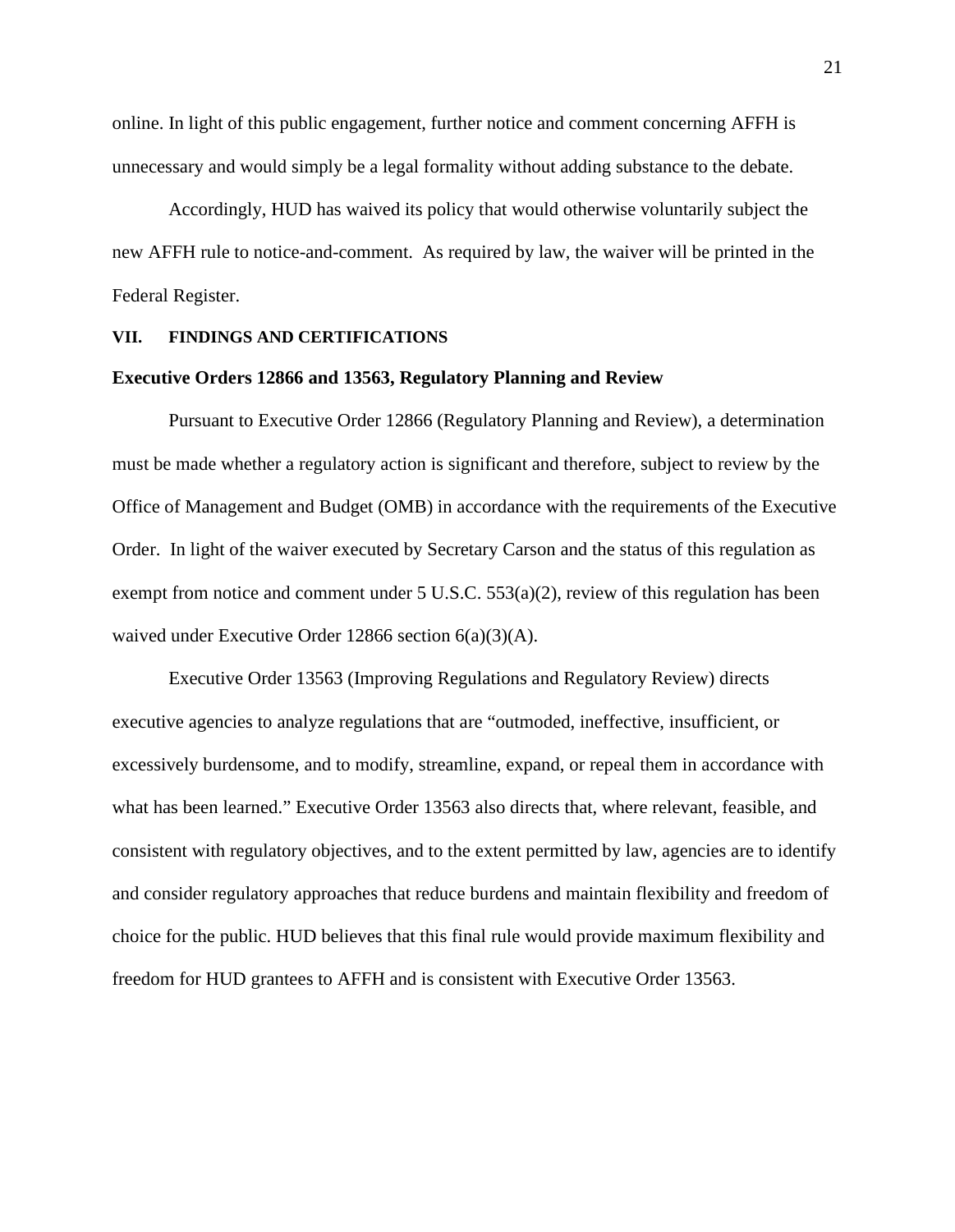#### **Executive Order 13771, Regulatory Costs**

Executive Order 13771, entitled "Reducing Regulation and Controlling Regulatory Costs," was issued on January 30, 2017. This final rule is an Executive Order 13771 deregulatory action. The burden for the lengthy Assessment of Fair Housing (AFH), with its separate community engagement and reporting requirements, would be eliminated under this proposal. Jurisdictions would be able to determine their actions to AFFH based on their capacity and needs, allowing jurisdictions to avoid burdensome requirements beyond their abilities.

The previously approved information collections for the AFFH Local Government and PHA and Assessment Tools (2529-0054 and 2529-0055, respectively) had a total, combined 665,862 burden hours for all respondents. This was due to the extensive nature of the tools and the additional public meeting requirements to complete an AFH. HUD has already temporarily withdrawn the Local Government Assessment Tool, and this final rule makes that removal permanent. By removing these requirements, HUD expects that the AFFH process will result in a significant reduction from the previous process requirements.

The final rule significantly reduces the reporting burden for jurisdictions in the formulation of AFFH strategies, reducing costs by an estimated of no less than \$23.7 million per year.

#### **Executive Order 12612, Federalism**

Executive Order 13132 (entitled "Federalism") prohibits an agency from publishing any rule that has federalism implications if the rule either imposes substantial direct compliance costs on state and local governments and is not required by statute, or the rule preempts state law,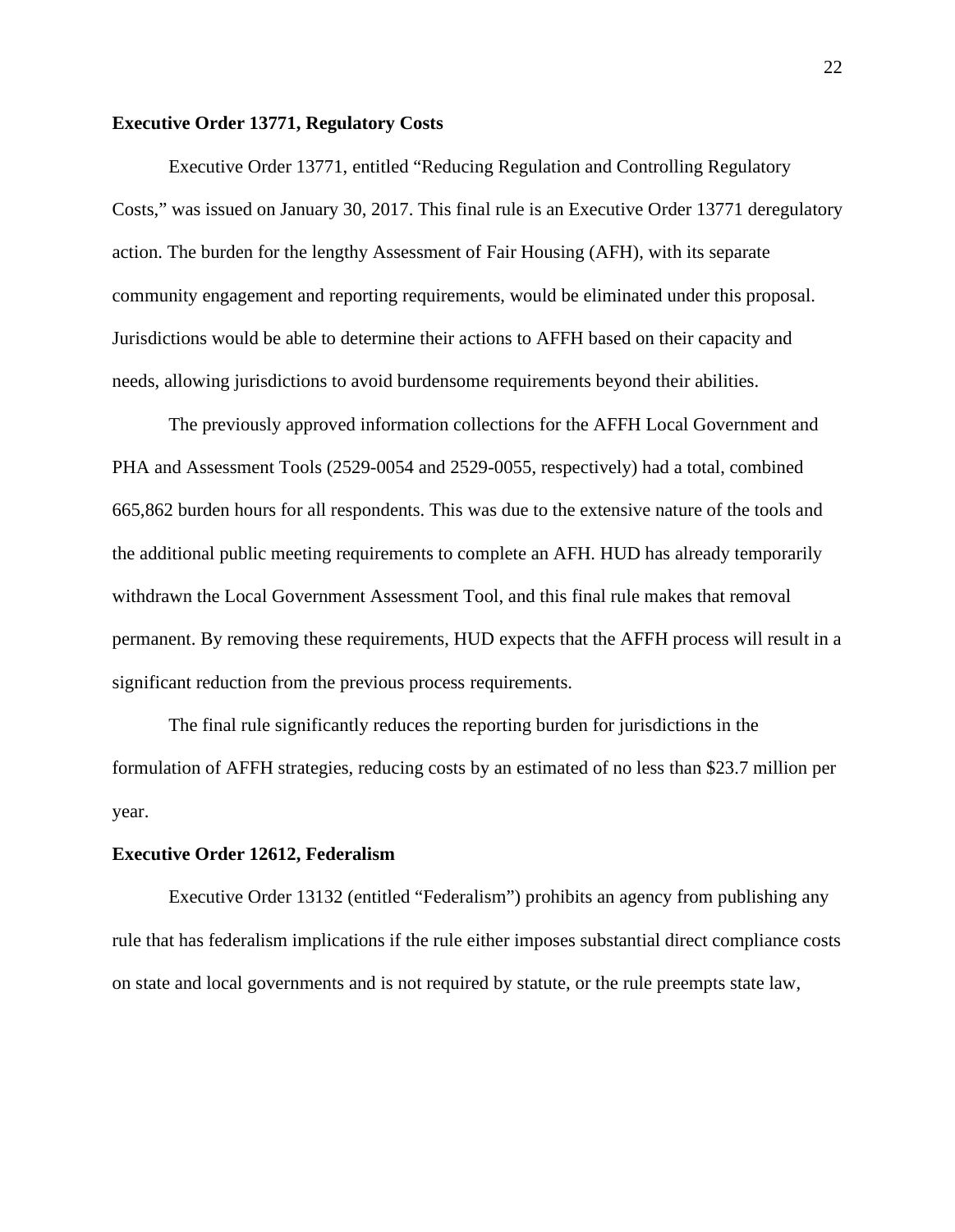unless the agency meets the consultation and funding requirements of Section 6 of the Executive Order. This rule would not have federalism implications and would not impose substantial direct compliance costs on state and local governments or preempt state law within the meaning of the Executive Order.

#### **Environmental Impact**

This final rule is a policy document that sets out fair housing and nondiscrimination standards. Accordingly, under 24 CFR 50.19(c)(3), this final rule is categorically excluded from environmental review under the National Environmental Policy Act of 1969 (42 U.S.C. 4321 *et seq*.).

### **Regulatory Flexibility Act**

The Regulatory Flexibility Act (5 U.S.C. 601 *et seq*.) generally requires an agency to conduct a regulatory flexibility analysis of any rule subject to notice and comment rulemaking requirements, unless the agency certifies that the rule will not have a significant economic impact on a substantial number of small entities. Because HUD has determined that good cause exists to issue this rule without prior public comment, this rule is not subject to the requirement to publish an initial or final regulatory flexibility analysis under the RFA as part of such action.

#### **Paperwork Reduction Act**

In accordance with the Paperwork Reduction Act of 1995 (44 U.S.C. 3501–3520), an agency may not conduct or sponsor, and a person is not required to respond to, a collection of information, unless the collection displays a currently valid Office of Management and Budget (OMB) control number. The information collection requirements for Affirmatively Furthering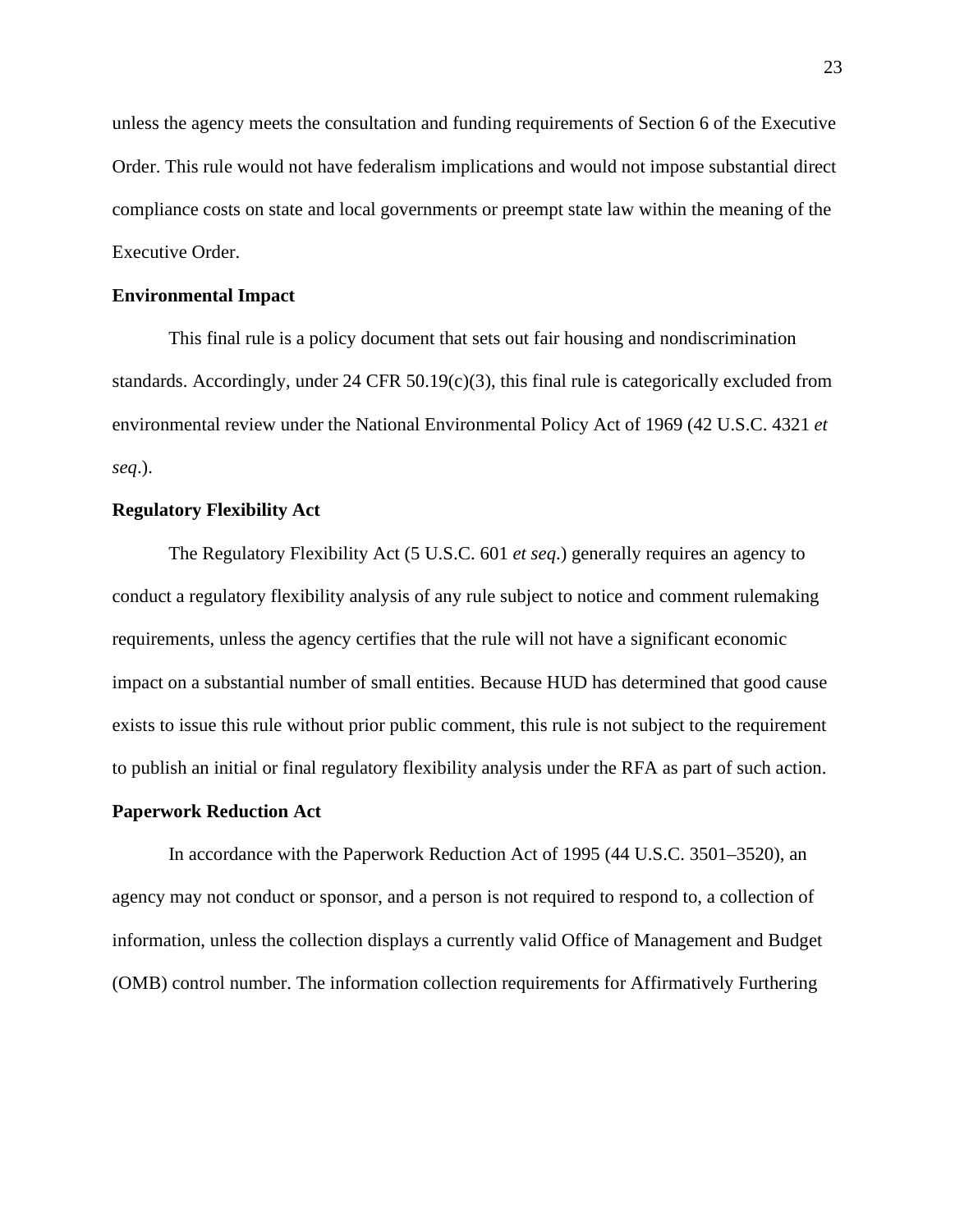Fair Housing collected have previously been approved by OMB under the Paperwork Reduction Act and assigned OMB control number 2506–0117 (Consolidated Plan, Annual Action Plan & Annual Performance Report). In accordance with the Paperwork Reduction Act of 1995, HUD has requested from the Office of Management and Budget (OMB) emergency approval of the altered burden contained in this final rule.

# **Unfunded Mandates Reform Act**

Title II of the Unfunded Mandates Reform Act of 1995 (Pub. L. 104–4; approved March 22, 1995) (UMRA) establishes requirements for Federal agencies to assess the effects of their regulatory actions on state, local, and tribal governments, and on the private sector. This rule does not impose any Federal mandates on any state, local, or tribal government, or on the private sector, within the meaning of the UMRA.

#### **List of Subjects**

#### **24 CFR Part 5**

Administrative practice and procedure, Aged, Claims, Crime, Government contracts, Grant programs-housing and community development, Individuals with disabilities, Intergovernmental relations, Loan programs-housing and community development, Low and moderate income housing, Mortgage insurance, Penalties, Pets, Public housing, Rent subsidies, Reporting and recordkeeping requirements, Social security, Unemployment compensation, Wages.

# **24 CFR Part 91**

Aged; Grant programs-housing and community development; Homeless; Individuals with disabilities; Low and moderate income housing; Reporting and recordkeeping requirements.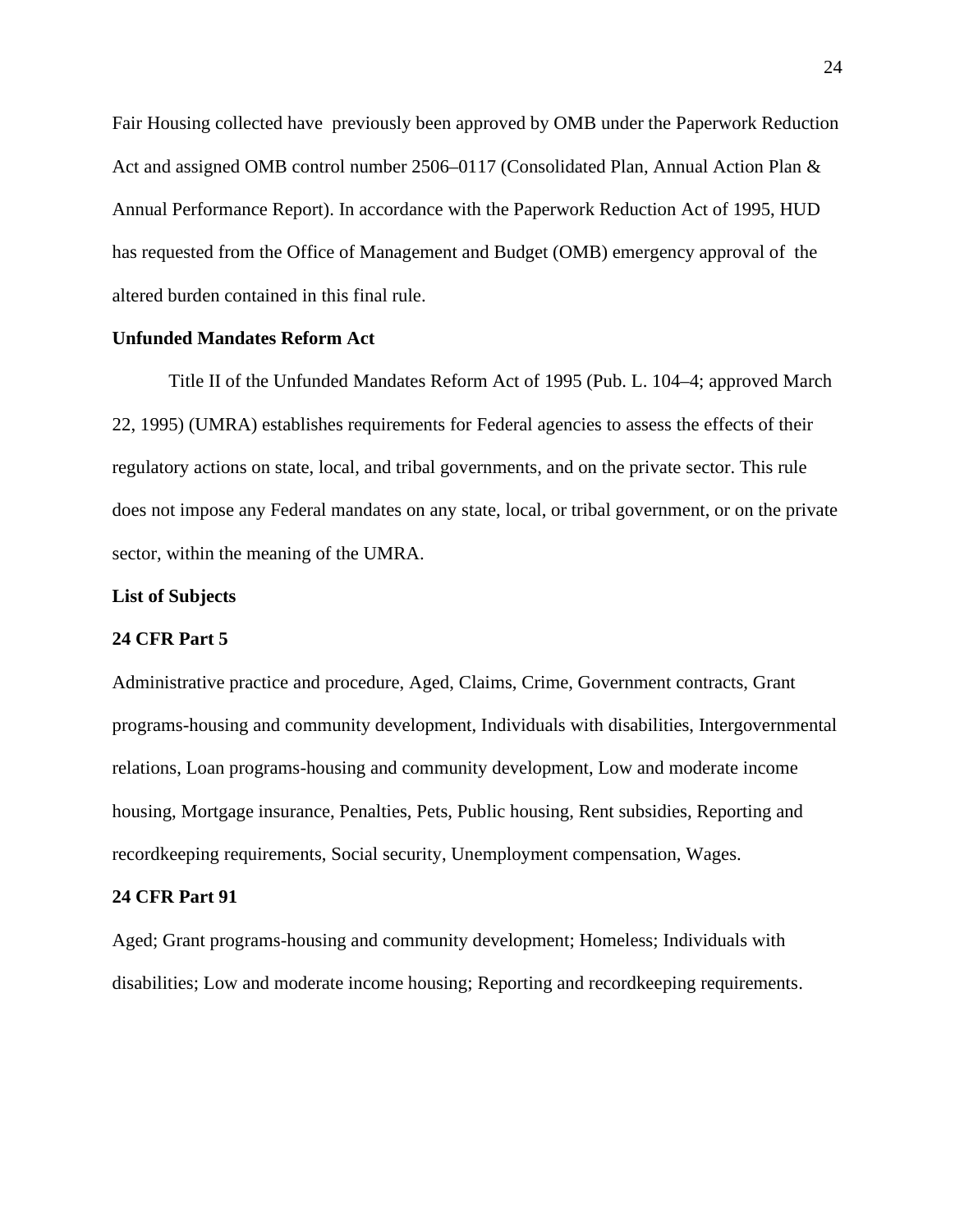#### **24 CFR Part 92**

Administrative practice and procedure; Low and moderate income housing; Manufactured homes; Rent subsidies; Reporting and recordkeeping requirements.

#### **24 CFR Part 570**

Administrative practice and procedure; American Samoa; Community development block grants; Grant programs-education; Grant programs-housing and community development; Guam; Indians; Loan programs-housing and community development; Low and moderate income housing; Northern Mariana Islands; Pacific Islands Trust Territory; Puerto Rico; Reporting and recordkeeping requirements; Student aid; Virgin Islands.

# **24 CFR Part 574**

Community facilities; Grant programs-housing and community development; Grant programssocial programs; HIV/AIDS; Low- and moderate-income housing; Reporting and recordkeeping requirements.

# **24 CFR Part 576**

Community facilities; Grant programs-housing and community development; Grant programssocial programs; Homeless; Reporting and recordkeeping requirements.

# **24 CFR Part 903**

Administrative practice and procedure; Public housing; Reporting and recordkeeping requirements.

Accordingly, for the reasons described in the preamble, HUD amends 24 CFR Parts 5, 91, 92, 570, 574, 576, and 903 as follows: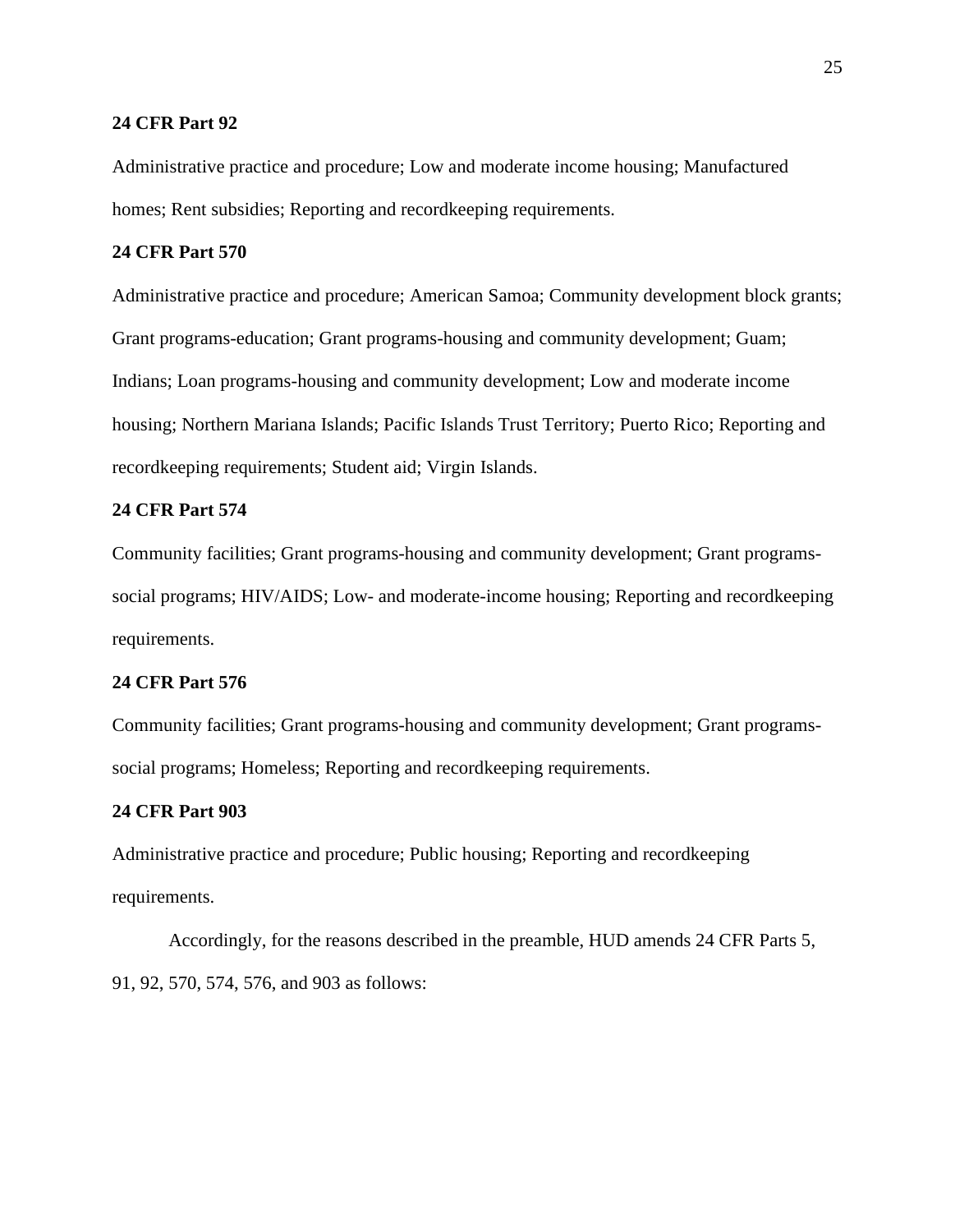#### **PART 5—GENERAL HUD PROGRAM REQUIREMENTS; WAIVERS**

**1.** The authority citation for part 5, subpart A, continues to read as follows:

**Authority**: 29 USC 794, 42 USC 1437a, 1437c, 1437c–1(d), 1437d, 1437f, 1437n, 3535(d), and Sec. 327, Pub. L. 109–115, 119 Stat. 2936; 42 USC 3600–3620; 42 USC 5304(b); 42 USC

12101 et seq.; 42 USC 12704–12708; Executive Order 11063, 27 FR 11527, 3 CFR, 1958–1963

Comp., p. 652; Executive Order 12892, 59 FR 2939, 3 CFR, 1994 Comp., p. 849.

**2.** Revise § 5.150 to read as follows:

### **§ 5.150 Affirmatively Further Fair Housing: Definition**.

(a) The phrase "fair housing" in 42 USC 5304(b)(2), 5306(d)(7)(B), 12705(b)(15), and 1437c-1(d)(16) means housing that, among other attributes, is affordable, safe, decent, free of unlawful discrimination, and accessible as required under civil rights laws.

(b) The phrase "affirmatively further" in 42 USC 5304(b)(2), 5306(d)(7)(B),  $12705(b)(15)$ , and  $1437c-1(d)(16)$  means to take any action rationally related to promoting any attribute or attributes of fair housing as defined in the preceding subsection.

**3.** Revise § 5.151 as follows:

# **§ 5.151 AFFH Certifications**.

A HUD program participant's certification that it will affirmatively further fair housing is sufficient if the participant takes, in the relevant period, any action that is rationally related to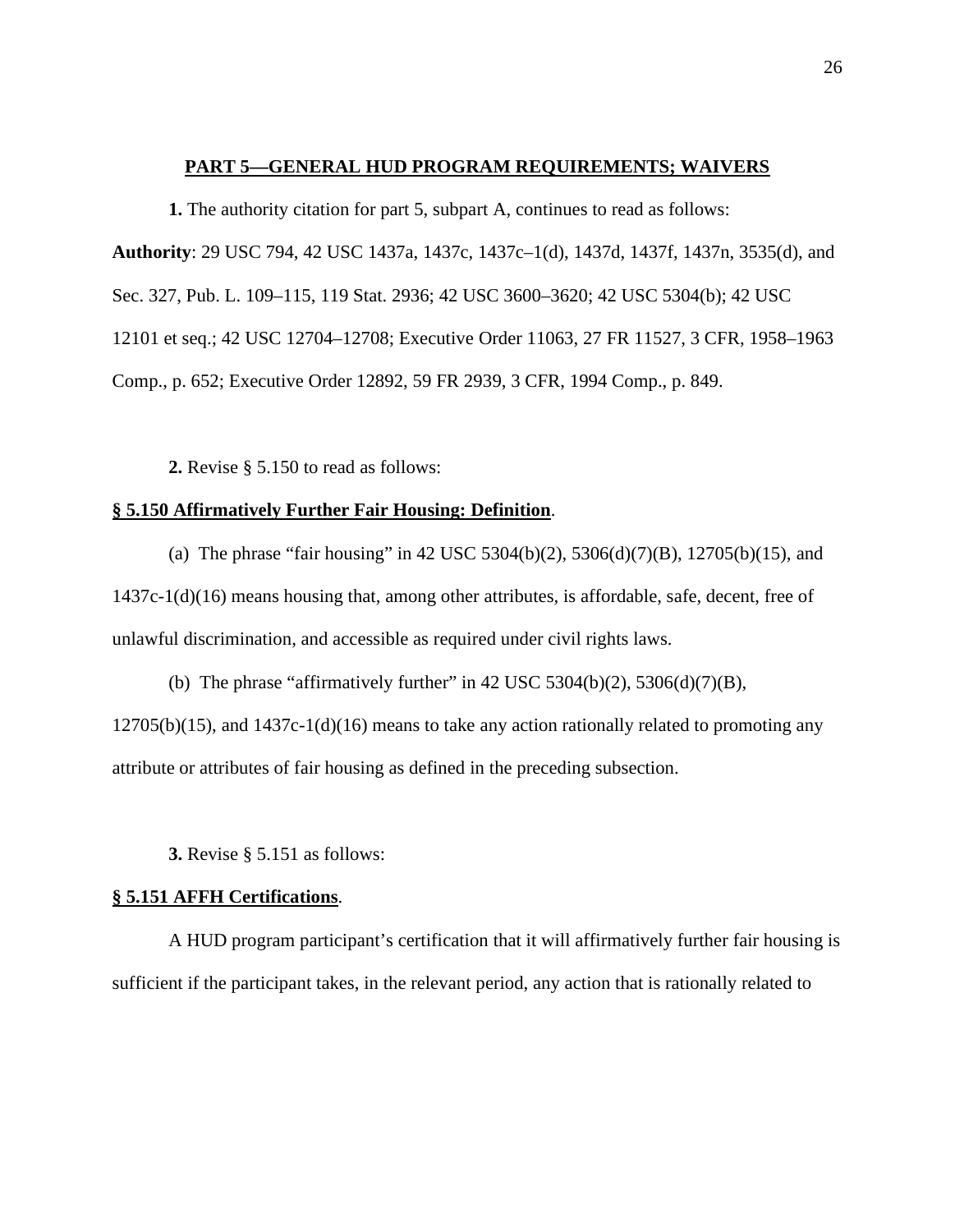promoting one or more attributes of fair housing as defined in section 5.150(a). Nothing in this paragraph relieves jurisdictions of their other obligations under civil rights and fair housing statutes and regulations.

# **§5.152 through § 5.168 [Removed and Reserved]**

**4.** Remove § 5.152 through § 5.168.

# **PART 91—CONSOLIDATED SUBMISSIONS FOR COMMUNITY PLANNING AND DEVELOPMENT PROGRAMS**

**5.** The authority citation for part 91 continues to read as follows:

**Authority**: 42 U.S.C. 3535(d), 3601-19, 5301-5315, 11331-11388, 12701-12711, 12741- 12756, and 12901-12912.

**6.** Revise the undesignated introductory matter in § 91.5 to read as follows.

## **§ 91.5 Definitions**.

The terms Affirmatively Furthering Fair Housing, elderly person, and HUD are defined in 24 CFR part 5.

\* \* \* \* \*

**7.** Amend § 91.100 to revise paragraphs (a)(1), (c)(1), and remove (e) to read as follows:

# **§ 91.100 Consultation; local governments**.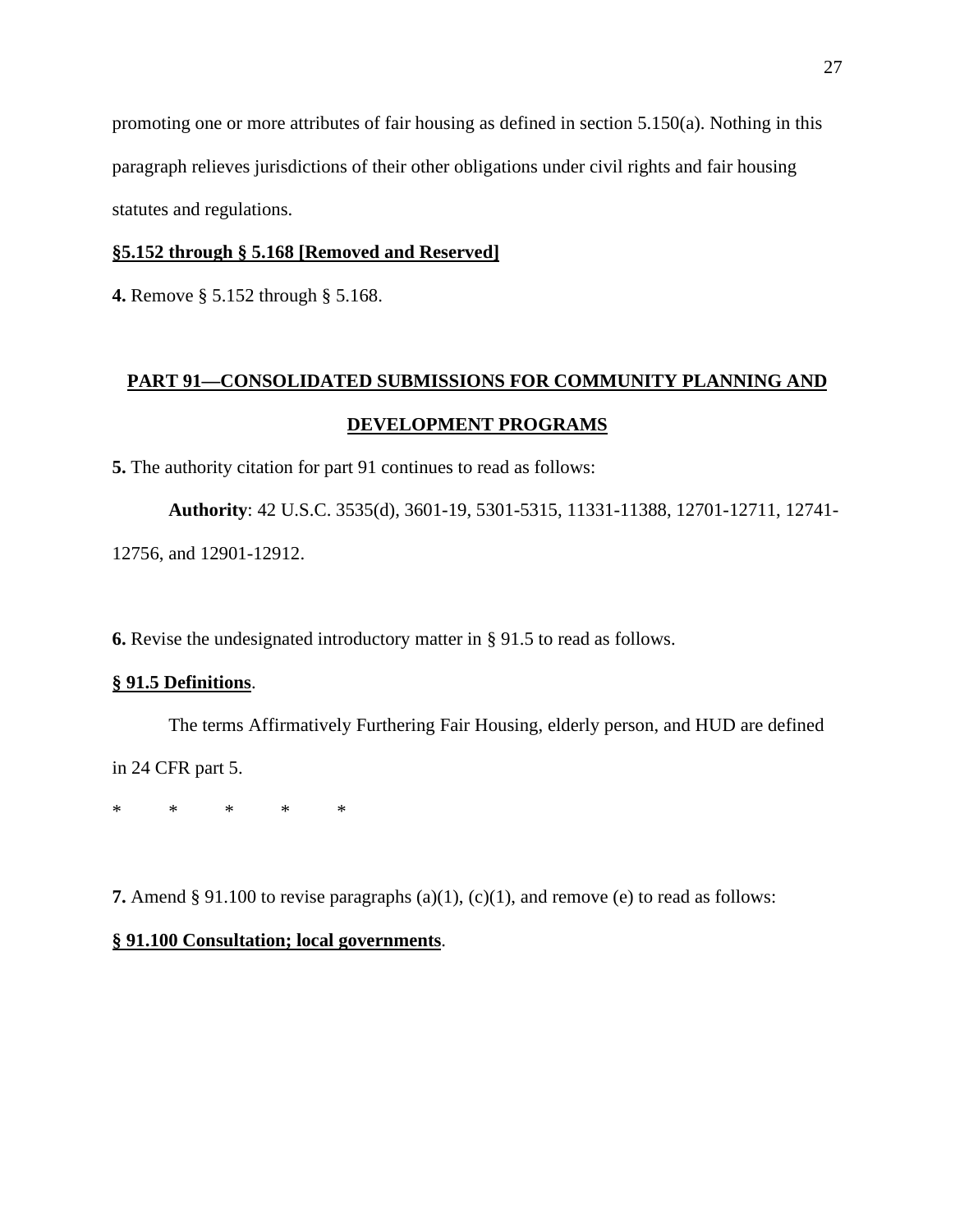(a) *General*. (1) When preparing the consolidated plan, the jurisdiction shall consult with other public and private agencies that provide assisted housing, health services, and social services (including those focusing on services to children, elderly persons, persons with disabilities, persons with HIV/AIDS and their families, homeless persons), community-based and regionally-based organizations that represent protected class members, and organizations that enforce fair housing laws. When preparing the consolidated plan, the jurisdiction shall also consult with public and private organizations. Commencing with consolidated plans submitted on or after January 1, 2018, such consultations shall include broadband internet service providers, organizations engaged in narrowing the digital divide, agencies whose primary responsibilities include the management of flood prone areas, public land or water resources, and emergency management agencies.

\* \* \* \* \*

(c) *Public housing agencies (PHAs).* (1) The jurisdiction shall consult with local PHAs operating in the jurisdiction regarding consideration of public housing needs, planned programs and activities, strategies for affirmatively furthering fair housing, and proposed actions to affirmatively further fair housing in the consolidated plan. This consultation will help provide a better basis for the certification by the authorized official that the PHA Plan is consistent with the consolidated plan and the local government's description of its strategy for affirmatively furthering fair housing and the manner in which it will address the needs of public housing and, where necessary, the manner in which it will provide financial or other assistance to a troubled PHA to improve the PHA's operations and remove the designation of troubled, as well as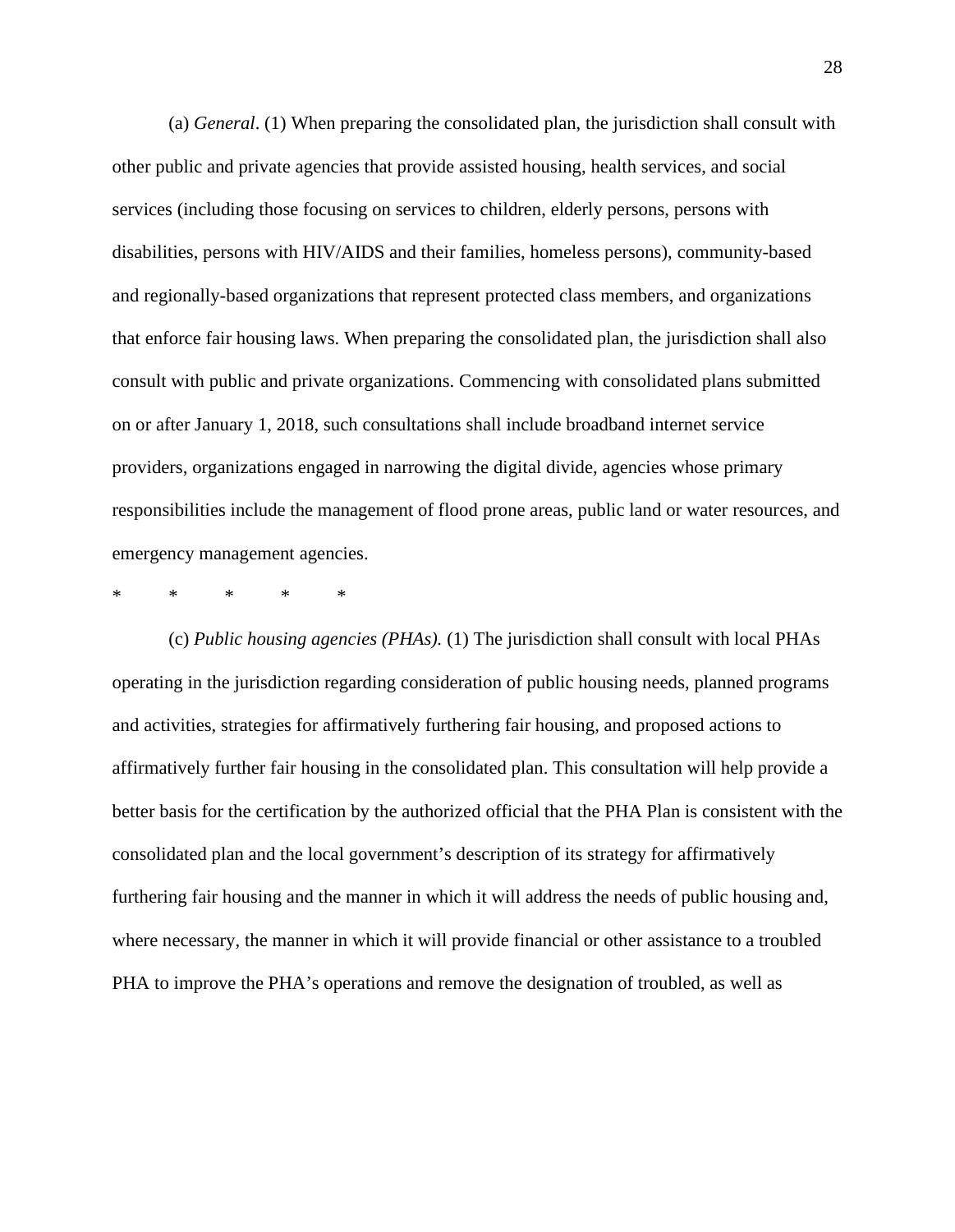obtaining PHA input on addressing fair housing issues in the Public Housing and Housing

Choice Voucher programs.

\* \* \* \* \*

- **8**. Amend § 91.105 by:
	- a. Revising paragraphs (a)(2) and (a)(2)(i) (a)(2)(iii);
	- b. Revising heading and introductory text of paragraph (b);
	- c. Revising paragraph  $(b)(1)(i)$ ;
	- d. Revising paragraphs  $(b)(2) (5)$ ;
	- e. Revising paragraph (c);
	- f. Revising paragraph  $(e)(1)(i)$ ;
	- g. Removing paragraph (e)(1)(iii);
	- h. Revising paragraphs  $(g) (i)$ ; and
	- i. Removing paragraph (l),

All to read as follows:

# **§ 91.105 Citizen participation plan; local governments**.

 $(a) * * * *$ 

(2) *Encouragement of citizen participation.* (i) The citizen participation plan must provide for and encourage citizens to participate in the development of the consolidated plan, any substantial amendment to the consolidated plan, and the performance report. These requirements are designed especially to encourage participation by low- and moderate-income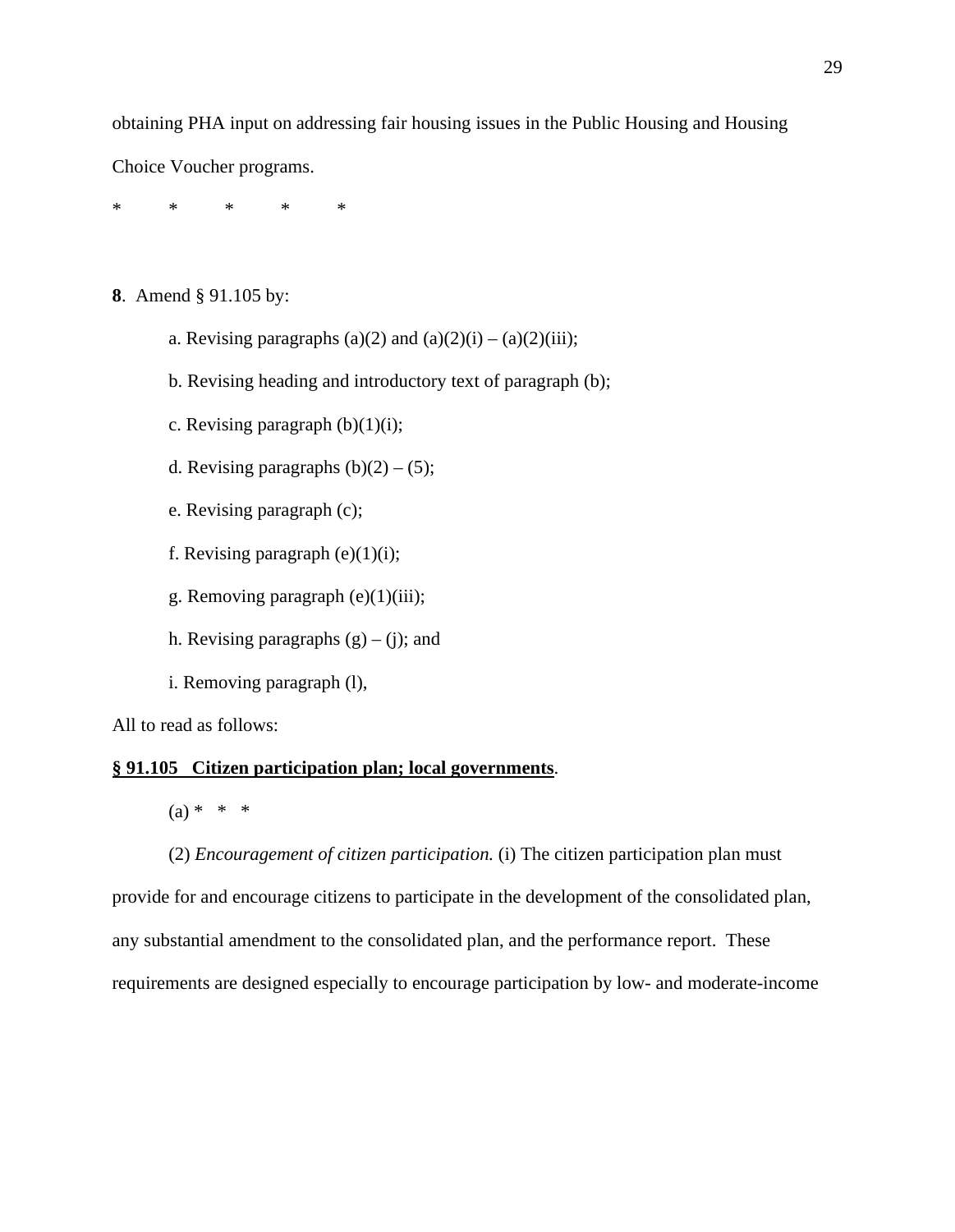persons, particularly those persons living in areas designated by the jurisdiction as a revitalization area or in a slum and blighted area and in areas where CDBG funds are proposed to be used, and by residents of predominantly low- and moderate-income neighborhoods, as defined by the jurisdiction. A jurisdiction must take appropriate actions to encourage the participation of all its citizens, including minorities and non-English speaking persons, as provided in paragraph (a)(4) of this section, as well as persons with disabilities.

(ii) The jurisdiction shall encourage the participation of local and regional institutions, Continuums of Care, and other organizations (including businesses, developers, nonprofit organizations, philanthropic organizations, and community-based and faith-based organizations) in the process of developing and implementing the consolidated plan.

(iii) The jurisdiction shall encourage, in conjunction with consultation with public housing agencies, the participation of residents of public and assisted housing developments (including any resident advisory boards, resident councils, and resident management corporations) in the process of developing and implementing the consolidated plan, along with other low-income residents of targeted revitalization areas in which the developments are located. The jurisdictions shall make an effort to provide information to the PHA about affirmatively furthering fair housing strategy, and consolidated plan activities related to its developments and surrounding communities so that the PHA can make this information available at the annual public hearing(s) required for the PHA Plan.

 $(iv) * * * *$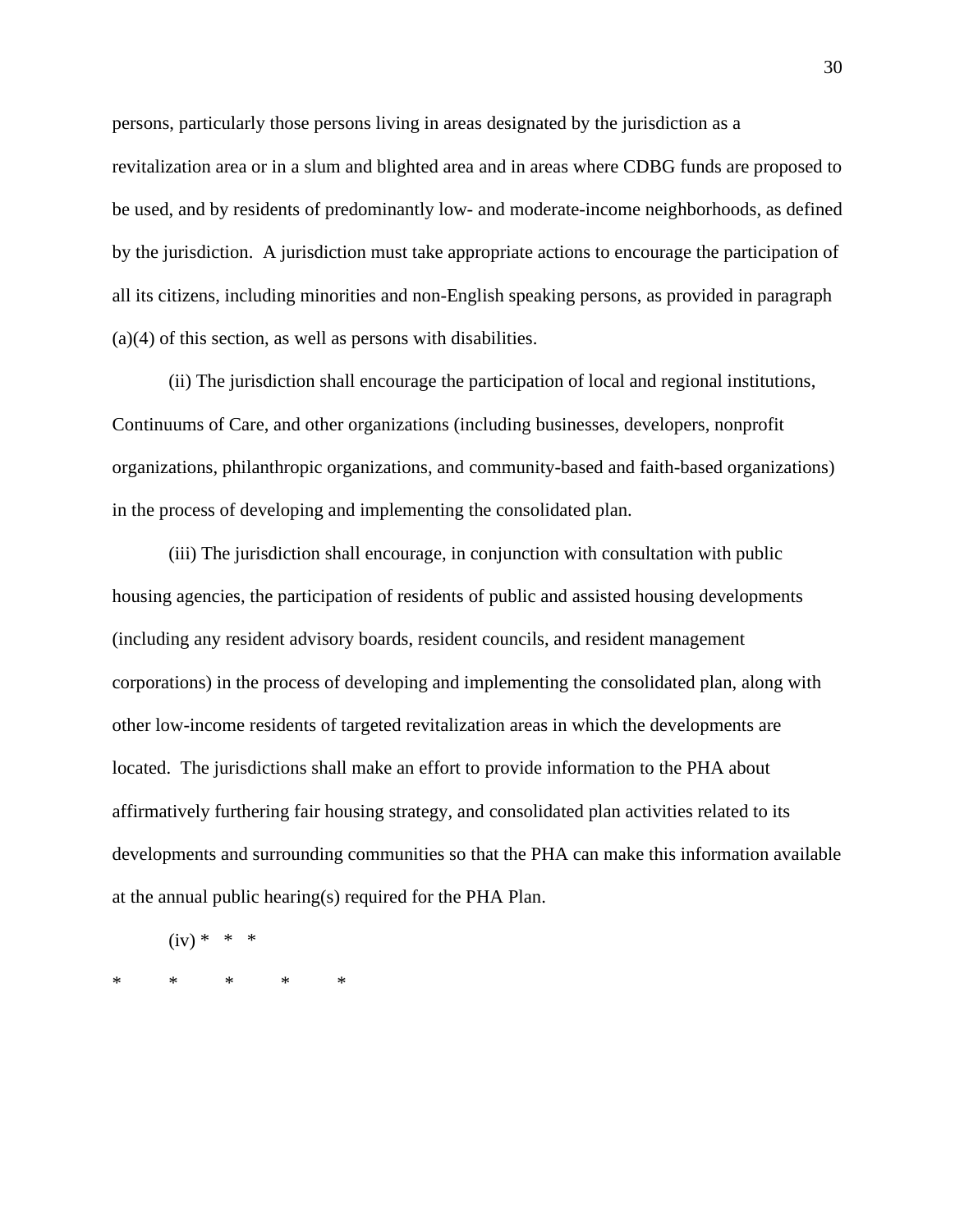(b) *Development of the consolidated plan*. The citizen participation plan must include the following minimum requirements for the development of the consolidated plan:

(1)(i) The citizen participation plan must require that at or as soon as feasible after the start of the public participation process the jurisdiction will make the HUD-provided data and any other supplemental information the jurisdiction plans to incorporate into its consolidated plan available to its residents, public agencies, and other interested parties. The jurisdiction may make the HUD-provided data available to the public by cross-referencing to the data on HUD's website.

 $(ii) * * * *$ 

$$
(iii) * * * *
$$

(2) The citizen participation plan must require the jurisdiction to publish the proposed consolidated plan in a manner that affords its residents, public agencies, and other interested parties a reasonable opportunity to examine its content and to submit comments. The citizen participation plan must set forth how the jurisdiction will publish the proposed consolidated plan and give reasonable opportunity to examine each document's content. The requirement for publishing may be met by publishing a summary of each document in one or more newspapers of general circulation, and by making copies of each document available on the Internet, on the jurisdiction's official government website, and as well at libraries, government offices, and public places. The summary must describe the content and purpose of the consolidated plan and must include a list of the locations where copies of the entire proposed document may be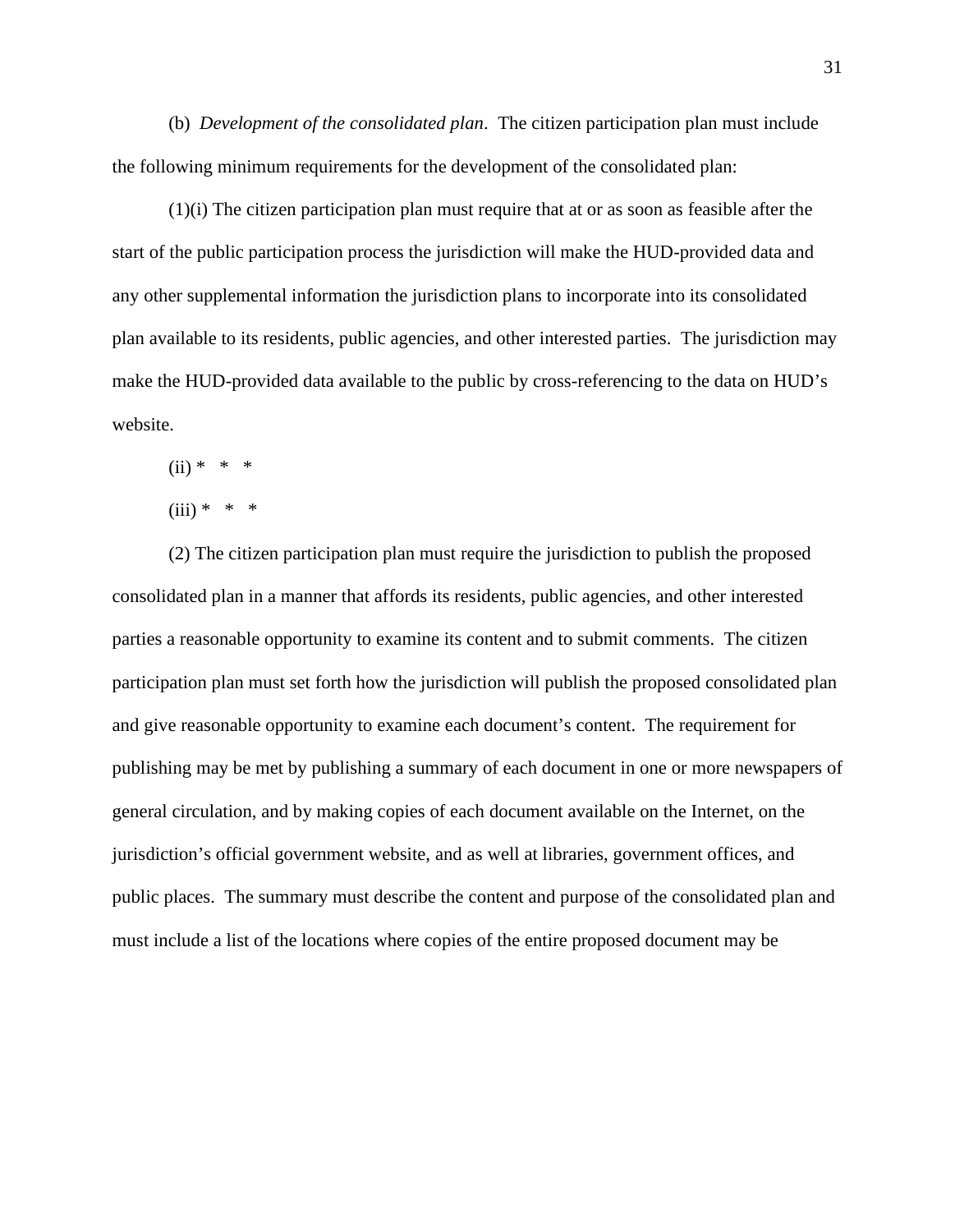examined. In addition, the jurisdiction must provide a reasonable number of free copies of the plan to residents and groups that request it.

(3) The citizen participation plan must provide for at least one public hearing during the development of the consolidated plan. See paragraph (e) of this section for public hearing requirements, generally.

(4) The citizen participation plan must provide a period, not less than 30 calendar days, to receive comments from residents of the community on the consolidated plan.

(5) The citizen participation plan shall require the jurisdiction to consider any comments or views of residents of the community received in writing, or orally at the public hearings, in preparing the final consolidated plan. A summary of these comments or views, and a summary of any comments or views not accepted and the reasons why, shall be attached to the final consolidated plan.

(c) *Consolidated plan amendments*. (1) The citizen participation plan must specify the criteria the jurisdiction will use for determining what changes in the jurisdiction's planned or actual activities constitute a substantial amendment to the consolidated plan. (See § 91.505.) The citizen participation plan must include, among the criteria for a substantial amendment, changes in the use of CDBG funds from one eligible activity to another.

(2) The citizen participation plan must provide community residents with reasonable notice and an opportunity to comment on substantial amendments to the consolidated plan. The citizen participation plan must state how reasonable notice and an opportunity to comment will be given. The citizen participation plan must provide a period, of not less than 30 calendar days,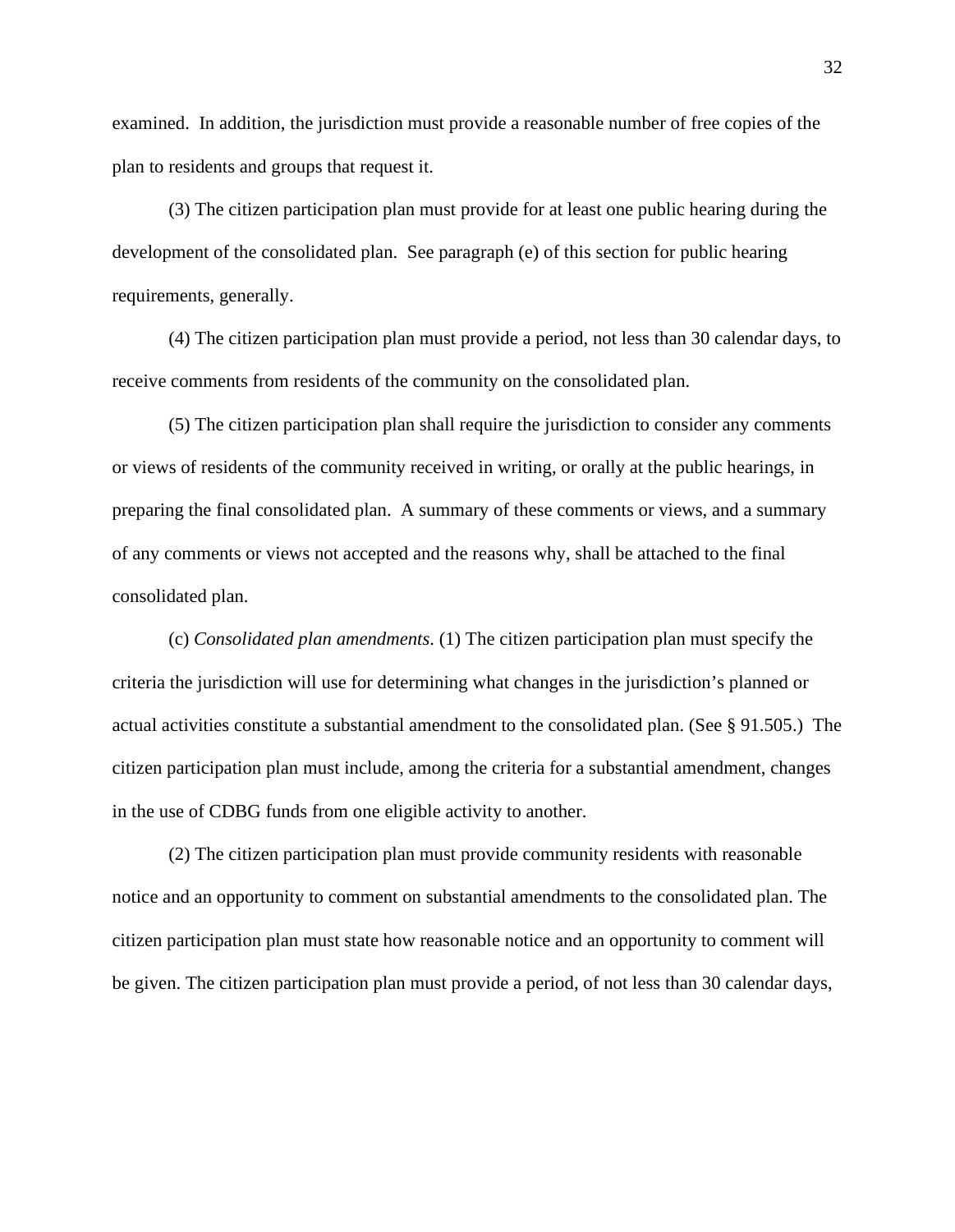to receive comments on the consolidated plan substantial amendment before the consolidated plan substantial amendment is implemented is submitted to HUD for review.

(3) The citizen participation plan shall require the jurisdiction to consider any comments or views of residents of the community received in writing, or orally at public hearings, if any, in preparing the substantial amendment of the consolidated plan. A summary of these comments or views, and a summary of any comments or views not accepted and the reasons why, shall be attached to the substantial amendment of the consolidated plan.

# \* \* \* \* \*

(e) *Public hearings*—(1)(i). *Consolidated plan.* The citizen participation plan must provide for at least two public hearings per year to obtain residents' views and to respond to proposals and questions, to be conducted at a minimum of two different stages of the program year. Together, the hearings must address housing and community development needs, development of proposed activities, proposed strategies and actions for affirmatively furthering fair housing, and a review of program performance.

(ii) \* \* \* \* \* \* \* \*

(g) *Availability to the public*. The citizen participation plan must provide that the consolidated plan as adopted, consolidated plan substantial amendments, and the performance report will be available to the public, including the availability of materials in a form accessible to persons with disabilities, upon request. The citizen participation plan must state how these documents will be available to the public.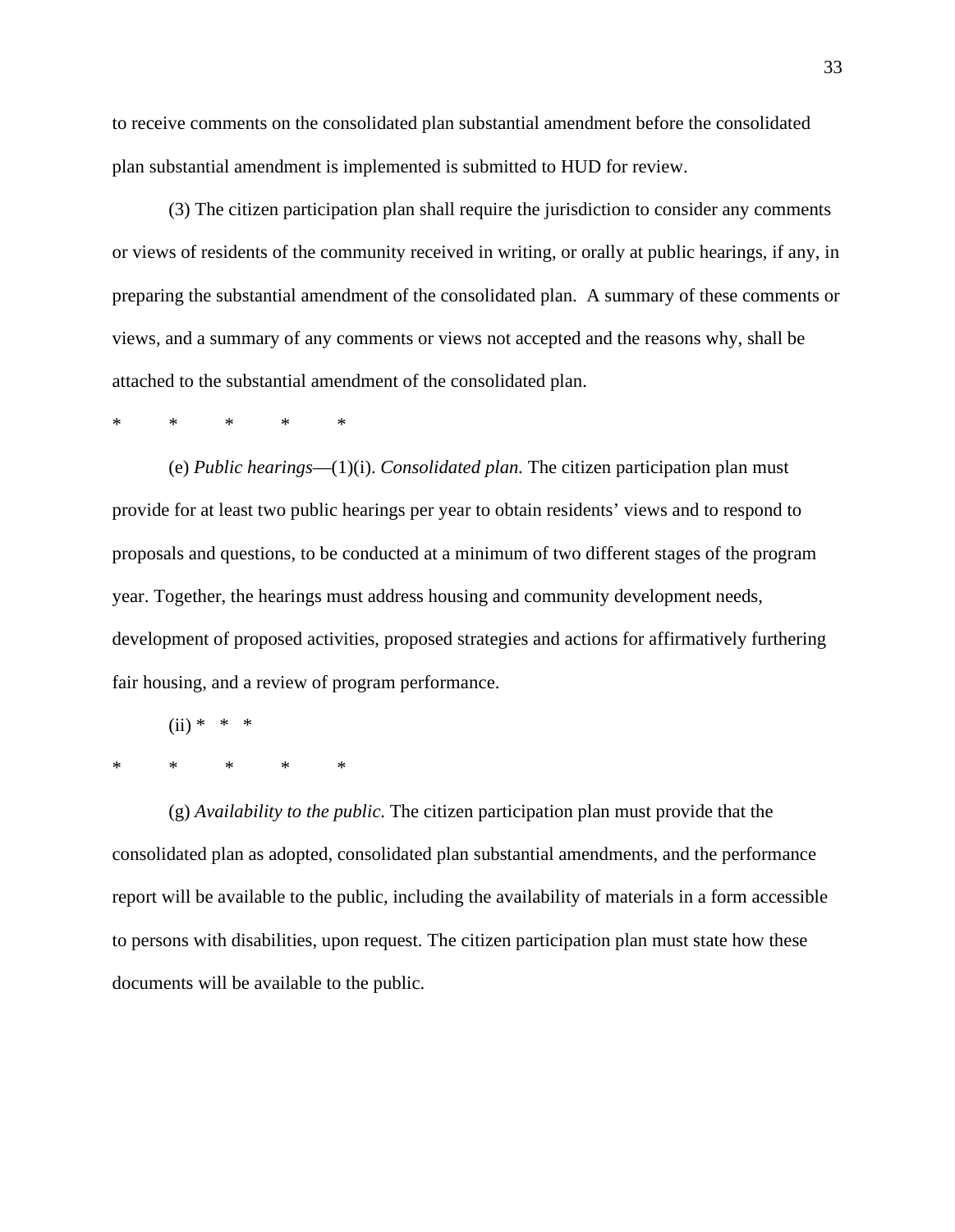(h) *Access to records*. The citizen participation plan must require the jurisdiction to provide residents of the community, public agencies, and other interested parties with reasonable and timely access to information and records relating to the jurisdiction's consolidated plan and use of assistance under the programs covered by this part during the preceding 5 years.

(i) *Technical assistance*. The citizen participation plan must provide for technical assistance to groups representative of persons of low- and moderate-income that request such assistance in developing proposals for funding assistance under any of the programs covered by the consolidated plan, with the level and type of assistance determined by the jurisdiction. The assistance need not include the provision of funds to the groups.

(j) *Complaints*. The citizen participation plan shall describe the jurisdiction's appropriate and practicable procedures to handle complaints from its residents related to the consolidated plan, amendments, revisions, and the performance report. At a minimum, the citizen participation plan shall require that the jurisdiction must provide a timely, substantive written response to every written resident complaint, within an established period of time (within 15 working days, where practicable, if the jurisdiction is a CDBG grant recipient).

\* \* \* \* \*

**9.** Revise § 91.110 to read as follows:

# **§ 91.110 Consultation; States**.

(a) When preparing the consolidated plan, the State shall consult with other public and private agencies that provide assisted housing (including any state housing agency administering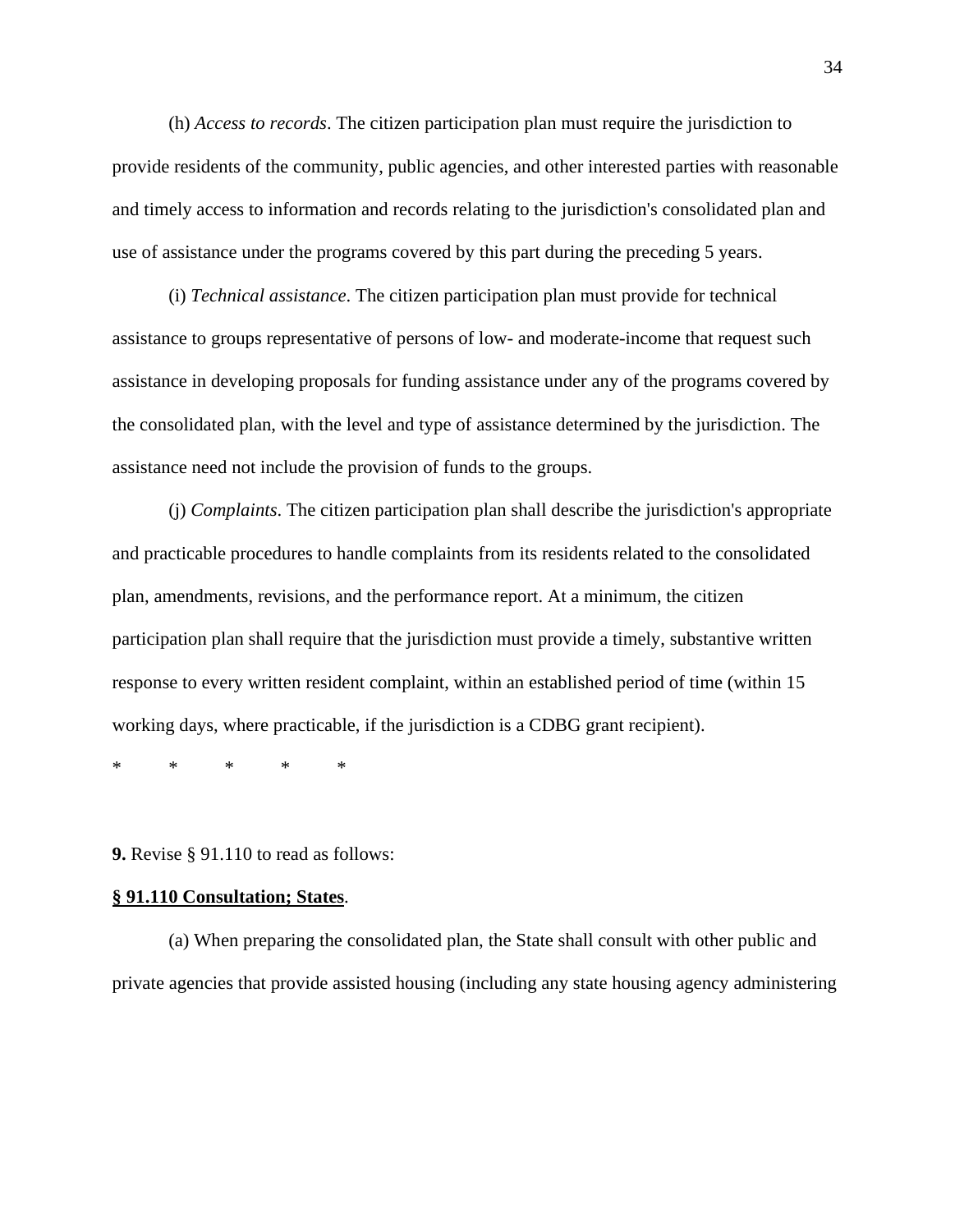public housing), health services, and social and fair housing services (including those focusing on services to children, elderly persons, persons with disabilities, persons with HIV/AIDS and their families, and homeless persons) during preparation of the consolidated plan.

(b) When preparing the portions of the consolidated plan describing the State's homeless strategy and the resources available to address the needs of homeless persons (particularly chronically homeless individuals and families, families with children, veterans and their families, and unaccompanied youth) and persons at risk of homelessness, the State must consult with:

(1) Each Continuum of Care within the state;

(2) Public and private agencies that address housing, health, social services, victim services, employment, or education needs of low-income individuals and families; of homeless individuals and families, including homeless veterans; youth; and/or of other persons with special needs;

(3) Publicly funded institutions and systems of care that may discharge persons into homelessness (such as health-care facilities, mental health facilities, foster care and other youth facilities, and corrections programs and institutions); and

(4) Business and civic leaders.

(c) When preparing the portion of its consolidated plan concerning lead-based paint hazards, the State shall consult with state or local health and child welfare agencies and examine existing data related to lead-based paint hazards and poisonings, including health department data on the addresses of housing units in which children have been identified as lead-poisoned.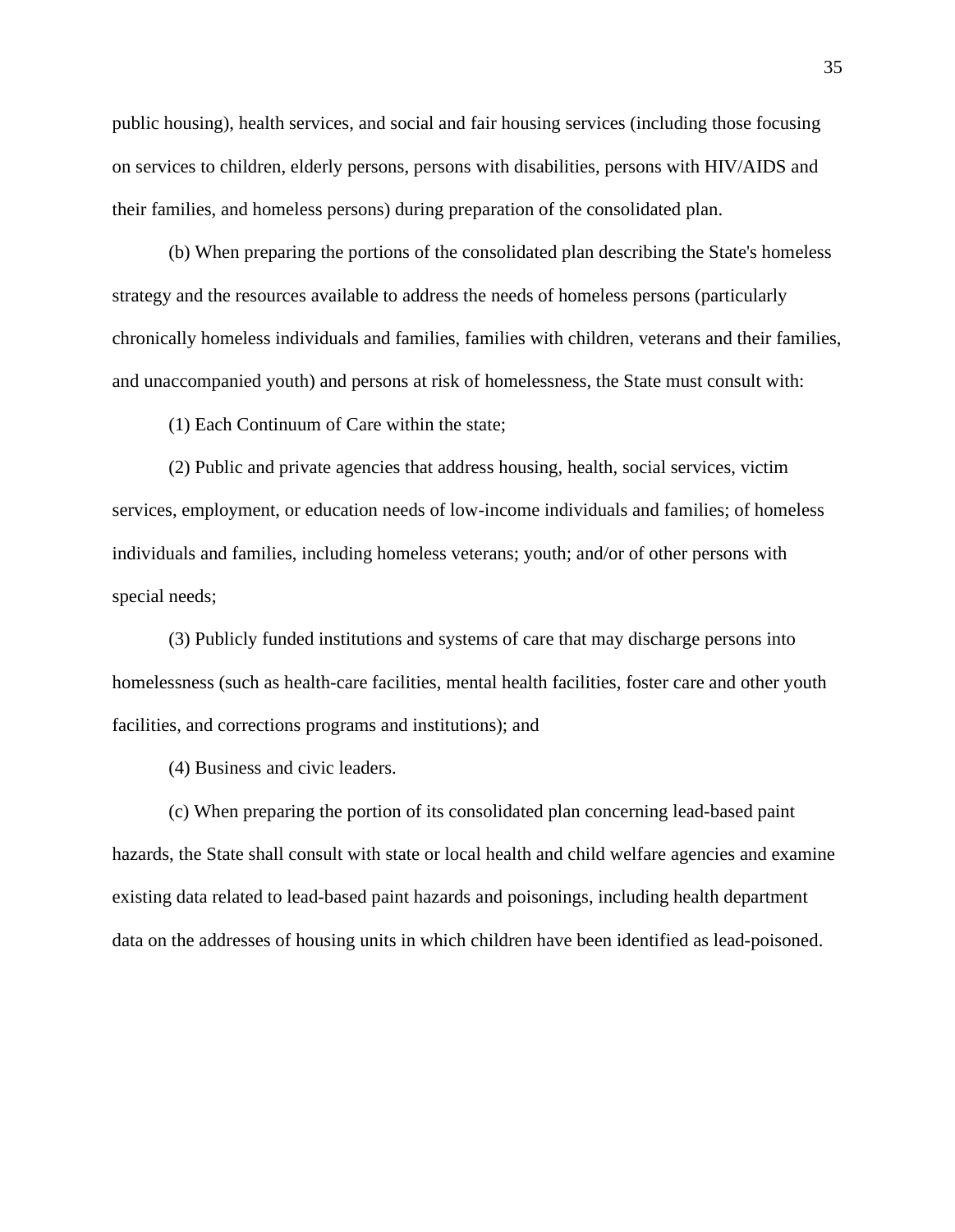(d) When preparing its method of distribution of assistance under the CDBG program, a State must consult with local governments in nonentitlement areas of the state.

(e) The State must also consult with each Continuum of Care within the state in determining how to allocate its ESG grant for eligible activities; developing the performance standards for, and evaluating the outcomes of, projects and activities assisted by ESG funds; and developing funding, policies, and procedures for the operation and administration of the HMIS.

#### **10.** Amend § 91.115 by:

a. Revising paragraph  $(a)(2)(i)$  and  $(ii)$ ;

b. Revising the heading and introductory text of paragraph (b);

c. Revising paragraph (b);

d. Redesignating paragraph  $(c)(1)(i)$  as paragraph  $(c)(1)$  and removing paragraph

 $(c)(1)(ii);$ 

e. Revising paragraphs  $(c)(2)$  and  $(c)(3)$ ; and

f. Revising paragraphs  $(f) - (h)$ ,

all to read as follows:

# **§ 91.115 Citizen participation plan; States**.

 $(a) * * * *$ 

(2) *Encouragement of citizen participation.* (i) The citizen participation plan must provide for and encourage citizens to participate in the development of the consolidated plan, any substantial amendments to the consolidated plan, and the performance report. These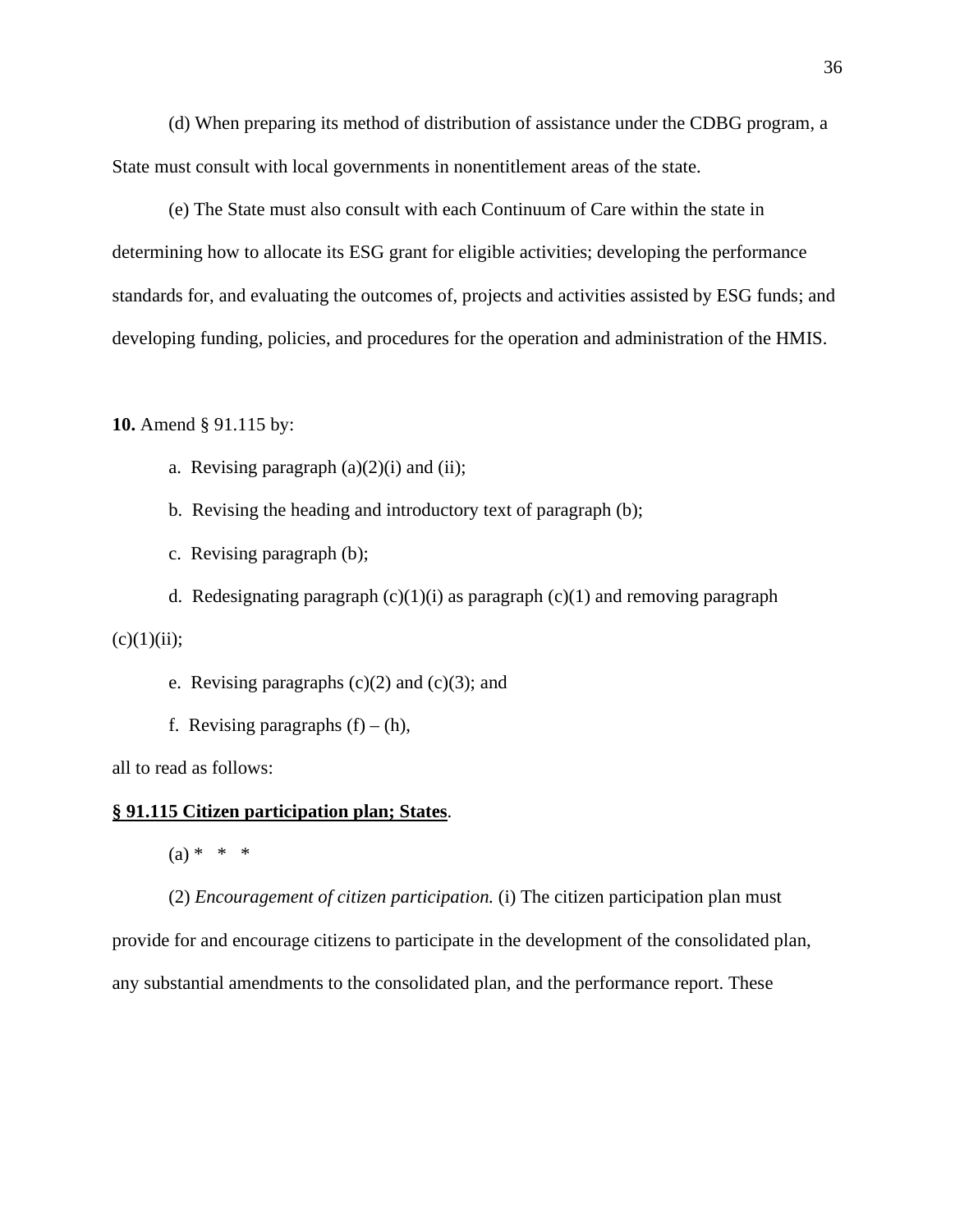requirements are designed especially to encourage participation by low- and moderate-income persons, particularly those living in slum and blighted areas and in areas where CDBG funds are proposed to be used and by residents of predominantly low- and moderate-income neighborhoods. A State must take appropriate actions to encourage the participation of all its residents, including minorities and non-English speaking persons, as provided in paragraph (a)(4) of this section, as well as persons with disabilities.

(ii) The State shall encourage the participation of Statewide and regional institutions, Continuums of Care, and other organizations (including businesses, developers, nonprofit organizations, philanthropic organizations, and community-based and faith-based organizations) that are involved with or affected by the programs or activities covered by the consolidated plan in the process of developing and implementing the consolidated plan. Commencing with consolidated plans submitted in or after January 1, 2018, the State shall also encourage the participation of public and private organizations, including broadband internet service providers, organizations engaged in narrowing the digital divide, agencies whose primary responsibilities include the management of flood prone areas, public land or water resources, and emergency management agencies in the process of developing the consolidated plan.

 $(iii) * * *$ 

\* \* \* \* \*

(b) *Development of the consolidated plan*. The citizen participation plan must include the following minimum requirements for the development of the consolidated plan: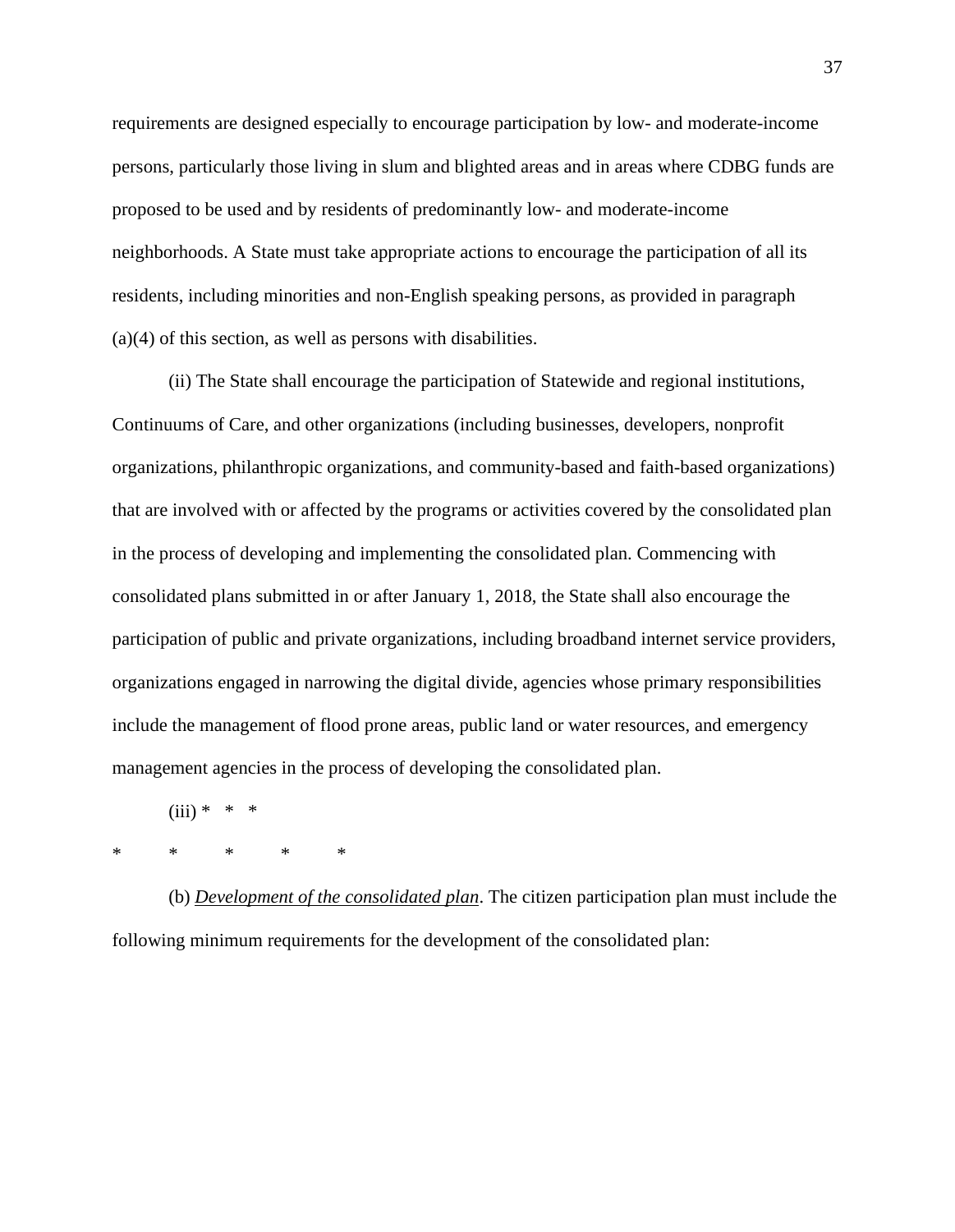(1) The citizen participation plan must require that, before the State adopts a consolidated plan, the State will make available to its residents, public agencies, and other interested parties information that includes the amount of assistance the State expects to receive and the range of activities that may be undertaken, including the estimated amount that will benefit persons of low- and moderate-income and the plans to minimize displacement of persons and to assist any persons displaced. The citizen participation plan must state when and how the State will make this information available.

(2) The citizen participation plan must require the State to publish the proposed consolidated plan in a manner that affords residents, units of general local governments, public agencies, and other interested parties a reasonable opportunity to examine the document's content and to submit comments. The citizen participation plan must set forth how the State will make publicly available the proposed consolidated plan and give reasonable opportunity to examine each document's content. To ensure that the consolidated plan and the PHA plan are informed by meaningful community participation, program participants should employ communications means designed to reach the broadest audience. Such communications may be met by publishing a summary of each document in one or more newspapers of general circulation, and by making copies of each document available on the Internet, on the grantee's official government Web site, and as well at libraries, government offices, and public places. The summary must describe the content and purpose of the consolidated plan, and must include a list of the locations where copies of the entire proposed document(s) may be examined. In addition, the State must provide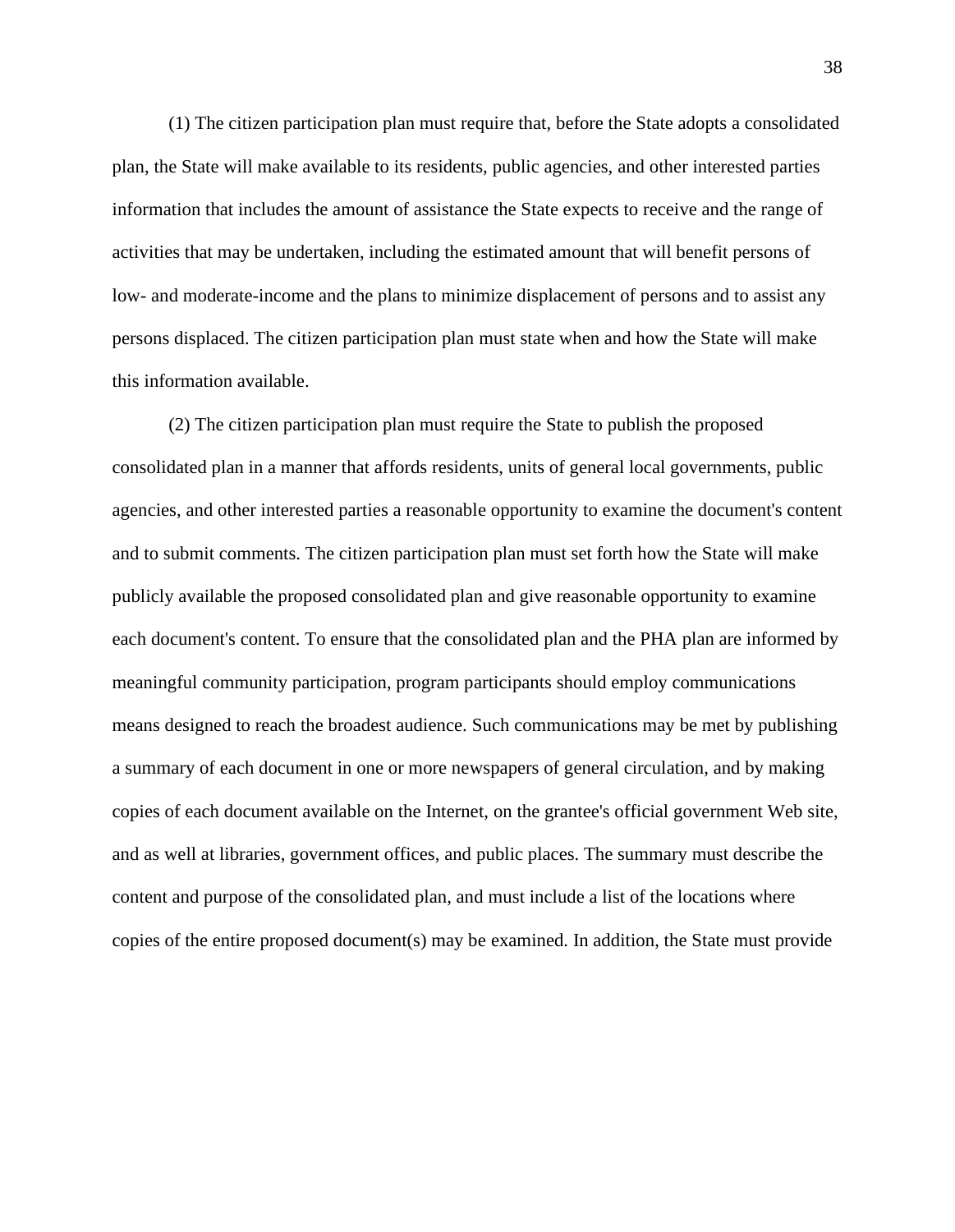a reasonable number of free copies of the plan to its residents and groups that request a copy of the plan.

(3) The citizen participation plan must provide for at least one public hearing on housing and community development needs before the proposed consolidated plan is published for comment.

(i) The citizen participation plan must state how and when adequate advance notice of the hearing will be given to residents, with sufficient information published about the subject of the hearing to permit informed comment. (Publishing small print notices in the newspaper a few days before the hearing does not constitute adequate notice. Although HUD is not specifying the length of notice required, HUD would consider 2 weeks adequate.)

(ii) The citizen participation plan must provide that the hearing be held at a time and accessible location convenient to potential and actual beneficiaries, and with accommodation for persons with disabilities. The citizen participation plan must specify how it will meet these requirements.

(iii) The citizen participation plan must identify how the needs of non-English speaking residents will be met in the case of a public hearing where a significant number of non-English speaking residents can be reasonably expected to participate. (4) The citizen participation plan must provide a period, of not less than 30 calendar days, to receive comments from residents and units of general local government on the consolidated plan.

(5) The citizen participation plan shall require the State to consider any comments or views of its residents and units of general local government received in writing, or orally at the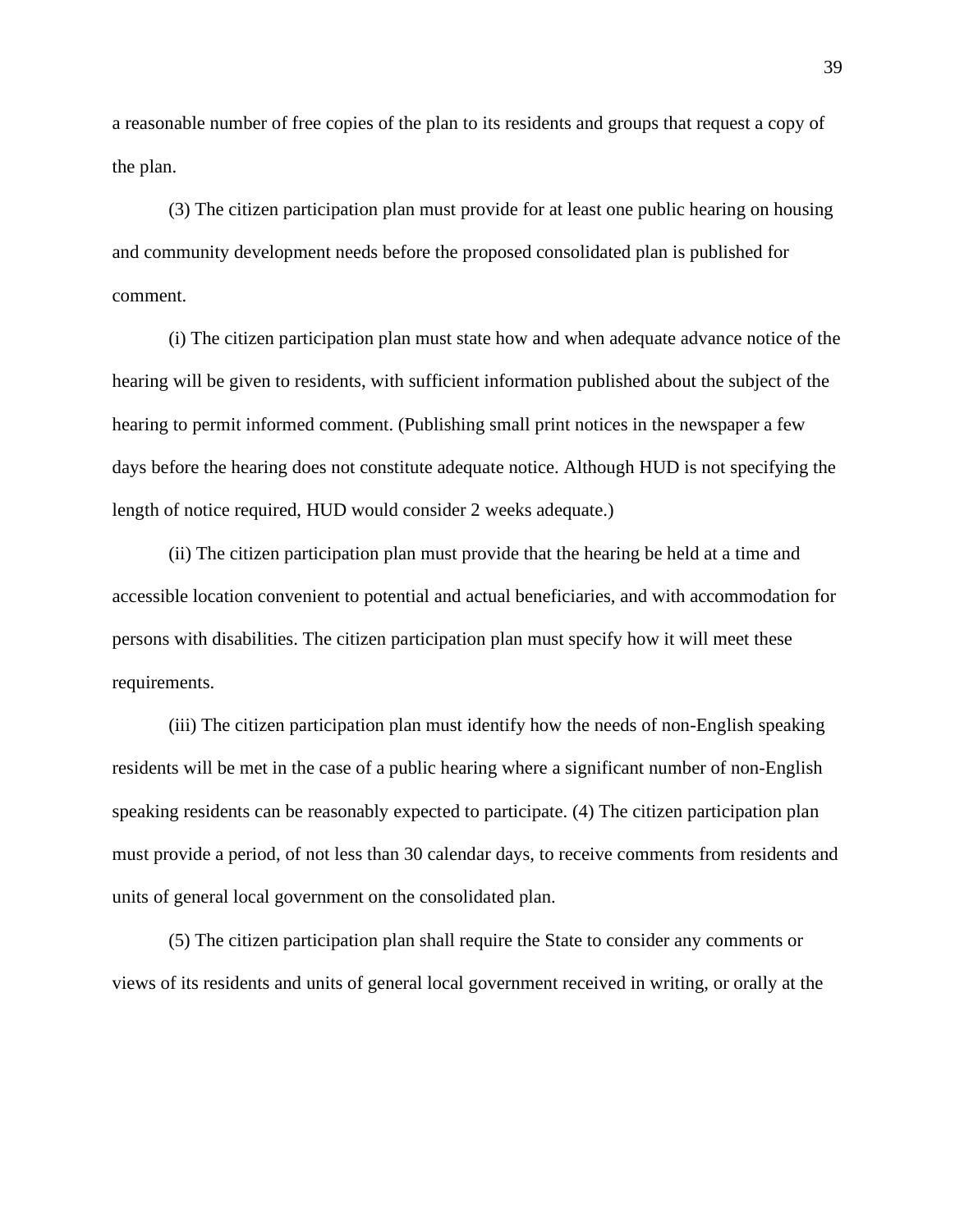public hearings, in preparing the final consolidated plan. A summary of these comments or views, and a summary of any comments or views not accepted and the reasons therefore, shall be attached to the final consolidated plan (as applicable).

(c) *Amendments*—(1) *Criteria for amendment to consolidated plan*. The citizen participation plan must specify the criteria the State will use for determining what changes in the State's planned or actual activities constitute a substantial amendment to the consolidated plan. (See §91.505.) The citizen participation plan must include, among the criteria for a consolidated plan, substantial amendment changes in the method of distribution of such funds.

(2) The citizen participation plan must provide residents and units of general local government with reasonable notice and an opportunity to comment on consolidated plan substantial amendments. The citizen participation plan must state how reasonable notice and an opportunity to comment will be given. The citizen participation plan must provide a period, of not less than 30 calendar days, to receive comments on the consolidated plan substantial amendment before the consolidated plan substantial amendment is implemented.

(3) The citizen participation plan shall require the State to consider any comments or views of its residents and units of general local government received in writing, or orally at public hearings, if any, in preparing the substantial amendment of the consolidated plan. A summary of these comments or views, and a summary of any comments or views not accepted and the reasons why, shall be attached to the substantial amendment of the consolidated plan.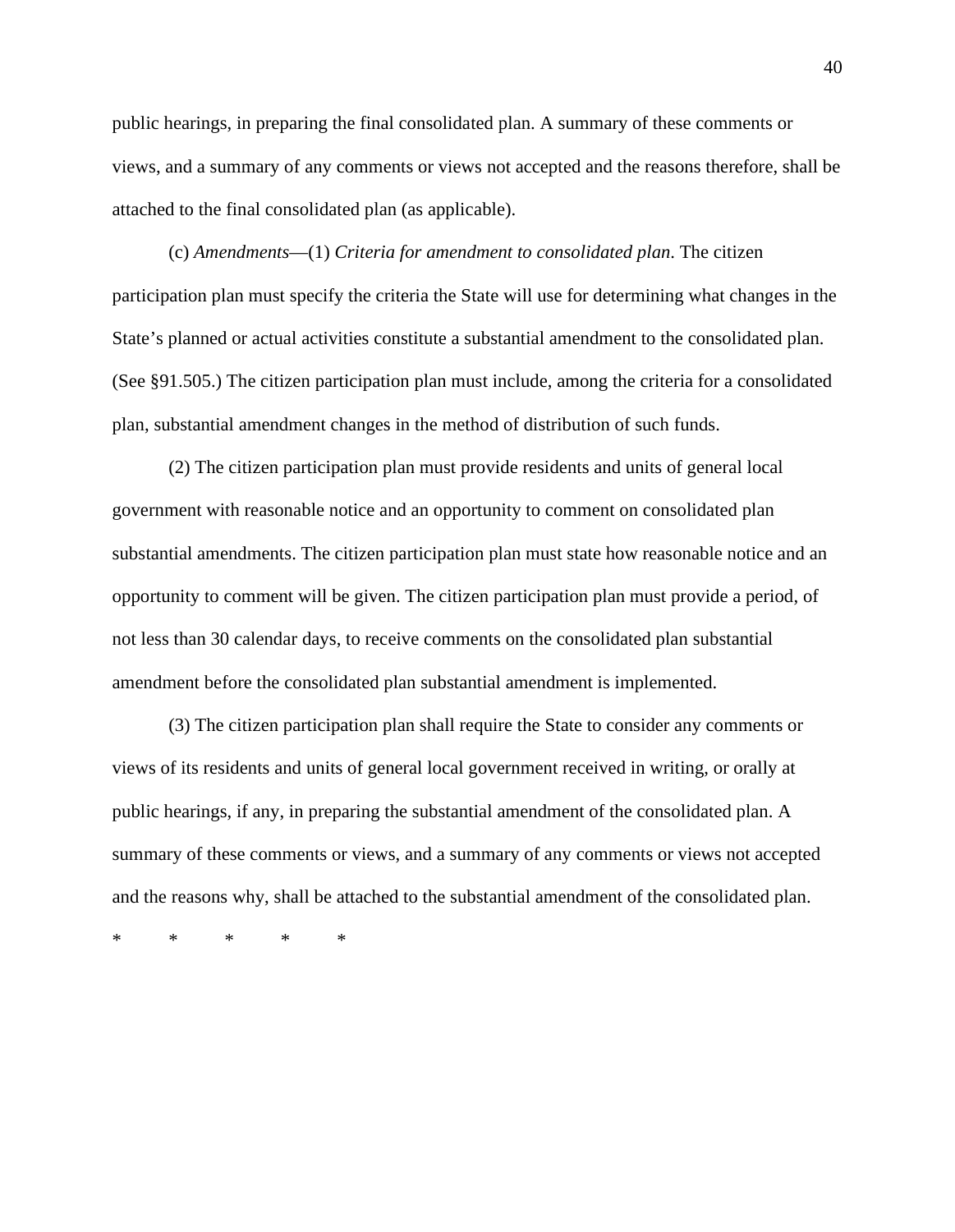(f) *Availability to the public*. The citizen participation plan must provide that the consolidated plan as adopted, consolidated plan substantial amendments and the performance report will be available to the public, including the availability of materials in a form accessible to persons with disabilities, upon request. The citizen participation plan must state how these documents will be available to the public.

(g) *Access to records*. The citizen participation plan must require the State to provide its residents, public agencies, and other interested parties with reasonable and timely access to information and records relating to the State's consolidated plan and use of assistance under the programs covered by this part during the preceding 5 years.

(h) *Complaints*. The citizen participation plan shall describe the State's appropriate and practicable procedures to handle complaints from its residents related to the consolidated plan, consolidated plan amendments, and the performance report. At a minimum, the citizen participation plan shall require that the State must provide a timely, substantive written response to every written resident complaint, within an established period of time (within 15 working days, where practicable, if the State is a CDBG grant recipient).

\* \* \* \* \*

**11.** Revise § 91.205(b)(2) to read as follows:

#### **§ 91.205 Housing and homeless needs assessment**.

\* \* \* \* \*  $(h) * * * *$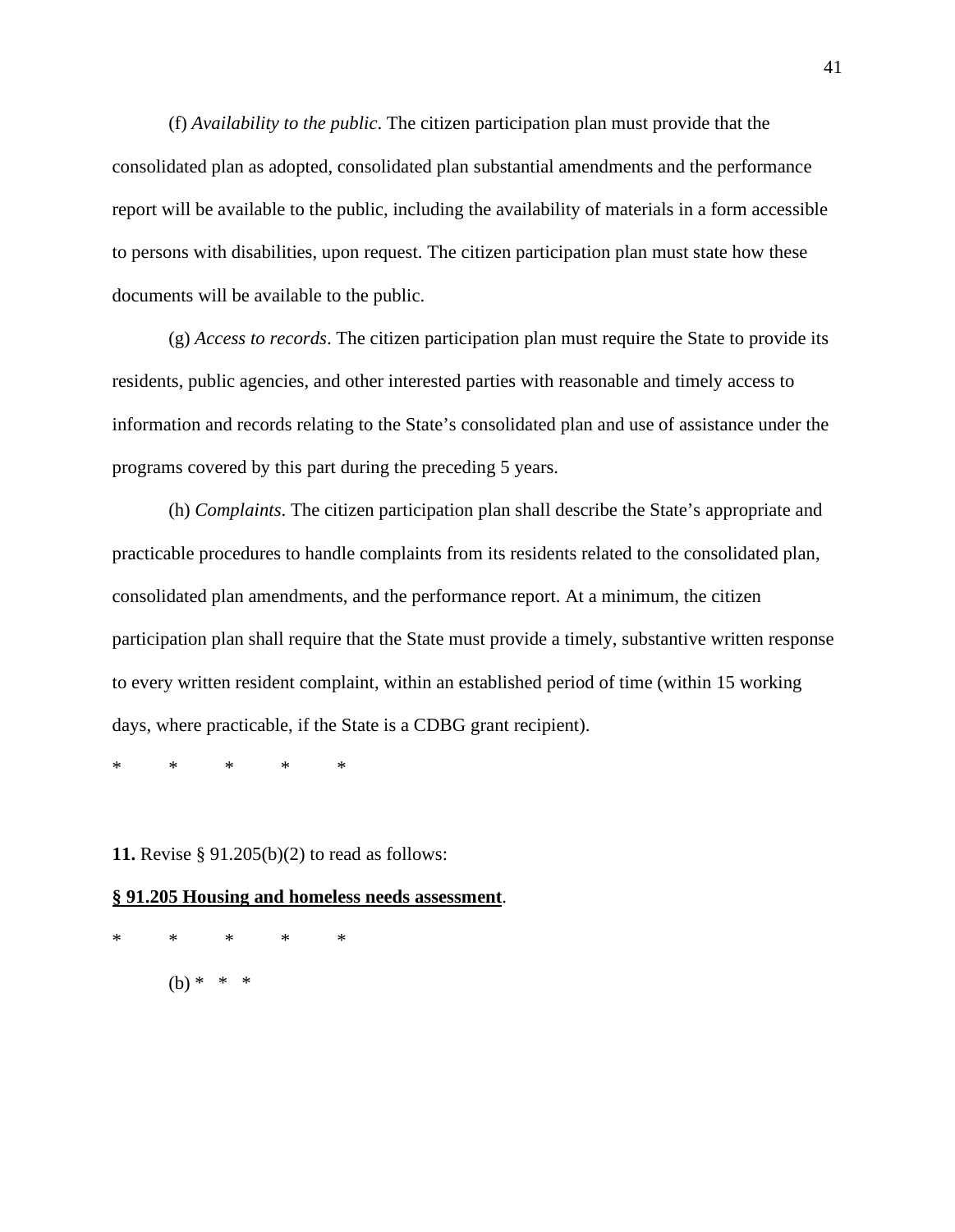(2) For any of the income categories enumerated in paragraph (b)(1) of this section, to the extent that any racial or ethnic group has disproportionately greater need in comparison to the needs of that category as a whole, assessment of that specific need shall be included. For this purpose, disproportionately greater need exists when the percentage of persons in a category of need who are members of a particular racial or ethnic group in a category of need is at least 10 percentage points higher than the percentage of persons in the category as a whole.

\* \* \* \* \*

#### **§ 91.215 [Amended]**

**12.** Amend § 91.215 by removing paragraph (a)(5).

#### **§ 91.220 [Amended]**

**13.** Amend § 91.220 by removing paragraph (k)(1) and redesignating paragraph (k)(2) as paragraph (k).

**14.** Revise § 91.225(a)(1) to read as follows:

#### **§ 91.225 Certifications**.

 $(a) * * * *$ 

(1) *Affirmatively furthering fair housing*. Each jurisdiction is required to submit a certification that it will affirmatively further fair housing. This includes certification that the grantee will affirmatively further fair housing, consistent with §§ 5.150 and 5.151 of this title.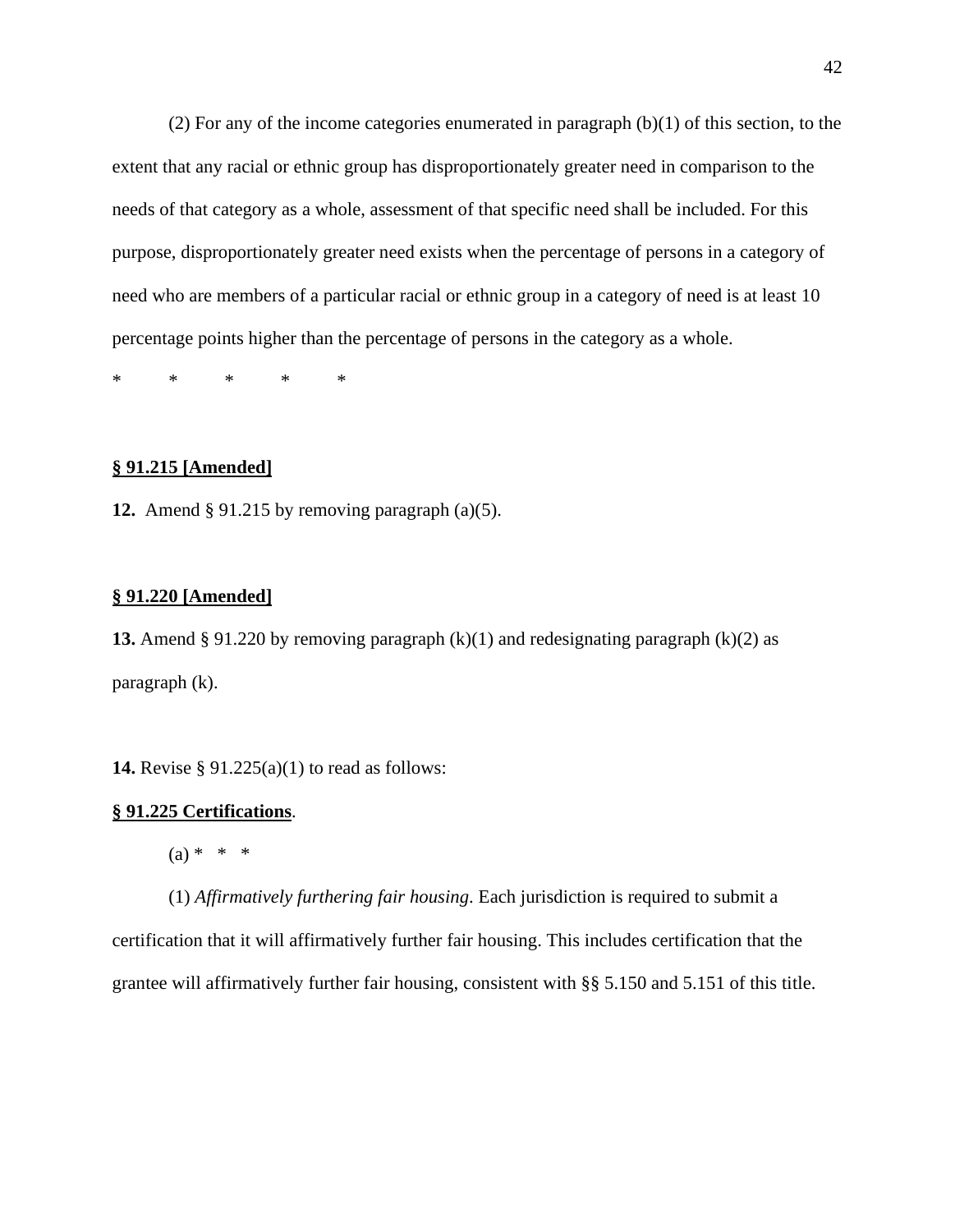\* \* \* \* \*

**15.** Revise § 91.230 to read as follows:

#### **§ 91.230 Monitoring**.

The plan must describe the standards and procedures that the jurisdiction will use to monitor activities carried out in furtherance of the plan and will use to ensure long-term compliance with requirements of the programs involved, including civil rights related program requirements, minority business outreach, and the comprehensive planning requirements**.** 

**16.** Amend § 91.235(c), by revising paragraphs  $(c)(1)$  and  $(c)(4)$  to read as follows:

# **§ 91.235 Special case; abbreviated consolidated plan**.

\* \* \* \* \*

(c) *What is an abbreviated plan?*—(1) *Assessment of needs, resources, and planned activities*. An abbreviated plan must contain sufficient information about needs, resources, and planned activities to address the needs to cover the type and amount of assistance anticipated to be funded by HUD.

 $(2) * * * *$ 

 $(3) * * * *$ 

(4) *Submissions, certifications, amendments, and performance reports*. An Insular Area grantee that submits an abbreviated consolidated plan under this section must comply with the submission, certification, amendment, and performance report requirements of 24 CFR 570.440.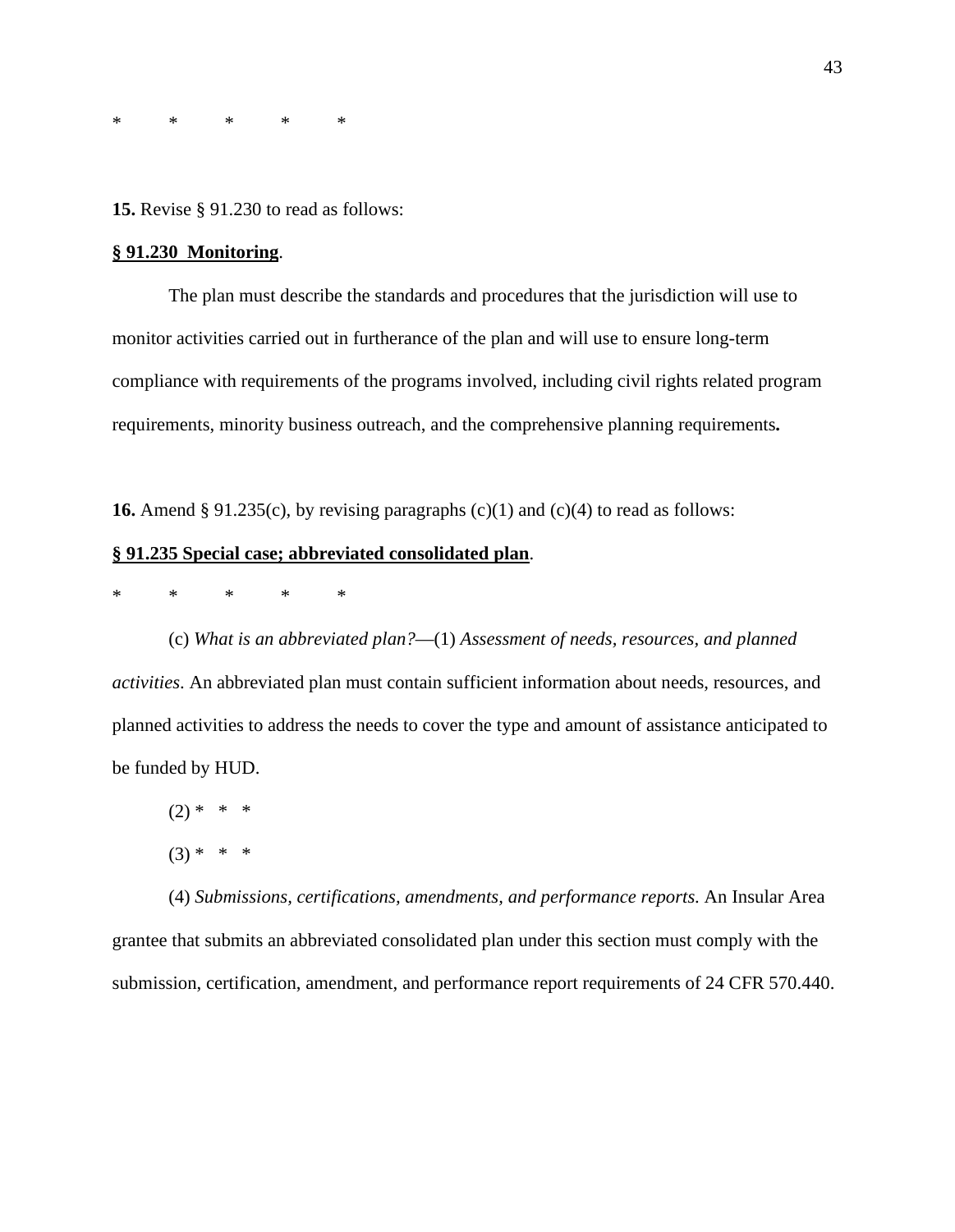This includes certification that the grantee will affirmatively further fair housing, consistent with §§ 5.150 and 5.151 of this title.

\* \* \* \* \*

**17**. Revise § 91.305(b)(2) to read as follows:

# **§ 91.305 Housing and homeless needs assessmen**t.

\* \* \* \* \*  $(b) * * * *$  $(1) * * * *$ 

(2) For any of the income categories enumerated in paragraph (b)(1) of this section, to the extent that any racial or ethnic group has disproportionately greater need in comparison to the needs of that category as a whole, assessment of that specific need shall be included. For this purpose, disproportionately greater need exists when the percentage of persons in a category of need who are members of a particular racial or ethnic group in a category of need is at least 10 percentage points higher than the percentage of persons in the category as a whole.

\* \* \* \* \*

#### **[§ 91.315 Amended]**

**18.** Amend § 91.315 by removing paragraph (a)(5).

#### **[§ 91.320 Amended]**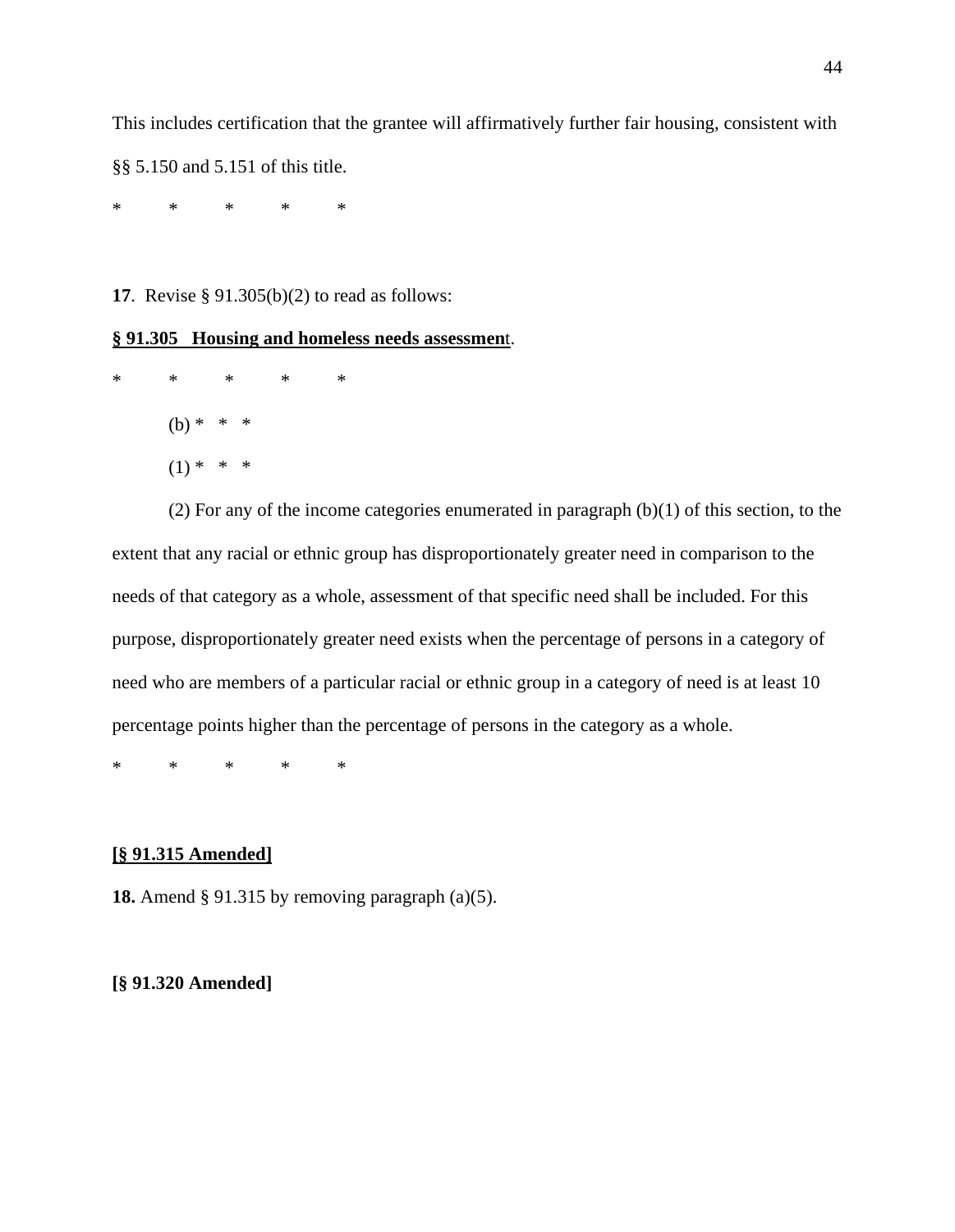**19**. Amend § 91.320(j) by removing paragraph (j)(1) and redesignating paragraph (j)(2) as (j).

**20.** Revise § 91.325(a)(1) to read as follows:

#### **§ 91.325 Certifications.**

 $(a) * * * *$ 

(1) Affirmatively furthering fair housing. Each State is required to submit a certification that the grantee will affirmatively further fair housing, consistent with §§ 5.150 and 5.151 of this title.

\* \* \* \* \*

**21.** Revise § 91.415 to read as follows:

#### **§ 91.415 Strategic plan**.

Strategies and priority needs must be described in the consolidated plan, in accordance with the provisions of § 91.215, for the entire consortium. The consortium is not required to submit a nonhousing Community Development Plan; however, if the consortium includes CDBG entitlement communities, the consolidated plan must include the nonhousing Community Development Plans of the CDBG entitlement community members of the consortium. The consortium must set forth its priorities for allocating housing (including CDBG and ESG, where applicable) resources geographically within the consortium, describing how the consolidated plan will address the needs identified (in accordance with § 91.405), describing the reasons for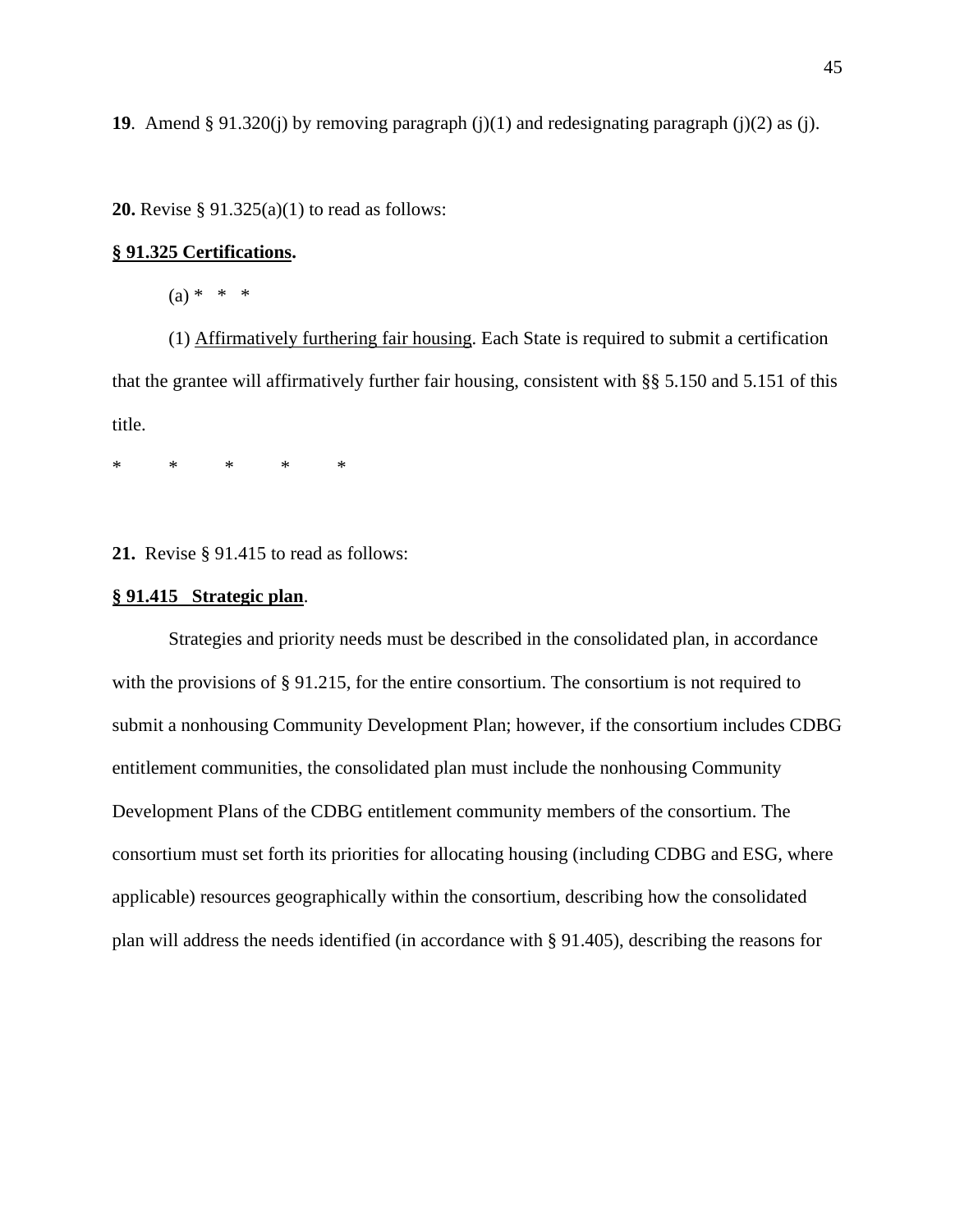the consortium's allocation priorities, and identifying any obstacles there are to addressing underserved needs.

**22.** Revise § 91.420(b) to read as follows:

#### **§ 91.420 Action plan**.

\* \* \* \* \*

(b) Description of resources and activities. The action plan must describe the resources to be used and activities to be undertaken to pursue its strategic plan. The consolidated plan must provide this description for all resources and activities within the entire consortium as a whole, as well as a description for each individual community that is a member of the consortium.

**23.** Revise § 91.425(a)(1)(i) to read as follows:

### **§ 91.425 Certifications**.

 $(a) * * * *$ 

(1) General—(i) Affirmatively furthering fair housing. Each consortium must submit a certification that it will affirmatively further fair housing, consistent with §§ 5.150 and 5.151 of this title.

\* \* \* \* \*

#### **§ 91.505 [Amended]**.

**24.** Amend § 91.505 by removing paragraph (d).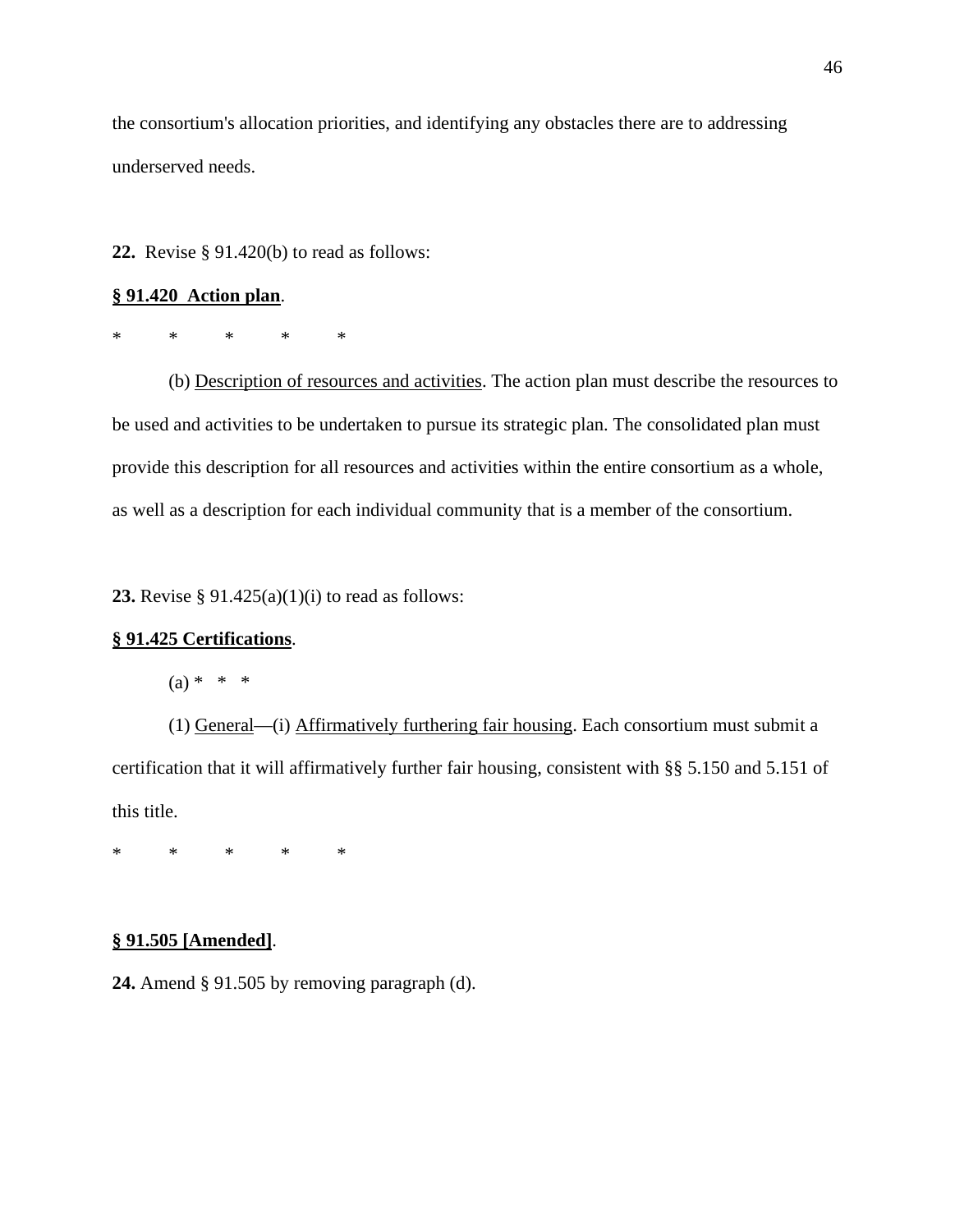## **PART 92—HOME INVESTMENT PARTNERSHIPS PROGRAM**

**25.** The authority citation for part 92 continues to read as follows:

Authority**:** 42 U.S.C. 3535(d), 12 U.S.C. 1701x and 4568.

**26.** Revise § 92.104 to read as follows:

# **§ 92.104 Submission of a consolidated plan**.

A jurisdiction that has not submitted a consolidated plan to HUD must submit to HUD, not later than 90 calendar days after providing notification under § 92.103, a consolidated plan in accordance with 24 CFR part 91.

**27.** Amend § 92.508 by revising paragraph  $(a)(7)(i)(C)$  to read as follows:

# **§ 92.508 Recordkeeping**.

(a) 
$$
***
$$
  
(7)  $***$   
(i)  $***$ 

(C) Documentation that the participating jurisdiction submitted a certification that it will affirmatively further fair housing, consistent with §§ 5.150 and 5.151 of this title.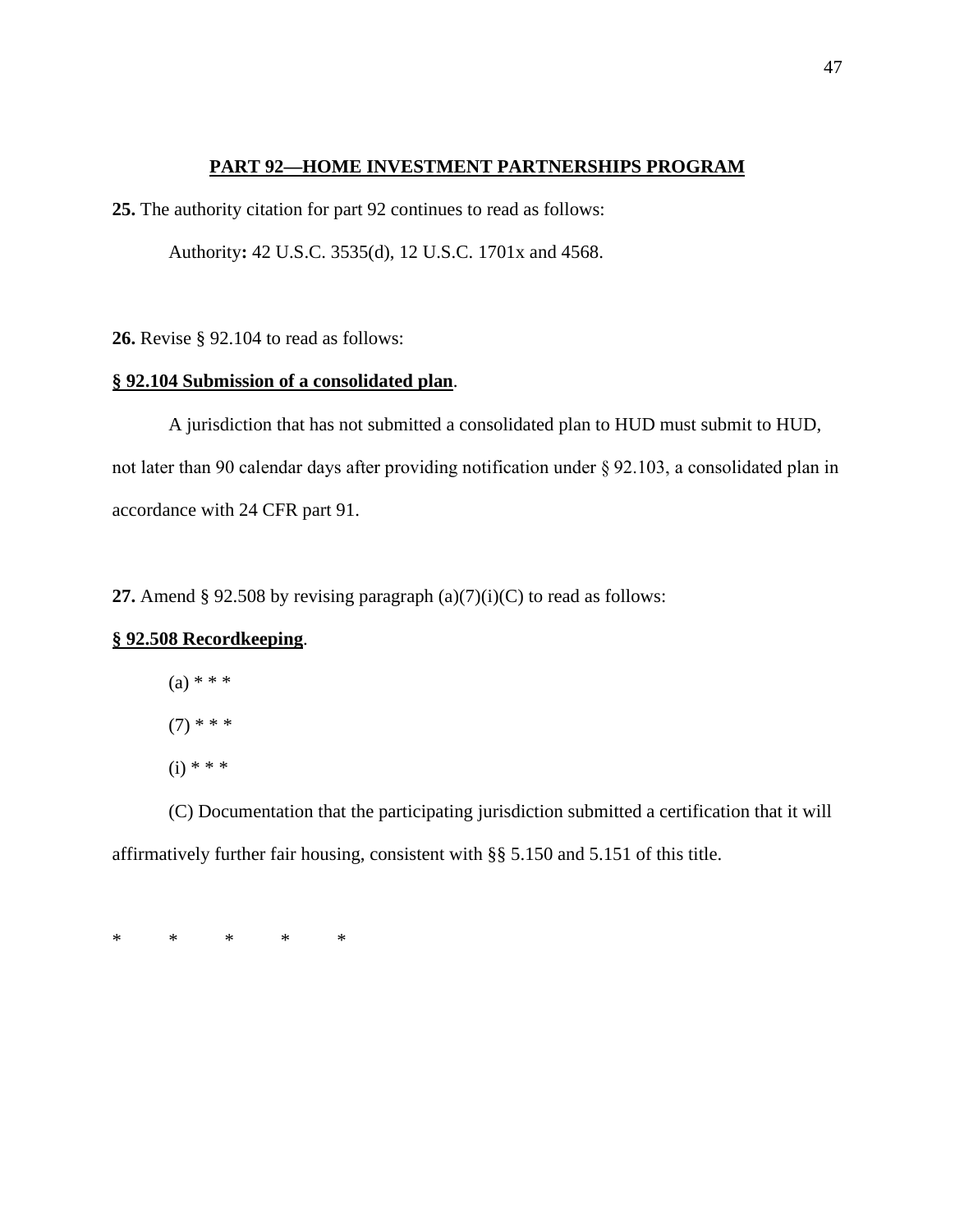#### **PART 570—COMMUNITY DEVELOPMENT BLOCK GRANTS**

**28.** The authority citation for part 570 continues to read as follows:

**Authority**: 12 U.S.C. 1701x, 1701 x-1; 42 U.S.C. 3535(d) and 5301-5320.

**29.** Amend § 570.3 to revise the introductory text to read as follows:

# **§ 570.3 Definitions**.

The terms Affirmatively Furthering Fair Housing, HUD, and Secretary are defined in 24 CFR part 5. All of the following definitions in this section that rely on data from the United States Bureau of the Census shall rely upon the data available from the latest decennial census or the American Community Survey.

\* \* \* \* \*

**30.** Amend § 570.205(a)(4) by:

a. Removing paragraph (vii); and,

b. Redesignating paragraph (viii) as (vii);

to read as follows:

# **§ 570.205 Eligible planning, urban environmental design and policy-planning-**

#### **management-capacity building activities**.

 $(a) * * *$  $(4)$  \* \* \*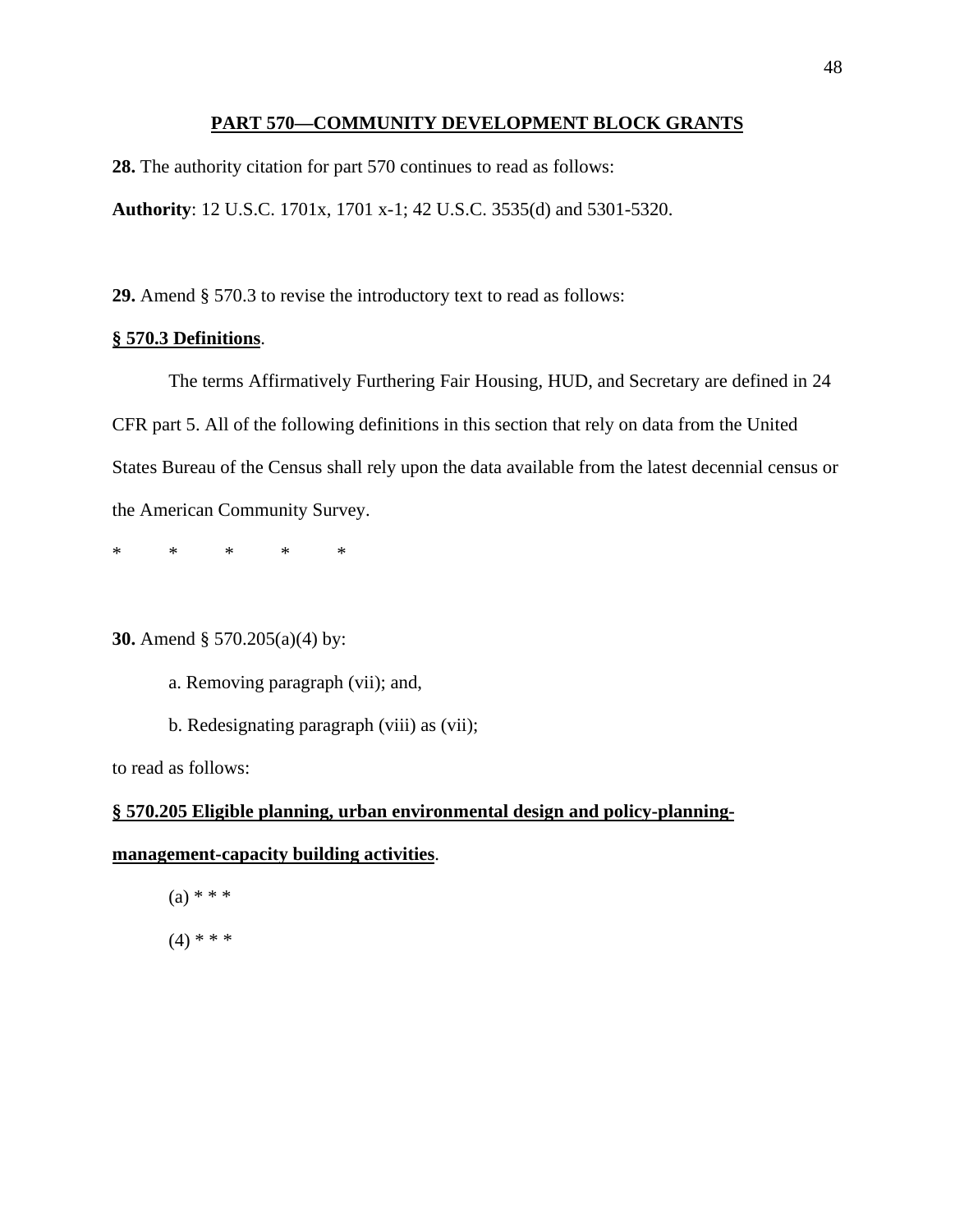(vii) Developing an inventory of properties with known or suspected environmental contamination.

\* \* \* \* \*

**31.** Amend § 570.44 by:

a. revising the introductory text in paragraph (b);

b. revising the heading for paragraph (c);

c. revising paragraph (b)(2);

d. revising paragraph (b)(3);

e. revising paragraph (c)(1);

f. revising paragraph (d); and,

g. revising paragraph (e);

all to read as follows:

#### **§ 570.441 Citizen participation—insular areas**.

\* \* \* \* \*

(b) Citizen participation plan. The insular area jurisdiction must develop and follow a detailed citizen participation plan and must make the plan public. The plan must be completed and available before the statement for assistance is submitted to HUD, and the jurisdiction must certify that it is following the plan. The plan must set forth the jurisdiction's policies and procedures for: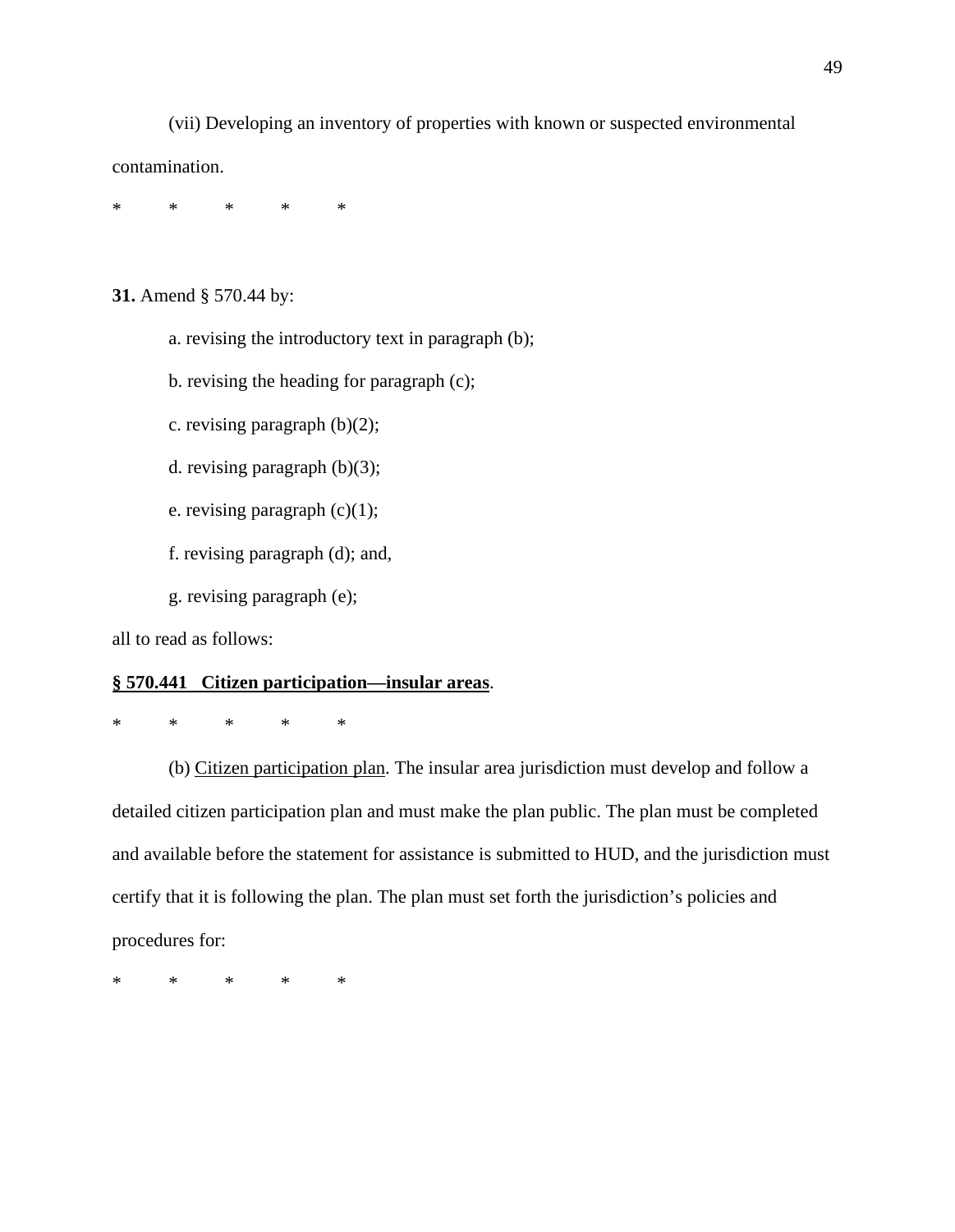(2) Providing technical assistance to groups that are representative of persons of low- and moderate-income that request assistance in developing proposals. The level and type of assistance to be provided is at the discretion of the jurisdiction. The assistance need not include the provision of funds to the groups;

(3) Holding a minimum of two public hearings for the purpose of obtaining residents' views and formulating or responding to proposals and questions. Each public hearing must be conducted at a different stage of the CDBG program year. Together, the hearings must address, community development and housing needs, development of proposed activities, and a review of program performance. There must be reasonable notice of the hearings, and the hearings must be held at times and accessible locations convenient to potential or actual beneficiaries, with reasonable accommodations, including materials in accessible formats, for persons with disabilities. The jurisdiction must specify in its citizen participation plan how it will meet the requirement for hearings at times and accessible locations convenient to potential or actual beneficiaries;

\* \* \* \* \*

(c) Publication of proposed statement.

(1) The insular area jurisdiction shall publish a proposed statement consisting of the proposed community development activities and community development objectives (as applicable) in order to afford affected residents an opportunity to: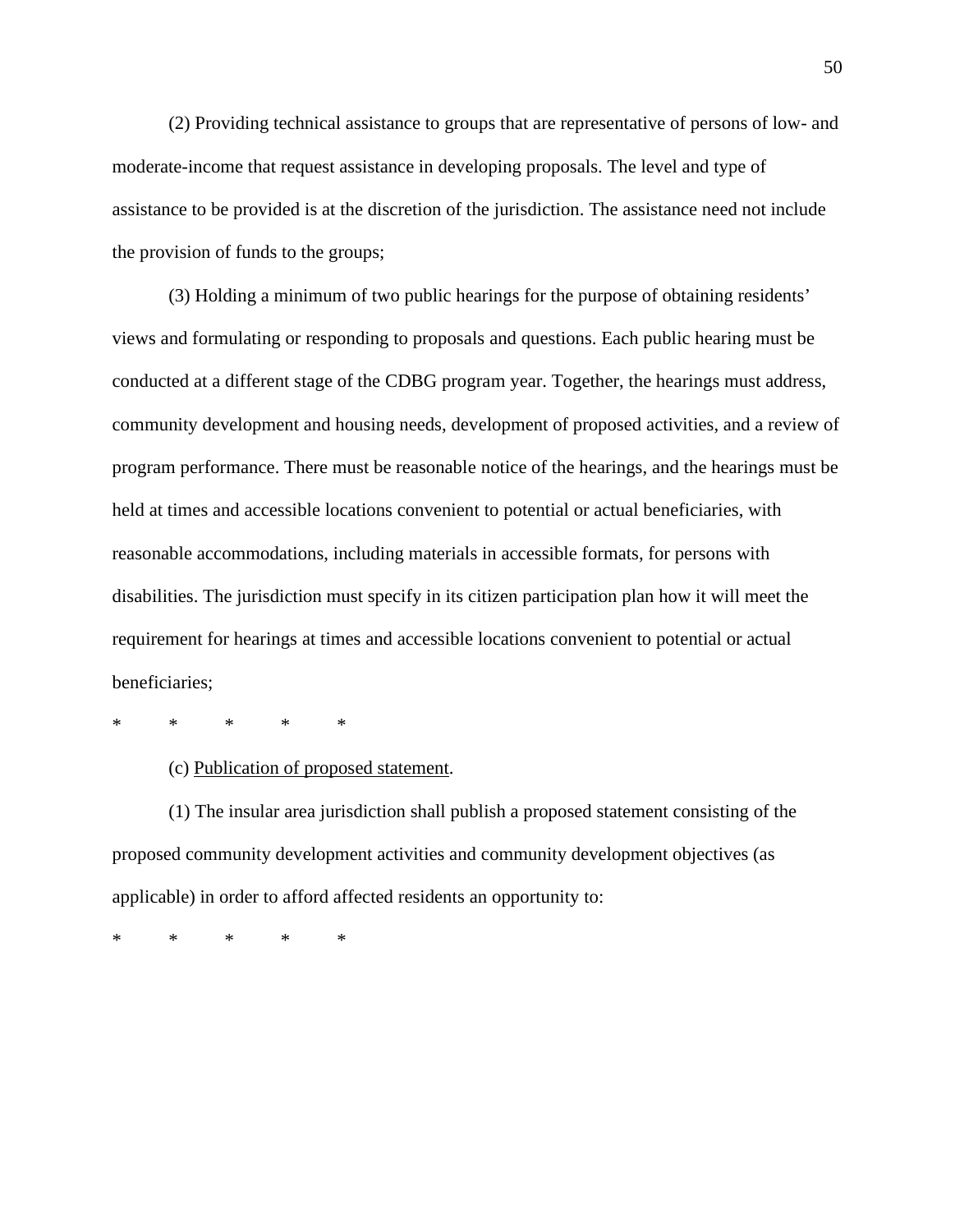(d) Preparation of the final statement. An insular area jurisdiction must prepare a final statement. In the preparation of the final statement, the jurisdiction shall consider comments and views received relating to the proposed document and may, if appropriate, modify the final document. The final statement shall be made available to the public. The final statement shall include the community development objectives, projected use of funds, and the community development activities.

(e) Program amendments. To assure citizen participation on program amendments to final statements, the insular area grantee shall:

(1) Furnish its residents with information concerning the amendment to the consolidated plan;

(2) Hold one or more public hearings to obtain the views of residents on the proposed amendment to the consolidated plan;

(3) Develop and publish the proposed amendment to the consolidated plan in such a manner as to afford affected residents an opportunity to examine the contents, and to submit comments on the proposed amendment to the consolidated plan;

(4) Consider any comments and views expressed by residents on the proposed amendment to the consolidated plan, and, if the grantee finds it appropriate, make modifications accordingly; and

(5) Make the final amendment to the community development program available to the public before its submission to HUD.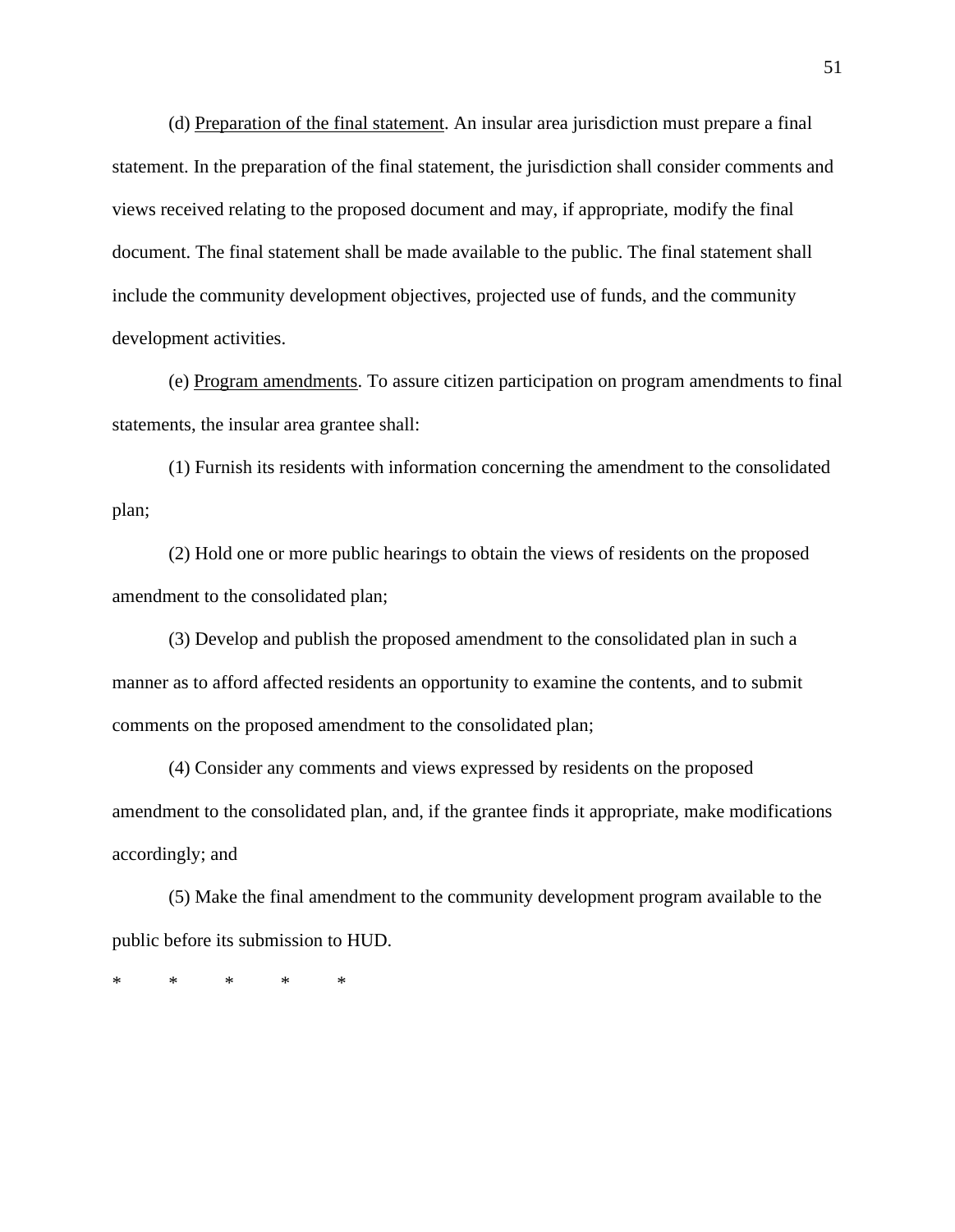**32.** Revise § 570.487(b) to read as follows:

#### **§ 570.487 Other applicable laws and related program requirements**.

# \* \* \* \* \*

(b) Affirmatively furthering fair housing. Each State is required to submit a certification that it will affirmatively further fair housing, consistent with §§ 5.150 and 5.151 of this title. Each unit of general local government is required to submit a certification that it will affirmatively further fair housing, consistent with §§ 5.150 and 5.151 of this title.

\* \* \* \* \*

**33.** Amend § 570.490 by revising paragraphs (a)(1) and (b) to read as follows:

#### **§ 570.490 Recordkeeping requirements**.

 $(a) * * * *$ 

(1) The State shall establish and maintain such records as may be necessary to facilitate review and audit by HUD of the State's administration of CDBG funds under § 570.493. The content of records maintained by the State shall be as jointly agreed upon by HUD and the States and sufficient to enable HUD to make the determinations described at § 570.493. For fair housing and equal opportunity purposes, whereas such data is already being collected and where applicable, such records shall include data on the racial, ethnic, and gender characteristics of persons who are applicants for, participants in, or beneficiaries of the program. The records shall also permit audit of the States in accordance with 24 CFR part 85.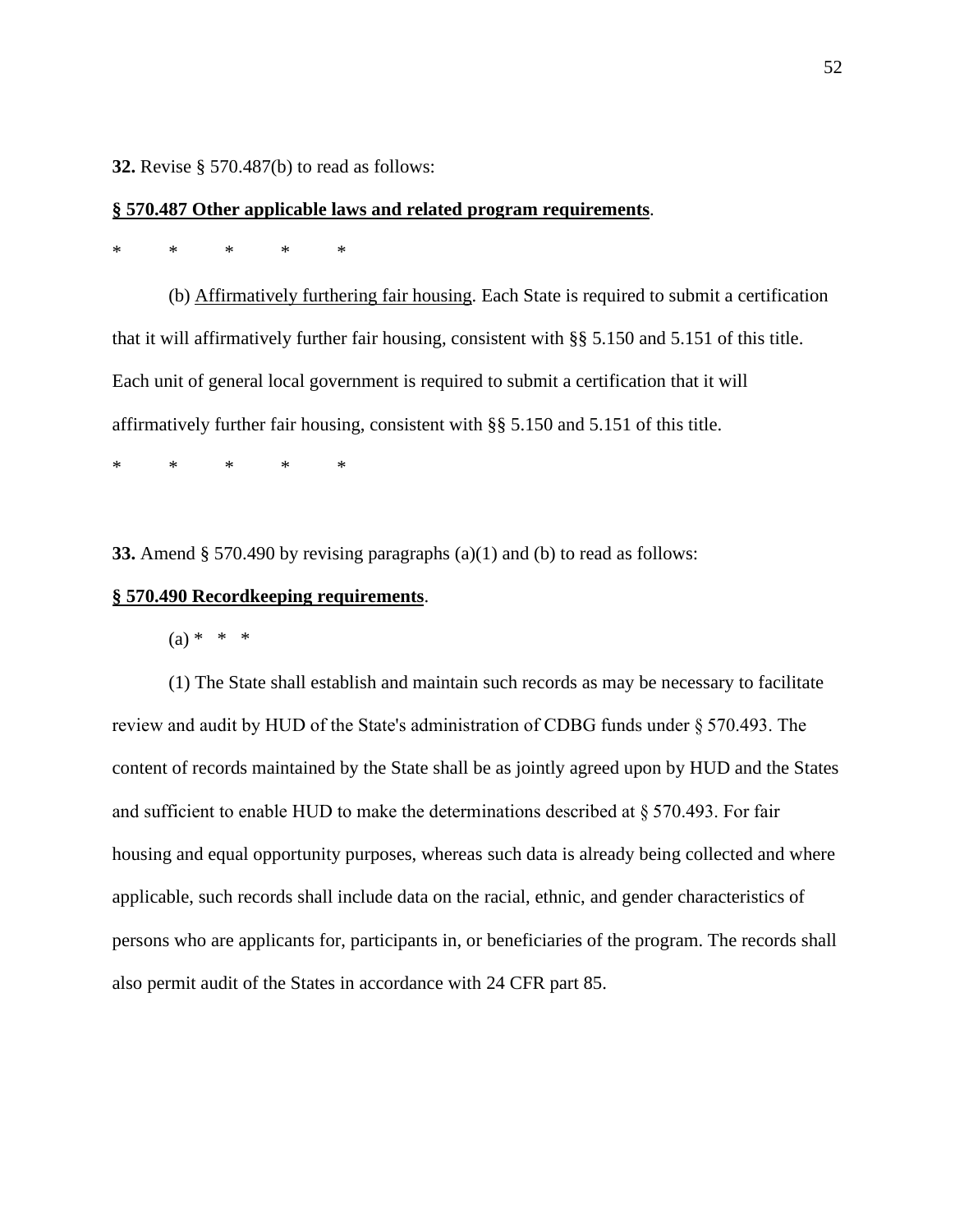\* \* \*

(b) Unit of general local government's record. The State shall establish recordkeeping requirements for units of general local government receiving CDBG funds that are sufficient to facilitate reviews and audits of such units of general local government under §§ 570.492 and 570.493. For fair housing and equal opportunity purposes, whereas such data is already being collected and where applicable, such records shall include data on the racial, ethnic, and gender characteristics of persons who are applicants for, participants in, or beneficiaries of the program.

\* \* \* \* \*

**34.** In § 570.506, revise paragraph (g)(1) to read as follows:

#### **§ 570.506 Records to be maintained**.

\* \* \* \* \* (g) \*\*\*

(1) Documentation that the recipient submitted a certification that it will affirmatively further fair housing, consistent with §§ 5.150 and 5.151 of this title.

**35.** Revise § 570.601(a)(2) to read as follows:

# **§ 570.601 Public Law 88-352 and Public Law 90-284; affirmatively furthering fair housing; Executive Order 11063.**

 $(a) * * * *$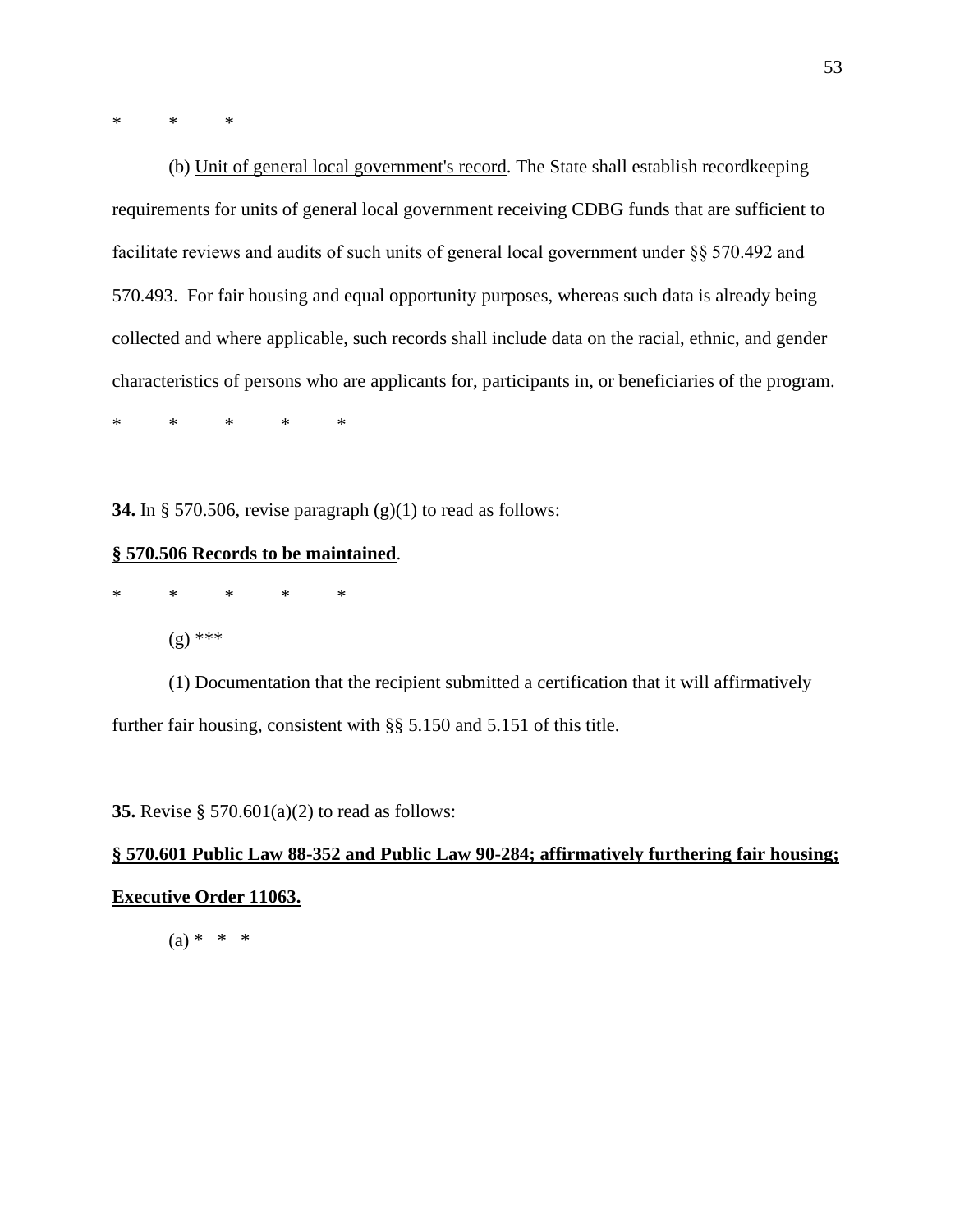(2) Public Law 90-284, which is the Fair Housing Act (42 U.S.C. 3601-3620). In accordance with the Fair Housing Act, the Secretary requires that grantees administer all programs and activities related to housing and urban development in a manner to affirmatively further the policies of the Fair Housing Act. Each community receiving a grant under subpart D of this part, shall submit a certification that it will affirmatively further fair housing, consistent with §§ 5.150 and 5.151 of this title.

\* \* \* \* \*

# **PART 574—HOUSING OPPORTUNITIES FOR PERSONS WITH AIDS**

**36.** The authority citation for part 574 continues to read as follows:

**Authority**: 12 U.S.C. 1701x, 1701 x-1; 42 U.S.C. 3535(d) and 5301-5320.

**37.** In § 574.530. revise paragraph (b) to read as follows:

#### **§ 574.530 Recordkeeping.**

\* \* \* \* \*

(b) Documentation that the grantee submitted a certification that it will affirmatively further fair housing, consistent with §§ 5.150 and 5.151 of this title.

\* \* \* \* \*

# **PART 576—EMERGENCY SOLUTIONS GRANTS PROGRAM**

**38.** The authority citation for part 576 continues to read as follows: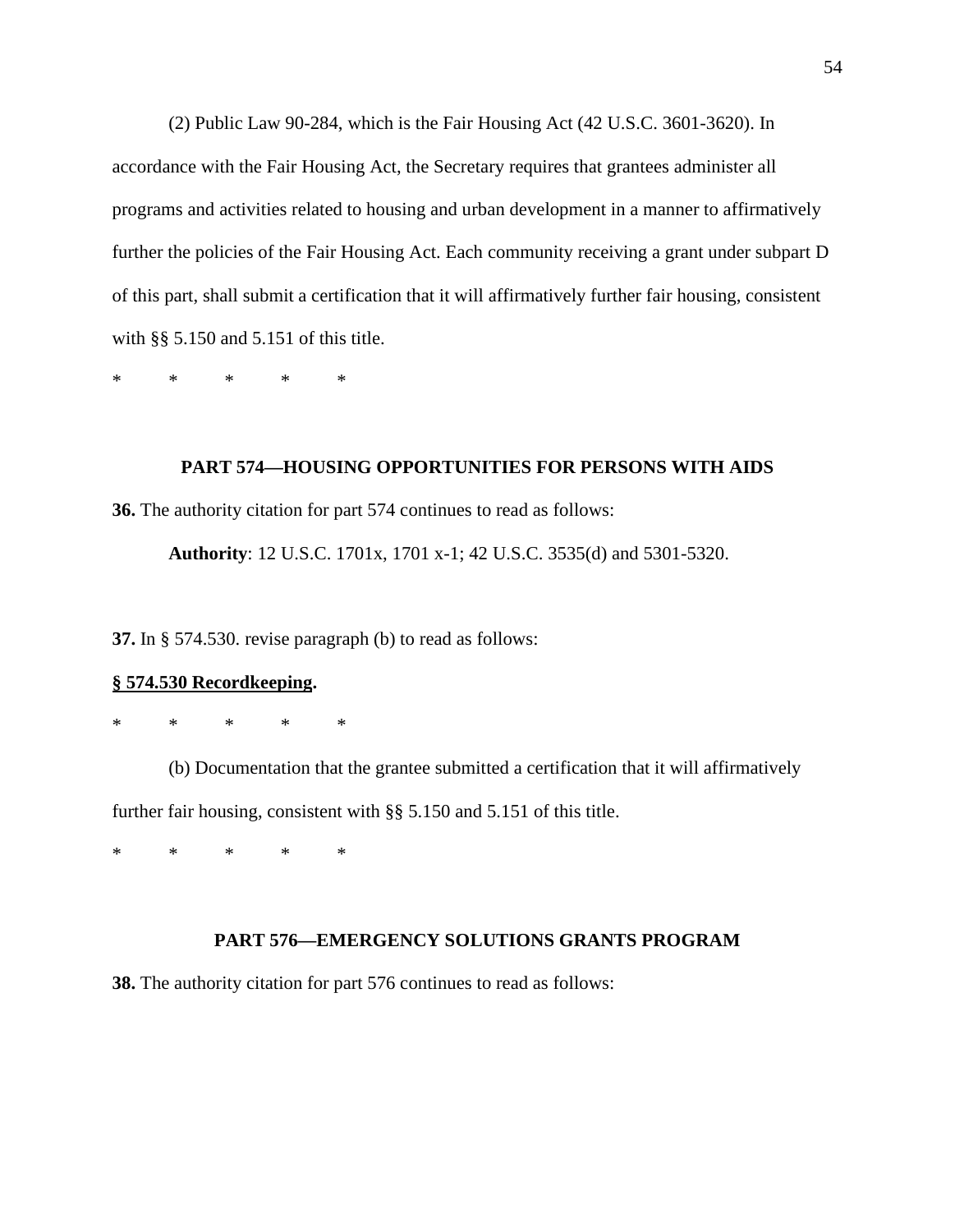**Authority**: 12 U.S.C. 1701x, 1701 x-1; 42 U.S.C. 11371 *et seq*., 42 U.S.C. 3535(d).

**39.** Amend § 576.500 by revising paragraph (s)(1)(ii) to read as follows:

#### **§ 576.500 Recordkeeping and reporting requirements.**

\* \* \* \* \*  $(s) * * * *$  $(1)$  \*\*\*

(ii) Documentation that the recipient submitted a certification that it will affirmatively further fair housing, consistent with §§ 5.150 and 5.151 of this title.

\* \* \* \* \*

#### **PART 903—PUBLIC HOUSING AGENCY PLANS**

**40.** The authority citation for part 903 continues to read as follows:

**Authority**: 42 U.S.C. 1437c; 42 U.S.C. 1437c-1; Pub. L. 110-289; 42 U.S.C. 3535d.

**41.** Amend § 903.7 by revising paragraphs (a)(1)(iii) and (o) to read as follows:

# **§ 903.7 What information must a PHA provide in the Annual Plan**?

- $(a) * * * *$
- $(1) * * * *$

(iii) Households with individuals with disabilities and households of various races and ethnic groups residing in the jurisdiction or on the waiting list.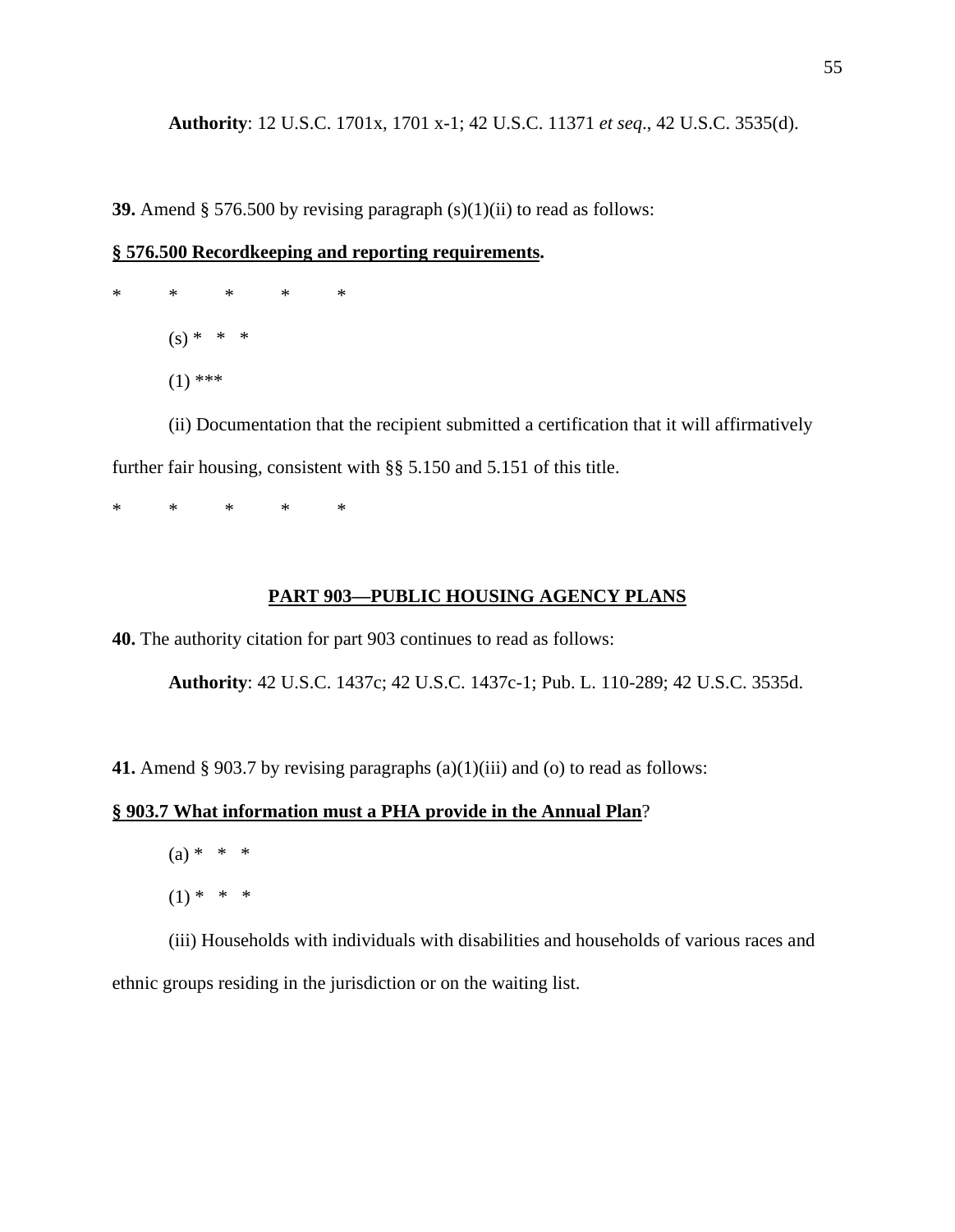\* \* \* \* \*

(o) Civil rights certification.

(1) The PHA must certify that it will carry out its plan in conformity with title VI of the Civil Rights Act of 1964 (42 U.S.C. 2000d-2000d-4), the Fair Housing Act (42 U.S.C. 3601-19), section 504 of the Rehabilitation Act of 1973 (29 U.S.C. 794), title II of the Americans with Disabilities Act of 1990 (42 U.S.C. 12101 et seq.), and other applicable Federal civil right laws, and that it will affirmatively further fair housing, consistent with §§ 5.150 and 5.151 of this title.

(2) The certification is applicable to both the 5-Year Plan and the Annual Plan, including any plan incorporated therein.

\* \* \* \* \*

**42.** Revise § 903.15 to read as follows:

# **§ 903.15 What is the relationship of the public housing agency plans to the Consolidated Plan and a PHA's Fair Housing Requirements**?

(a) The PHA must ensure that the Annual Plan is consistent with any applicable Consolidated Plan for the jurisdiction in which the PHA is located.

(1) The PHA must submit a certification by the appropriate State or local officials that the Annual Plan is consistent with the Consolidated Plan and include a description of the manner in which the applicable plan contents are consistent with the Consolidated Plans.

(2) For State agencies that are PHAs, the applicable Consolidated Plan is the State Consolidated Plan.